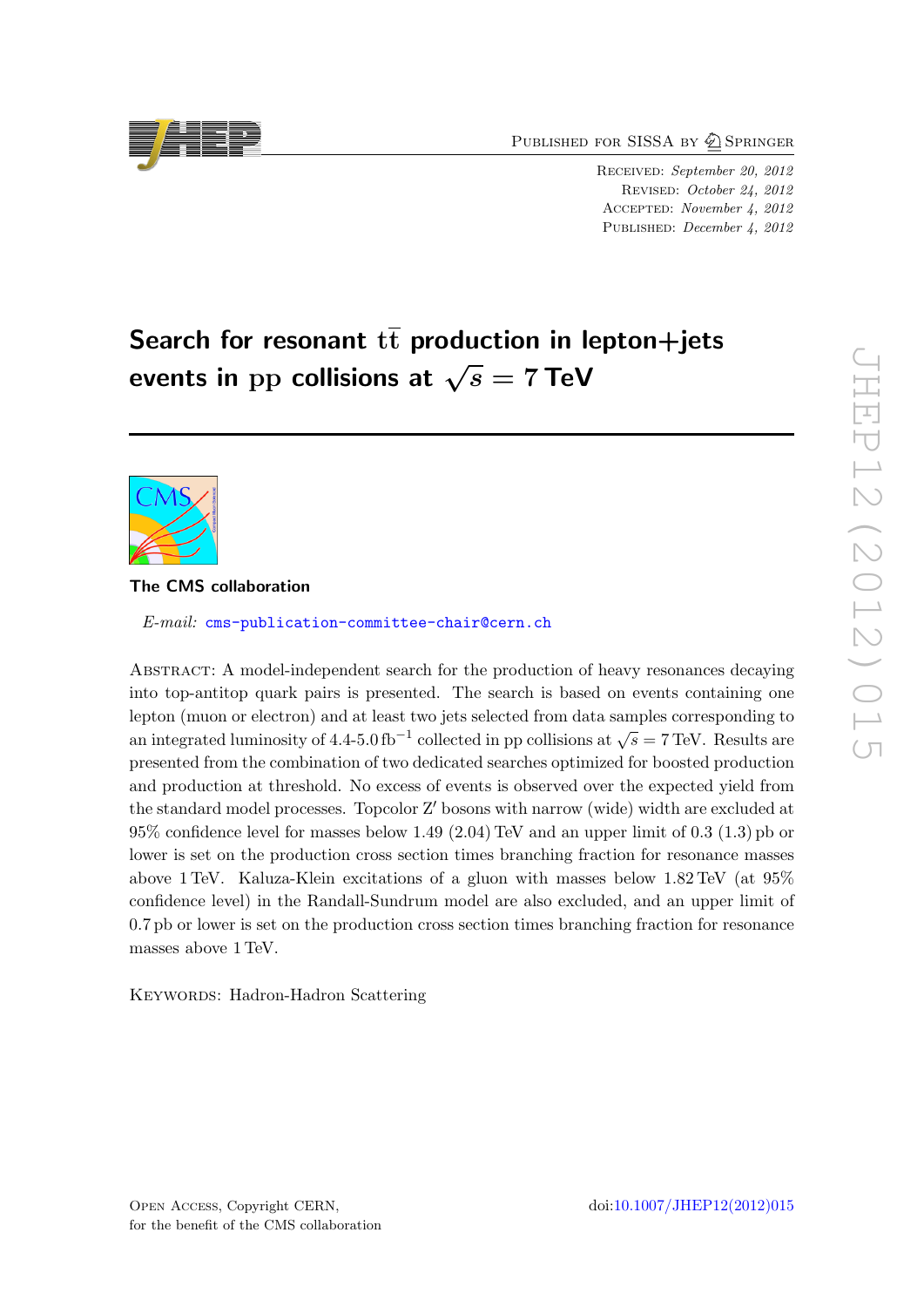# Contents

| 1 Introduction                        |                         |
|---------------------------------------|-------------------------|
| 2 The CMS detector                    | $\overline{2}$          |
| 3 Data and simulated samples          | $\overline{2}$          |
| 4 Event selection                     | $\overline{\mathbf{4}}$ |
| 4.1 Threshold analyses                | $\overline{5}$          |
| 4.2 Boosted analyses                  | $\overline{5}$          |
| 5 The $t\bar{t}$ event reconstruction | $\boldsymbol{6}$        |
| 6 Systematic uncertainties            | 8                       |
| 7 Results                             | 10                      |
| 8 Summary                             | 12                      |
| The CMS collaboration                 | 18                      |

# <span id="page-1-0"></span>1 Introduction

The top quark is the heaviest known fermion, making it a powerful benchmark to extend our understanding of the origin of mass. Because of its large mass, the top quark plays a central role in several theories beyond the standard model (SM). These theories predict the existence of heavy resonances that manifest themselves as an additional resonant component to the SM  $t\bar{t}$  production. Examples of such resonances, which decay preferentially into  $t\bar{t}$ , include models with massive color-singlet Z-like bosons in extended gauge theories [\[1](#page-14-0)[–3\]](#page-14-1), colorons  $[4-7]$  or axigluons  $[8, 9]$  $[8, 9]$ , models in which a pseudoscalar Higgs boson may couple strongly to top quarks [\[10\]](#page-15-4), and models with extra dimensions, such as Kaluza-Klein (KK) excitations of gluons [\[11\]](#page-15-5) or gravitons [\[12\]](#page-15-6) in various extensions of the Randall-Sundrum model [\[13\]](#page-15-7).

Recent models [\[14](#page-15-8)[–18\]](#page-15-9) aimed at explaining the  $t\bar{t}$  charge asymmetry observed at the Tevatron [\[19–](#page-15-10)[22\]](#page-16-0) predict resonances in the 0.7-3 TeV mass range with production cross sections of the order of a few pb and add renewed interest to the sub-TeV mass region. Independent of the exact model, resonant  $t\bar{t}$  production could be visible in the reconstructed invariant mass spectrum  $(M_{\text{t\bar{t}}})$ .

Searches performed at the Tevatron have set upper limits on the production cross section of narrow resonances (Z' with mass below ∼900 GeV) decaying into  $t\bar{t}$  [\[23–](#page-16-1)[28\]](#page-16-2). Similarly, searches at the Large Hadron Collider (LHC) have set sub-pb limits on the production cross section of resonances in the 1-3 TeV mass range [\[29–](#page-16-3)[31\]](#page-16-4).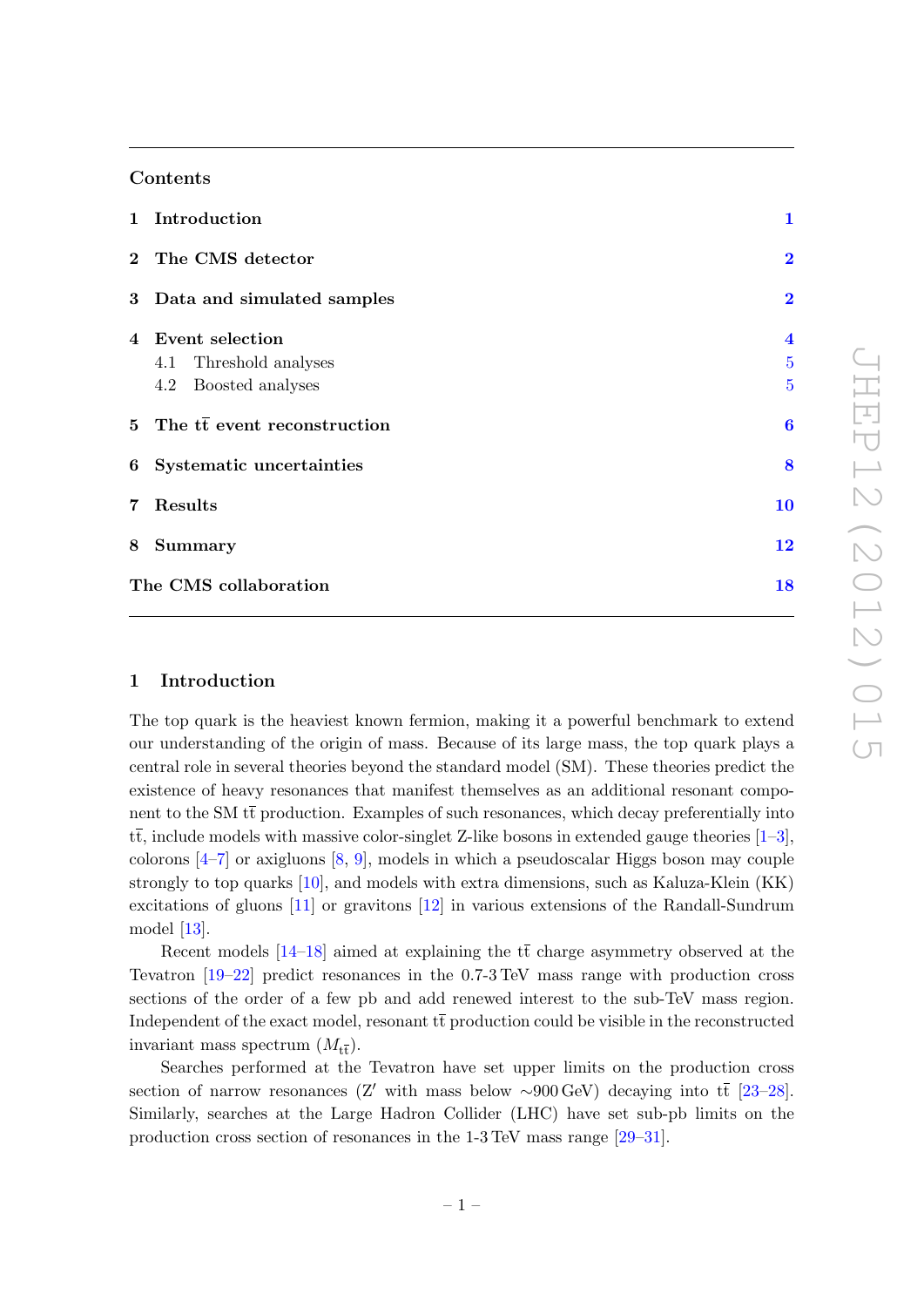In this paper, we present a model-independent search for the production of heavy resonances decaying into  $t\bar{t}$  using data collected by the Compact Muon Solenoid (CMS) experiment in pp collisions at  $\sqrt{s}$  = 7 TeV at the LHC. Using samples corresponding to an integrated luminosity of  $4.4$ –5.0 fb<sup>-1</sup>, we focus on the semileptonic tt decay mode  $t\bar{t} \to (W^+b)(W^-\bar{b}) \to (q_1\bar{q}_2b)(\ell^- \bar{\nu}_\ell \bar{b})$  (or charge conjugate) wherein one W boson decays to an electron or muon and a neutrino, and the other decays hadronically. The range of 0.5–3 TeV in  $M_{t\bar{t}}$  is covered by the combination of two dedicated searches: one optimized for resonances with masses smaller than 1 TeV (threshold region), and a second one optimized for masses larger than 1 TeV (boosted region). Both regions increase the sensitivity of the search by identifying jets originating from the hadronization of b quarks (b jets), and separating the samples into various categories depending on the lepton flavor, the number of jets, and the number of b jets. The resulting samples are dominated by SM  $t\bar{t}$  and W bosons produced in association with jets. A limit on the production cross section of heavy resonances is extracted by performing a template-based statistical evaluation of the reconstructed  $M_{t\bar{t}}$  distribution.

The CMS detector is briefly described in section [2.](#page-2-0) Section [3](#page-2-1) provides details on the data and simulated samples used in the analyses. Sections [4](#page-4-0) and [5](#page-6-0) describe the event selection and the  $t\bar{t}$  event reconstruction, respectively. The main sources of systematic uncertainty in the analyses are described in section [6.](#page-8-0) Results are shown in section [7](#page-10-0) and a summary is provided in section [8.](#page-12-0)

# <span id="page-2-0"></span>2 The CMS detector

The central feature of the CMS apparatus is a superconducting solenoid, 13 m in length and 6 m in diameter, which provides an axial magnetic field of 3.8 T. The bore of the solenoid is outfitted with various particle detection systems. Charged particle trajectories are measured by the silicon pixel and strip trackers, covering  $0 < \phi < 2\pi$  in azimuth and  $|\eta| < 2.5$ , where pseudorapidity  $\eta$  is defined as  $\eta = -\ln[\tan(\theta/2)]$ , with  $\theta$  being the polar angle of the trajectory of the particle with respect to the counterclockwise beam direction. A crystal electromagnetic calorimeter and a brass/scintillator hadronic calorimeter surround the tracking volume. In this analysis the calorimetry provides high-resolution energy and direction measurements of electrons and hadronic jets. Muons are measured in gas-ionization detectors embedded in the steel return yoke outside the solenoid. The detector is nearly hermetic, allowing for momentum balance measurements in the plane transverse to the beam directions, which are used to infer the presence of neutrinos in events. A two-tier trigger system selects the most interesting pp collision events for use in physics analysis. A more detailed description of the CMS detector can be found in ref. [\[32\]](#page-16-5).

#### <span id="page-2-1"></span>3 Data and simulated samples

The data analyzed for the threshold analyses were recorded with triggers requiring a sin-gle isolated (defined in section [4.1\)](#page-5-0) muon or electron with a transverse momentum  $(p_T)$ threshold of 17 GeV or 25 GeV, respectively, in combination with a number of jets with a  $p_T$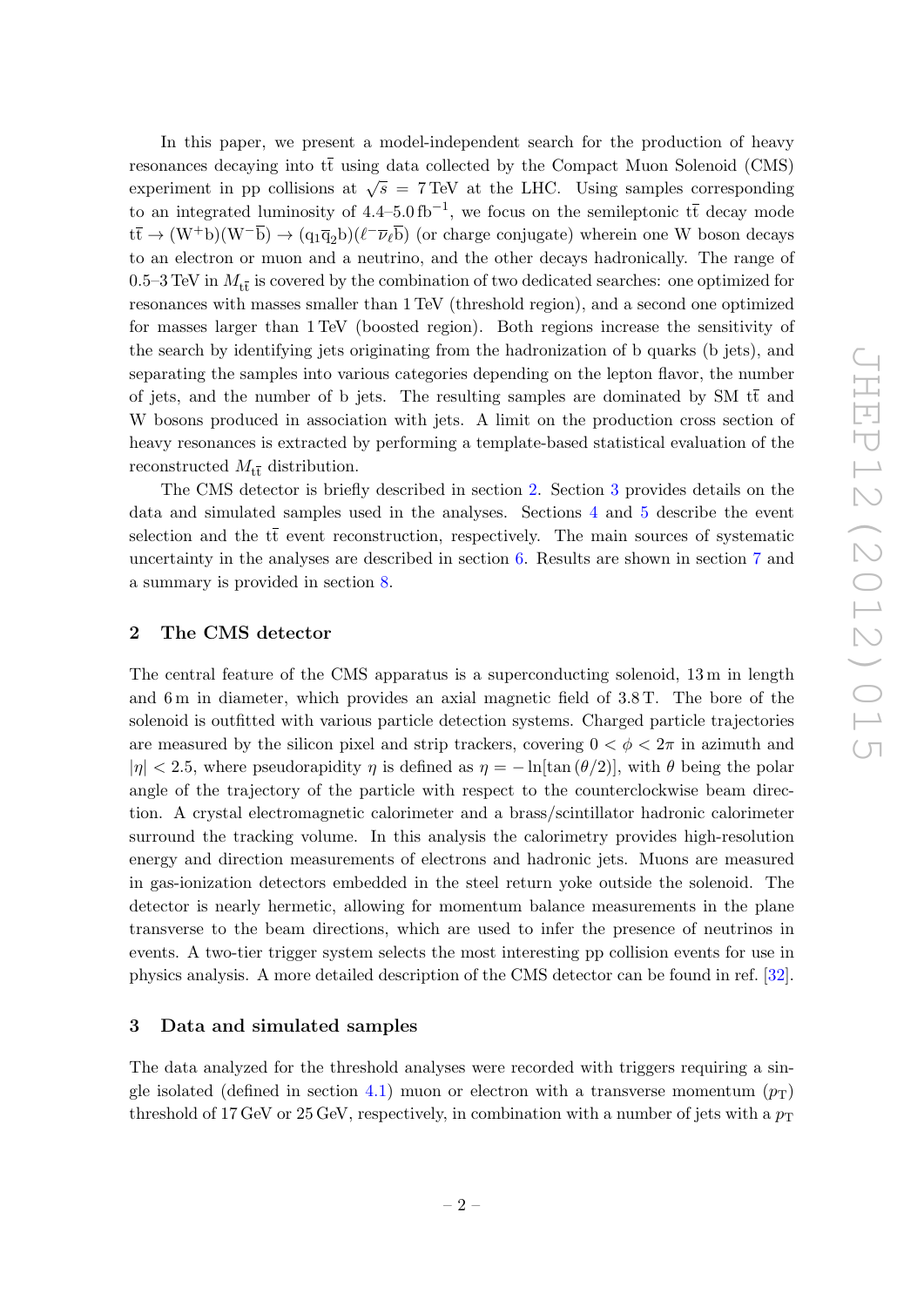threshold of 30 GeV. Events containing an electron were required to have three or more jets throughout the data-taking period, while the minimum number of jets in events containing a muon increased from zero to three as the instantaneous luminosity increased. The data analyzed for the boosted analyses were recorded with triggers requiring one muon with a  $p_{\rm T}$  threshold of 40 GeV or one electron with a  $p_{\rm T}$  threshold of 65 GeV, with no isolation requirements on the leptons. To avoid too high a trigger rate, the electron trigger was prescaled for the highest instantaneous luminosities. This resulted in a loss of  $0.6 \text{ fb}^{-1}$  of integrated luminosity for the boosted electron analysis compared to the other channels. No additional requirements were made on the jets or missing transverse energy in the triggers used for the boosted analyses.

Offline, we use a particle-flow [\[33\]](#page-16-6) based event reconstruction, which combines information from each subdetector, including charged particle tracks from the tracking system and deposited energy from the electromagnetic and hadronic calorimeters, to reconstruct all particles in the event. Particles are classified as electrons, muons, photons, charged hadrons, and neutral hadrons. Particles identified as originating from multiple primary collisions at high instantaneous luminosity (pileup) are removed from the event.

Muons are reconstructed using the information from the muon chambers and the tracking detectors [\[34\]](#page-16-7). Tracks are required to have at least 11 hits including at least one in the pixel layers. The tracks must also pass within 0.02 cm of the beam spot in the plane transverse to the beam, and within 1 cm along the beam axis.

Electron candidates are initially identified by matching a track to a cluster of energy in the electromagnetic calorimeter. Candidates are selected [\[35\]](#page-16-8) using shower-shape information, the quality of the track and the spatial match between the track and electromagnetic cluster, the fraction of total cluster energy in the hadronic calorimeter, and the amount of activity in the surrounding regions of the tracker and calorimeters. Electrons coming from photon conversions in the detector material are rejected if there are missing hits in the inner tracker layers or if there is another close track with opposite charge and with a similar polar angle.

Jets are reconstructed by clustering the particle-flow candidates not identified as leptons using an anti- $k_T$  algorithm with a distance parameter  $R = 0.5$  [\[36\]](#page-16-9). Corrections are applied to account for the dependence of the detector response to jets as a function of  $\eta$ and  $p_{\text{T}}$  [\[37\]](#page-16-10) and the effects of pileup. The jets associated to b quarks are identified using an algorithm that reconstructs the secondary vertex corresponding to the decay of a B hadron. When no secondary vertex is found, the significance of the impact parameter with respect to the primary vertex of the second most displaced track is used as a discriminator to distinguish decay products of a B hadron from prompt tracks [\[38\]](#page-16-11).

The negative of the vector sum of the momenta of all reconstructed particles in the plane transverse to the beam is the missing transverse momentum [\[39\]](#page-16-12), with magnitude denoted by missing transverse energy  $E_{\rm T}^{\rm miss}$ .

The SM background processes are simulated by MADGRAPH  $5.1.1$  [\[40\]](#page-16-13), PYTHIA 6.4.24  $[41]$ , and POWHEG  $[42]$  event generators using CTEQ6L parton distribution functions of the proton [\[43\]](#page-17-2). The generated events are subsequently processed with pythia to provide the showering of the partons and fully simulated with CMS software based on Geant4 [\[44,](#page-17-3) [45\]](#page-17-4).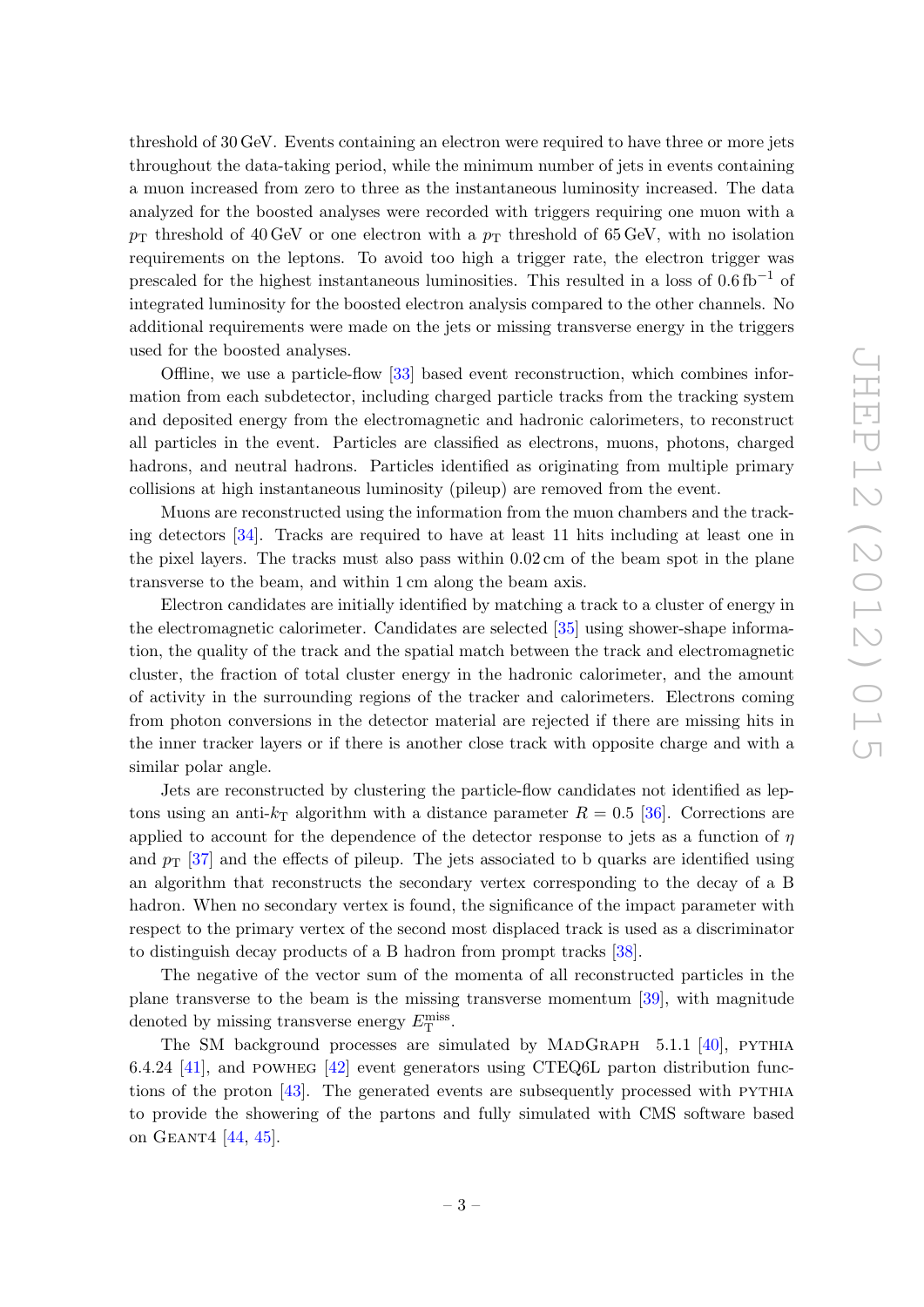The W boson and Drell-Yan production in association with up to four jets are simulated with MADGRAPH, with additional jet production described via matrix elements matched to parton showers using the MLM prescription [\[46\]](#page-17-5) with a matching threshold of 20 GeV. The next-to-next-to-leading order (NNLO) production cross sections times branching fractions into leptons (electrons, muons and taus) are used [\[47\]](#page-17-6): 31.3 nb for W, and 3.05 nb for Drell-Yan production of dilepton final states with invariant mass > 50 GeV. The background from Drell-Yan production of dilepton final states with invariant mass  $< 50$  GeV is negligible. The contribution from QCD multijet processes is obtained directly from data as described in section [5.](#page-6-0)

The SM  $t\bar{t}$  events are generated with MADGRAPH, assuming a top-quark mass of 172.5 GeV. Higher-order gluon and quark production is described by the matrix elements with up to three extra partons beyond the  $t\bar{t}$  system. The chosen threshold for the matching is 40 GeV, which ensures a smooth transition from the matrix element to the parton showering description. An additional  $t\bar{t}$  sample is generated using POWHEG to provide a cross-check and to estimate systematic uncertainties in the modeling. The inclusive  $t\bar{t}$  cross section value of  $157.5$  pb is used  $[48, 49]$  $[48, 49]$ .

Single top-quark production is modeled in powheg. The approximate NNLO cross sections of 42 pb and 3.2 pb are used for t-channel and s-channel single top-quark production, respectively, along with the corresponding single  $\bar{t}$ -quark production cross sections of 23 pb and 1.4 pb. The approximate NNLO value of 7.9 pb is used for Wt and  $W\bar{t}$  associated production [\[50–](#page-17-9)[52\]](#page-17-10).

Finally, as reference models for new physics, we use the sequential standard model (SSM) topcolor Z' bosons with a natural width  $\Gamma_{Z}$  equal to 1.2% (narrow width) and 10% of the Z' mass  $m_{Z}$  based on [\[4](#page-15-0)[–7\]](#page-15-1) and KK gluons based on [\[11\]](#page-15-5). Signal samples are generated with pythia 8.145 with a range of masses between 500 GeV and 3 TeV. Only decays into  $t\bar{t}$  are simulated in the Z' samples. The KK gluons are simulated with branching fractions to  $t\bar{t}$  of 0.93, 0.92, 0.90, and 0.87 for resonance masses of 1, 1.5, 2 and 3 TeV.

### <span id="page-4-0"></span>4 Event selection

To study the range of 0.5–3 TeV in  $M_{\text{t}\bar{\text{t}}}$ , two complementary strategies are pursued: firstly, the threshold search focuses on the 0.5–1 TeV mass range using criteria optimized to identify top quarks produced with a small boost in the detector frame and hence with wellseparated decay products. In this region, if all decay products are reconstructed within the kinematic acceptance, we expect the final state to contain exactly one isolated lepton, four jets produced by the four quarks (two of which are b jets) in the semileptonic  $t\bar{t}$ decay, and  $E_{\rm T}^{\rm miss}$ .

Secondly, for resonance masses above 1 TeV, the highly Lorentz-boosted top quarks will yield collimated decay products that are partially or fully merged. This can be seen in figure [1,](#page-5-2) which shows that in the boosted region the angular distance between the partons is smaller than the jet clustering distance parameter. As a consequence, the products of the hadronically decaying top quark might be reconstructed as fewer than three jets, and the leptons might not be isolated. The boosted search thus selects events containing one electron or muon with no isolation requirement and at least two jets.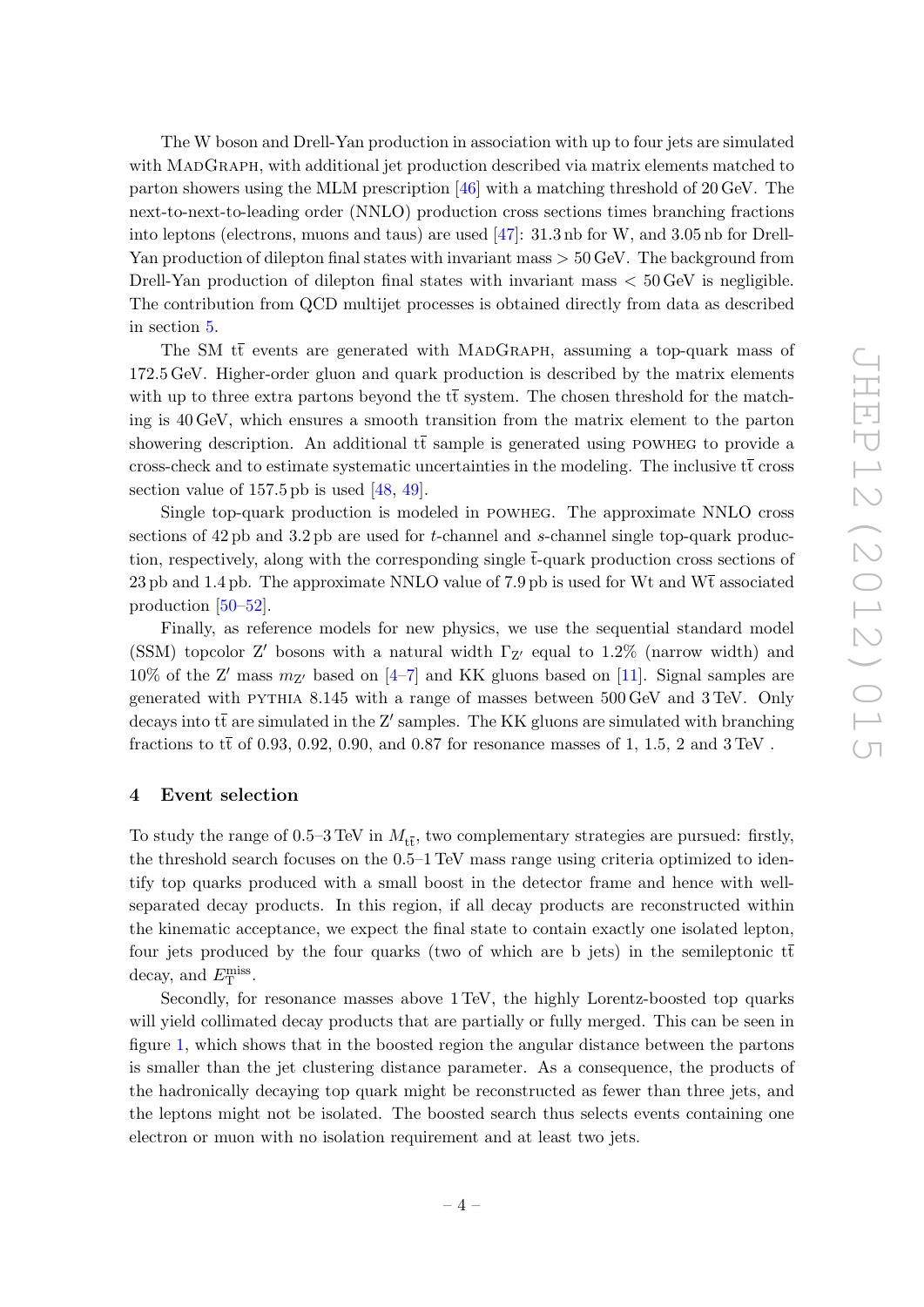

<span id="page-5-2"></span>**Figure 1.** The distribution of the minimum  $\Delta R$  of all three possible pairings between the three quarks (q<sub>1</sub>, q<sub>2</sub>, b) of the hadronic top-quark decay for SM  $t\bar{t}$  production and two different Z' mass hypotheses. For events with  $\Delta R_{\text{min}}$  smaller than the parameter  $R = 0.5$  in the jet clustering, jets merge and fewer than three jets are reconstructed.

#### <span id="page-5-0"></span>4.1 Threshold analyses

We select events containing either one isolated muon with  $p_T > 20$  GeV and  $|\eta| < 2.1$ , or one isolated electron with  $p_T > 30$  GeV and  $|\eta| < 2.5$ . The isolation requirement is based on the ratio of the total transverse energy observed from all hadrons and photons in a cone of size  $\Delta R = \sqrt{(\Delta \phi)^2 + (\Delta \eta)^2} < 0.4$  around the lepton direction to the transverse momentum of the lepton itself. This quantity is required to be less than 0.125 for muons and less than 0.1 for electrons. Events with two isolated lepton candidates are vetoed to reduce the background from Drell-Yan and  $t\bar{t}$  production in which both W bosons decay leptonically.

Events are further required to contain at least three jets with  $|\eta| < 2.4$  and  $p_T >$ 50 GeV, and additional jets with  $|\eta| < 2.4$  and  $p_T > 30$  GeV, if any. To enhance the rejection of background from W-boson and Drell-Yan production in association with relatively low $p_{\rm T}$  jets, the leading jet is required to have  $p_{\rm T} > 70$  GeV. Multijet background is suppressed further by requiring  $E_{\rm T}^{\rm miss} > 20\,\text{GeV}$ . The fraction of simulated semileptonic signal events passing this selection varies from 16 to 35% for resonance masses below 1 TeV.

Events are then separated into eight categories according to the lepton flavor (electron or muon), the number of jets, and the number of b-tagged jets. The categories defined by jets are: events with three jets, of which at least one is b tagged; events with four or more jets, of which none is b tagged; events with four or more jets, of which exactly one is b tagged; and events with four or more jets, of which at least two are b tagged.

#### <span id="page-5-1"></span>4.2 Boosted analyses

We select events containing either one muon with  $p_T > 42$  GeV and  $|\eta| < 2.1$ , or one electron with  $p_T > 70$  GeV and  $|\eta| < 2.5$ , and at least two jets with  $|\eta| < 2.4$  and  $p_T > 50$  GeV. The leading jet  $p_T$  lower threshold is set to 250 GeV (150 GeV) in the muon (electron) channel. No isolation requirement is applied to the leptons. Multijet background is reduced with a requirement on the  $\Delta R$  separation in the 2D plane:  $\Delta R$ (lepton, closest jet) > 0.5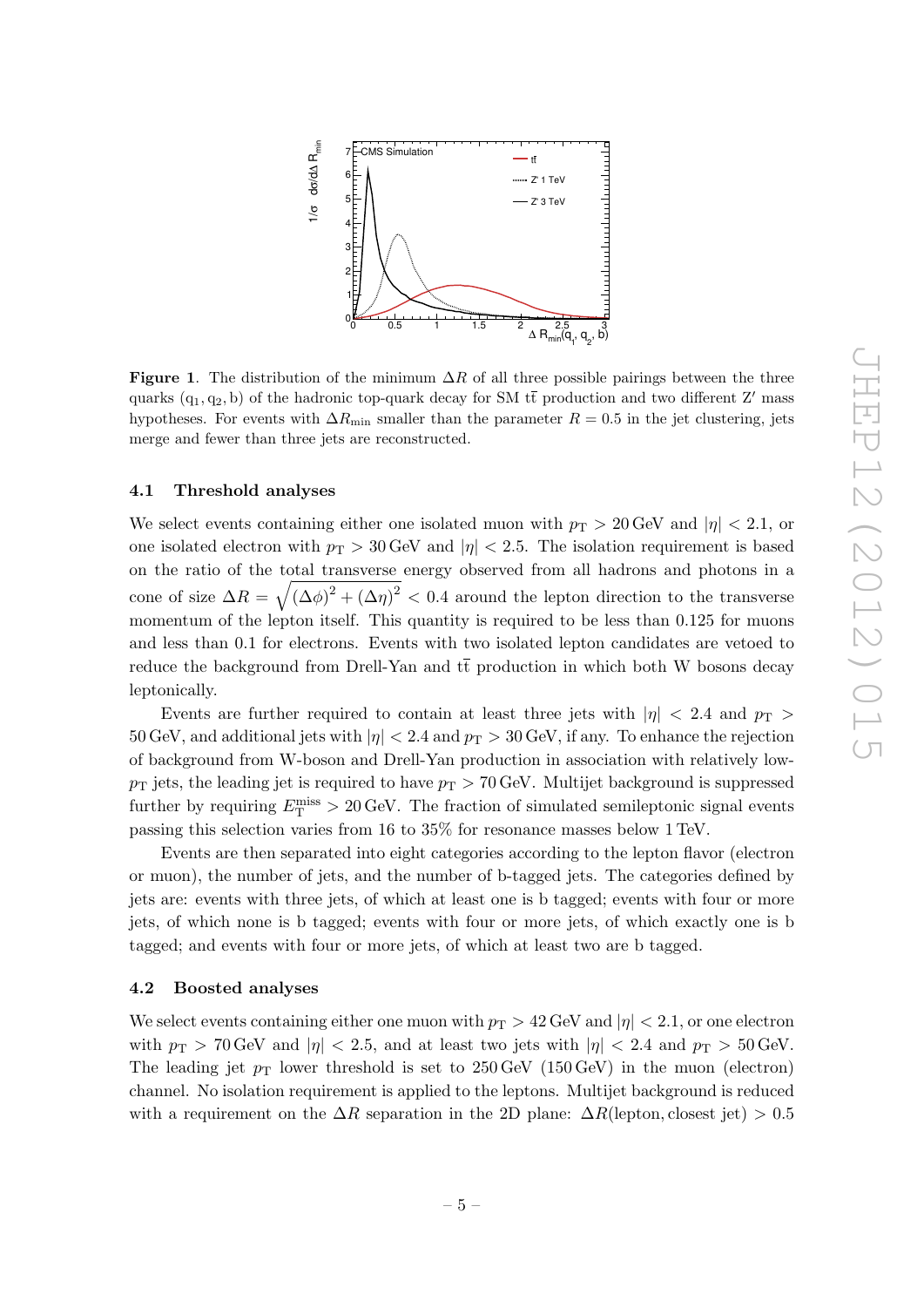or  $p_T^{\text{rel}}$ (lepton, closest jet) > 25 GeV. Here,  $p_T^{\text{rel}}$  is defined as the magnitude of the lepton momentum orthogonal to the closest jet axis, where any jet with  $p_T > 25$  GeV is considered. We also require the scalar quantity  $L_{\rm T} > 150 \,\text{GeV}$ , where  $L_{\rm T} = E_{\rm T}^{\rm miss} + p_{\rm T}^{\rm lepton}$ <sup>iepton</sup> .<br>T

In the electron channel only, the multijet background is further reduced by requiring that  $E_{\rm T}^{\rm miss} > 50$  GeV and applying a series of topological requirements that ensure the missing transverse momentum does not point along the transverse direction of the electron (e) or of the leading jet (j):

$$
-\frac{1.5}{75 \,\text{GeV}} E_{\text{T}}^{\text{miss}} + 1.5 < \Delta \phi \{ (\text{e or } j), E_{\text{T}}^{\text{miss}} \} < \frac{1.5}{75 \,\text{GeV}} E_{\text{T}}^{\text{miss}} + 1.5.
$$

Even though the lepton  $p_T$  requirements are dictated by the trigger threshold, the leading jet  $p_T$  requirement is chosen so that the total transverse energy of the event (including  $E_{\rm T}^{\rm miss}$ ) is as close as possible in both channels. In addition, we ensure the two channels contain no overlap with each other by vetoing events that contain a second lepton.

Events are separated into four categories according to the lepton flavor (electron or muon) and the number of b-tagged jets: either no b-tagged jets, or at least one b-tagged jet. The fraction of simulated semileptonic signal events passing this selection varies from 13 to 24% for resonance masses between 1 and 3 TeV.

# <span id="page-6-0"></span>5 The  $t\bar{t}$  event reconstruction

The four-vectors of the top quark and antiquark candidates are reconstructed by assigning the final state objects in each event to either the leptonic or the hadronic leg of the  $t\bar{t}$  pair decay. We then choose between the possible hypotheses using the criteria described below that depend on the number of reconstructed jets. This  $t\bar{t}$  reconstruction process results in a unique value for the reconstructed  $M_{\text{t}\bar{\text{t}}}$  for each event.

First, the charged lepton and the  $E_{\rm T}^{\rm miss}$  are assigned to the leptonic leg, where  $E_{\rm T}^{\rm miss}$  is interpreted as the transverse component of the momentum of the neutrino. Imposing the condition that the invariant mass of the lepton and neutrino is equal to the mass of the W boson (80.4 GeV) allows the construction of a quadratic equation for the longitudinal component of the momentum of the neutrino. In the absence of a real solution, the boosted analyses retain the real part of the complex solution. The threshold analyses modify the components of  $E_{\rm T}^{\rm miss}$  by the minimal amount in  $|\Delta E_{\rm T}^{\rm miss}| + |\Delta E_{\rm T}^{\rm miss}|$  to give one real solution, which results in an improved mass resolution. If there are two real solutions, hypotheses are built for both cases, effectively doubling the number of combinations for that event.

For events with four or more jets in the threshold analyses, the choices of neutrino solution and jet association are made simultaneously by forming a  $\chi^2$  from the sum of the normalized squared deviations of the leptonic top-quark mass, hadronic top-quark mass, hadronic W mass,  $p_T$  of the  $t\bar{t}$  system, and the ratio of the  $p_T$  of the four selected jets to the  $p_T$  of all jets in the event. The central values and widths used are obtained from the distributions of these quantities in the Monte Carlo simulation. The  $\chi^2$  is calculated for each possible combination, including the two neutrino solutions if they are both physical.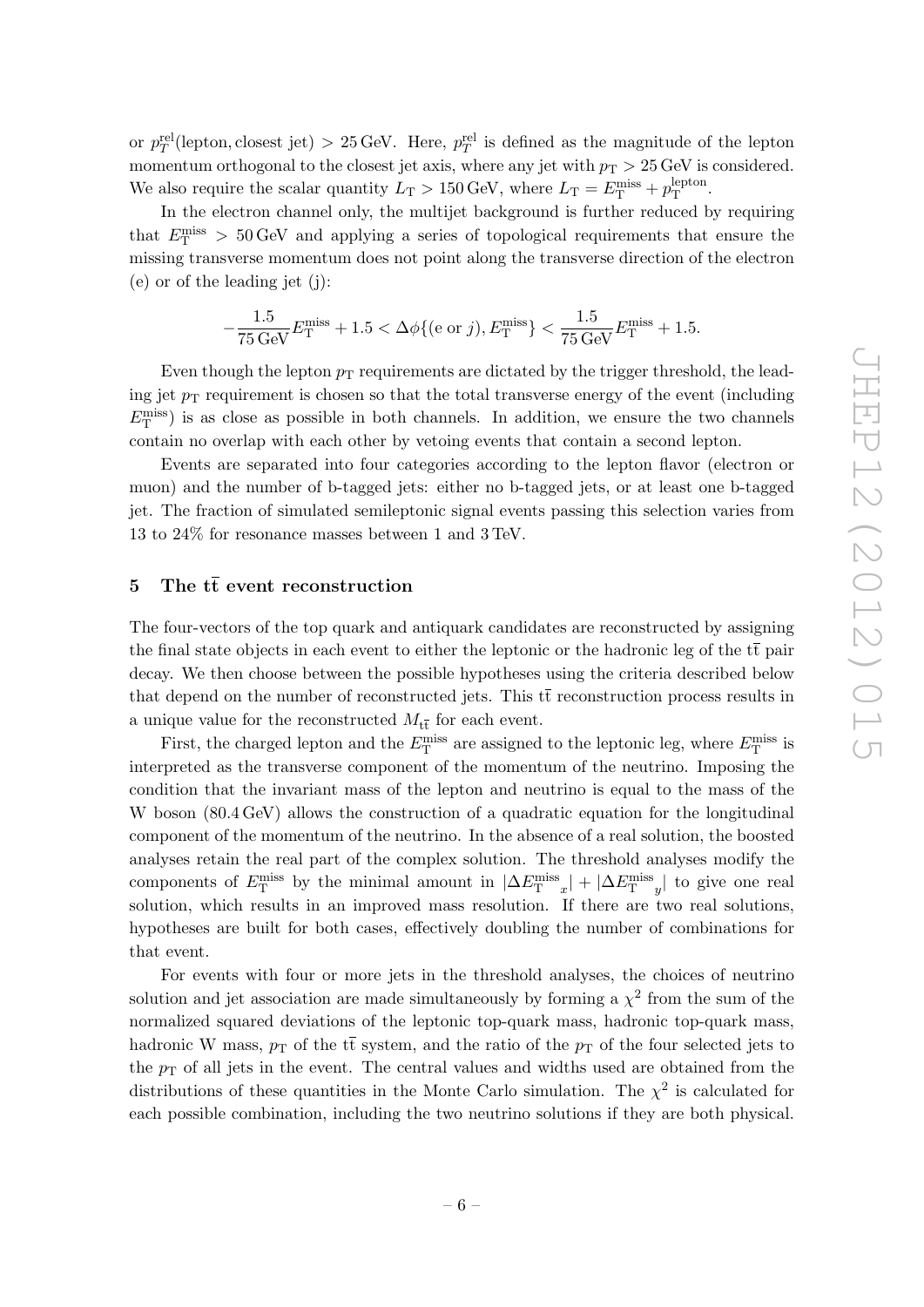The b-tagged jets may only be associated to a b quark in the decay chain, thereby reducing the number of possible combinations. For each event, the combination with the smallest value of  $\chi^2$  is chosen. The association of jets to the W boson and the b quarks is found to be correct in approximately  $80\%$  of simulated  $t\bar{t}$  events for which the four jets in the decay chain are reconstructed.

For events with only three jets in the threshold analyses, it is assumed that two jets from the  $t\bar{t}$  decay may have merged. The leptonic W boson is first reconstructed as described above. The solution for the longitudinal neutrino momentum is chosen to give the closest match to the leptonic top-quark mass when the leptonic W boson is combined with any of the three jets. The invariant mass of the leptonic W and all three jets together is then taken as an estimate of  $M_{\text{t}\bar{\text{t}}}$ .

For the boosted analyses, we allow for collimated decay products that are partially or fully merged by considering all hypotheses that have exactly one jet assigned to the leptonic leg, and at least one jet assigned to the hadronic leg. A two-term  $\chi^2$  is constructed from the sum of the normalized squared deviations of the leptonic top-quark mass and the hadronic top-quark mass. For each event, the combination with the smallest value of  $\chi^2$  (labeled  $(\chi^2_{\rm min})$  is chosen. Next, the event selection described in section [4.2](#page-5-1) is extended by applying additional conditions that improve the overall sensitivity of the boosted analyses. For the electron channel only, the transverse momentum of the reconstructed leptonic top quark is required to be greater than 100 GeV. We require  $\chi^2_{\rm min}$  < 8 for both channels. This value is chosen such that the efficiency for this cut is 50% for signal and approximately 10% for the W+jets background. Finally, we categorize events according to the number of b-tagged jets as either with no b-tagged jets, or with at least one b-tagged jet.

The multijet background contribution to each channel in the threshold analyses is determined from data. A multijet-dominated sample is defined by removing the  $E_{\rm T}^{\rm miss}$  requirement and selecting events containing fake leptons, defined as muon candidates with isolation values between 0.2 and 0.5, and electron candidates consistent with photon conversions. This sample is used to define templates for multijet background distributions used in the analyses, including the shape of the  $M_{\text{tf}}$  distribution; templates for other SM backgrounds are taken from simulation. These templates are used to find the number of multijet events from a fit to the lepton  $\eta$  (in the electron channel) or the  $p_T$  of the vector sum of jet momenta (in the muon channel) in a sample that contains events that pass the selection cuts but have  $E_{\rm T}^{\rm miss} < 20\,$  GeV. The number of multijet events in the final sample is obtained by extrapolating the result to the  $E_{\rm T}^{\rm miss} > 20\,{\rm GeV}$  region using the normalization determined in the sample with  $E_{\rm T}^{\rm miss}$   $< 20\,$  GeV. In the boosted analyses the multijet contamination after the final selection is found to be negligible.

The numbers of expected and observed events in each analysis channel for the threshold and boosted analyses are summarized in tables  $1$  and  $2$ , respectively. The  $Z'$  samples are normalized arbitrarily to cross sections times branching fractions of 1 pb. For the threshold analyses, the simulated samples are normalized to theoretical predictions. For the boosted analyses, the yields of the simulated samples are normalized to data using scale factors derived in a maximum likelihood fit to the  $M_{\rm tf}$  distribution in both channels simultaneously. This is done to allow for possible shortcomings of the theoretical predictions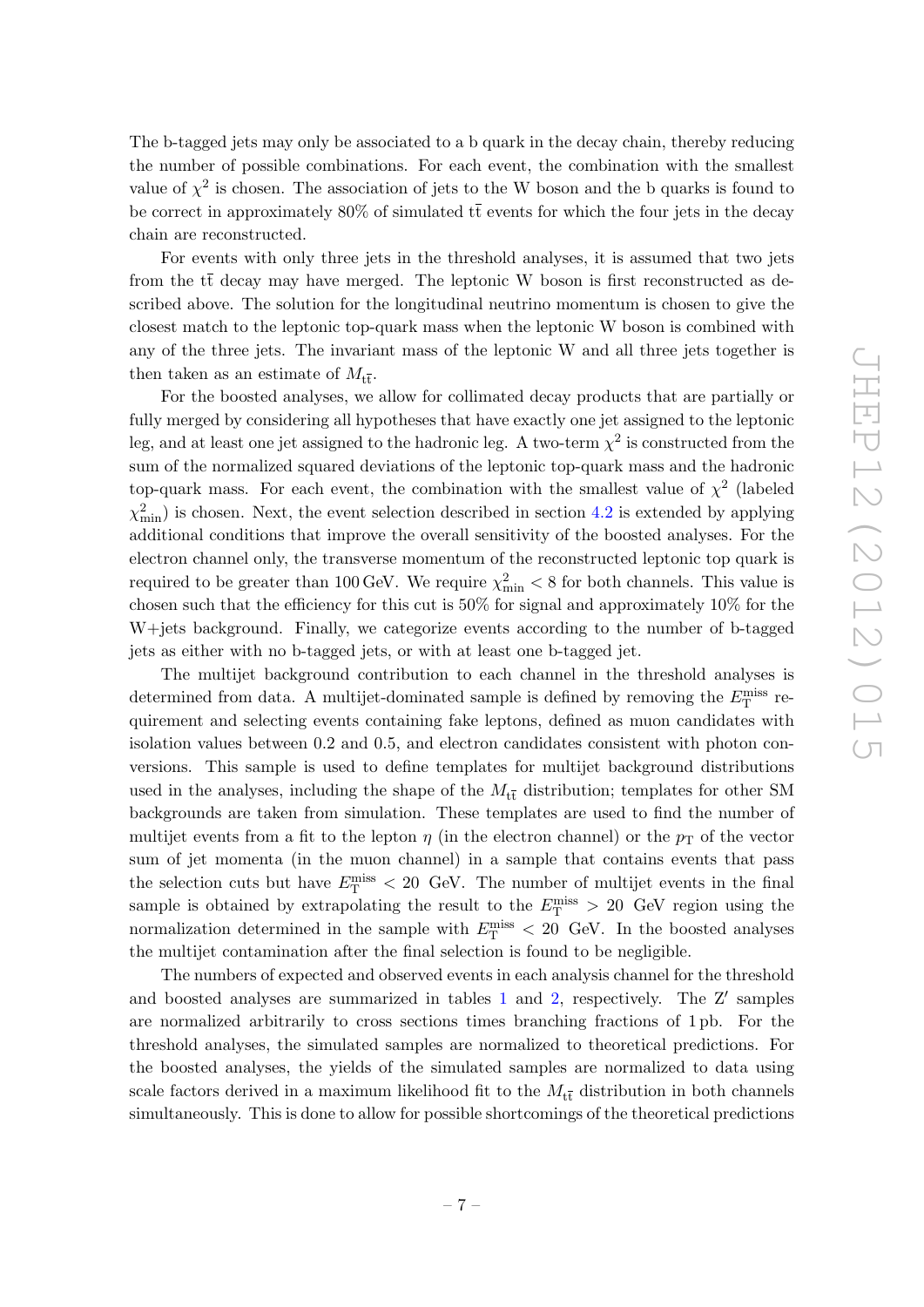

<span id="page-8-1"></span>**Figure 2.** Comparison of the reconstructed  $M_{t\bar{t}}$  in data and SM predictions for the threshold analysis with (a) 3 jets of which  $\geq 1$  b tagged, (b) 4 jets, none of which is b tagged, (c) 4 jets of which one is b tagged, (d) 4 jets of which  $\geq 2$  are b tagged. Expected signal contributions for narrow-width topcolor Z' models at different masses are also shown. For clarity, a cross section times branching fraction of  $20 \text{ pb}$  is used for the normalization of the  $Z'$  samples.

in the more extreme region of phase space probed by these channels. The likelihood is defined as described in section 7, where the simulated samples are initially normalized to the theoretical predictions, but the normalization is allowed to vary within the uncertainties during the fitting procedure. Figures [2](#page-8-1) and [3](#page-11-0) show the  $M_{\text{tf}}$  distributions for the threshold and boosted analyses, respectively. Figure [3](#page-11-0) also shows the distribution of the number of jets in the events for the boosted analyses. It can be observed that, in the boosted region, the signal populates the 2-jet bin while the SM background has larger jet multiplicity. Good agreement is observed in all cases between data and the SM predictions.

# <span id="page-8-0"></span>6 Systematic uncertainties

Systematic uncertainties enter the analyses in two ways: those related to the total normalization of the simulated samples, and those from the effects that change both the normalization and shape of the background and expected signal distributions.

Normalization uncertainties on the theoretical production cross sections are considered for all background processes. In some instances, larger uncertainties are used for the boosted analyses as they probe a limited region of phase space. The following variations on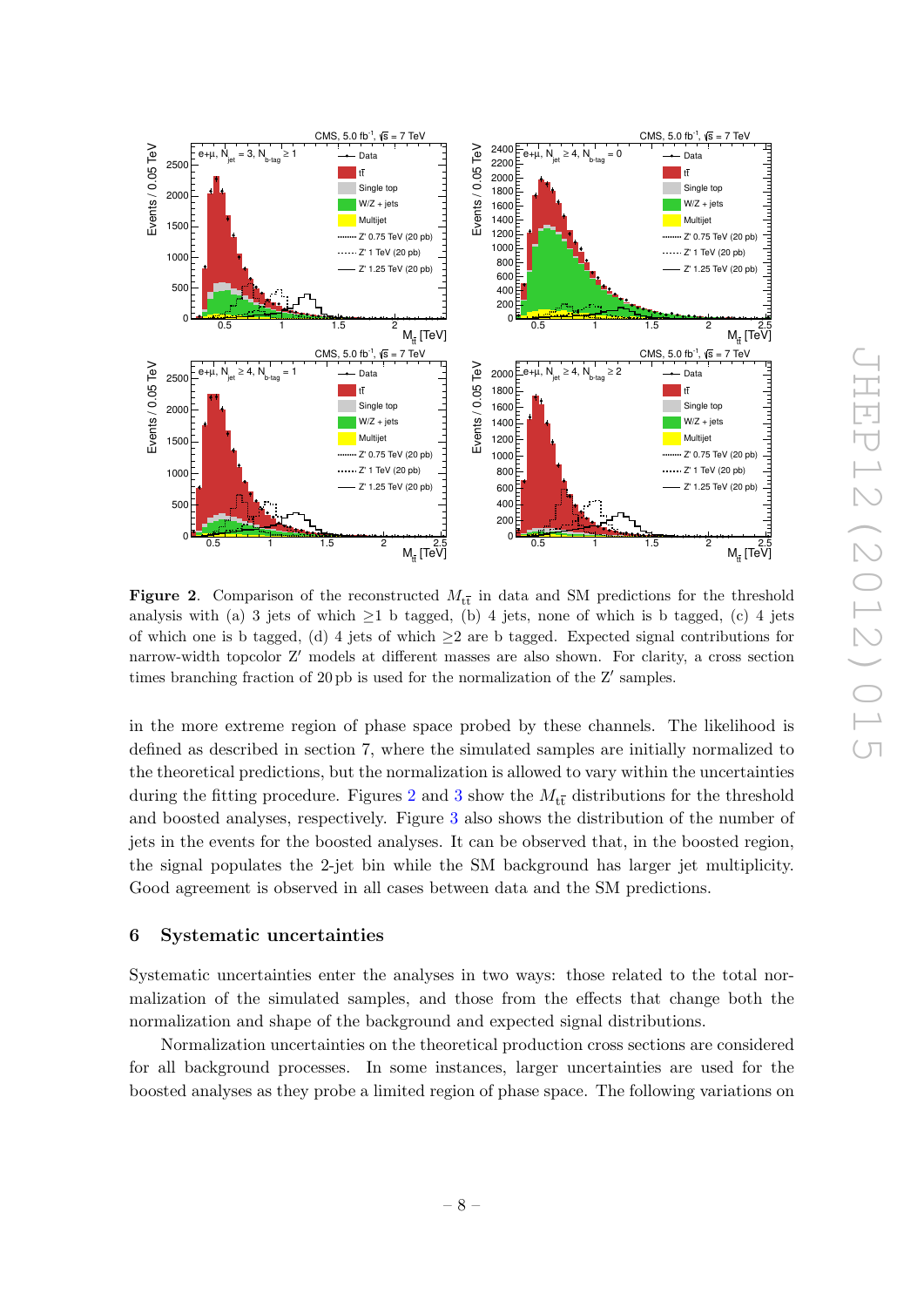| Threshold analyses, muon channel                                |                 |                                                                                                 |                                           |                               |  |  |  |
|-----------------------------------------------------------------|-----------------|-------------------------------------------------------------------------------------------------|-------------------------------------------|-------------------------------|--|--|--|
| Sample                                                          | $N_{\rm jet}=3$ |                                                                                                 | $N_{\rm jet} \geq 4$ $N_{\rm jet} \geq 4$ | $N_{\rm jet} \geq 4$          |  |  |  |
|                                                                 |                 | $N_{\text{b-tag}} \ge 1$ $N_{\text{b-tag}} = 0$ $N_{\text{b-tag}} = 1$ $N_{\text{b-tag}} \ge 2$ |                                           |                               |  |  |  |
| $Z'$ (M=0.5 TeV)                                                | 48.5            | 14.0                                                                                            | 41.1                                      | 34.6                          |  |  |  |
| $Z'$ (M=1.0 TeV)                                                | 68.5            | 36.1                                                                                            | 95.5                                      | 74.7                          |  |  |  |
| $Z'$ (M=1.5 TeV)                                                | 56.4            | 33.9                                                                                            | 76.5                                      | 50.9                          |  |  |  |
| $Z'$ (M=2.0 TeV)                                                | 38.0            | 32.4                                                                                            | 60.7                                      | 37.5                          |  |  |  |
| $t\overline{t}$                                                 | 5612            | 2988                                                                                            | 7802                                      | 6093                          |  |  |  |
| $W/Z + jets$                                                    | 1727            | 7705                                                                                            | 1296                                      | 173                           |  |  |  |
| Single top                                                      | 550             | 202                                                                                             | 423                                       | 228                           |  |  |  |
| Multijet                                                        | 164             | 195                                                                                             | 104                                       | 152                           |  |  |  |
| Total background $8052 \pm 511$ $11089 \pm 1241$ $9626 \pm 822$ |                 |                                                                                                 |                                           | $6646 \pm 687$                |  |  |  |
| Data                                                            | 8465            | 10714                                                                                           | 9664                                      | 6697                          |  |  |  |
| Threshold analyses, electron channel                            |                 |                                                                                                 |                                           |                               |  |  |  |
| Sample                                                          |                 | $N_{\rm jet} = 3$ $N_{\rm jet} \ge 4$ $N_{\rm jet} \ge 4$                                       |                                           | $N_{\rm jet} \geq 4$          |  |  |  |
|                                                                 |                 | $N_{\text{b-tag}} \ge 1$ $N_{\text{b-tag}} = 0$ $N_{\text{b-tag}} = 1$ $N_{\text{b-tag}} \ge 2$ |                                           |                               |  |  |  |
| $Z'$ (M=0.5 TeV)                                                | 34.7            | 10.5                                                                                            | 29.4                                      | 25.0                          |  |  |  |
| $Z'$ (M=1.0 TeV)                                                | 58.9            | 32.4                                                                                            | 85.0                                      | 67.4                          |  |  |  |
| $Z'$ (M=1.5 TeV)                                                | 51.2            | 31.7                                                                                            | 73.5                                      | 50.8                          |  |  |  |
| $Z'$ (M=2.0 TeV)                                                | 33.8            | 30.2                                                                                            | 59.5                                      | 37.6                          |  |  |  |
| $t\overline{t}$                                                 | 4307            | 2395                                                                                            | 6183                                      | 4770                          |  |  |  |
| $W/Z + jets$                                                    | 1372            | 6355                                                                                            | 1051                                      | 142                           |  |  |  |
| Single top                                                      | 428             | 158                                                                                             | 345                                       | 184                           |  |  |  |
| Multijet                                                        | 491             | 1398                                                                                            | 504                                       | 210                           |  |  |  |
| Total background $6597 \pm 442$                                 |                 | $10307 \pm 1136$                                                                                |                                           | $8083 \pm 721$ $5306 \pm 514$ |  |  |  |
|                                                                 |                 |                                                                                                 |                                           |                               |  |  |  |

<span id="page-9-0"></span>Table 1. Number of expected and observed events in the threshold analyses for an integrated luminosity of  $5.0\,\text{fb}^{-1}$ . The narrow-width Z' samples are normalized to cross sections times branching fractions of 1 pb. The other simulated samples are normalized to theoretical predictions. The uncertainty in the total background corresponds to yield changes originating from the systematic uncertainties associated with the jet energy corrections, jet energy resolutions, b tagging, and pileup. The normalization uncertainties on the theoretical production cross sections are summarized in section 6, and are not included in the quoted value. The statistical uncertainties for the simulated samples are negligible.

the rates, which were obtained in a previous analysis [\[53\]](#page-17-11), are included:  $\mathrm{t\bar{t}}$  (15%); single topquark for threshold  $(30\%)$  and for boosted  $(50\%)$  analyses; W/Z+light-quark jets correlated (50%) and additional Drell-Yan uncorrelated (30%) for threshold analyses, W+light-quark jets (50%) and uncorrelated Z+light-quark jets (100%) for boosted analyses;  $W/Z +$ heavy-quark jets (100%). In addition, a 2.2% uncertainty in the luminosity [\[54\]](#page-17-12) and 3% (5%) lepton trigger and identification uncertainty is applied to all simulated samples for the threshold (boosted) analyses.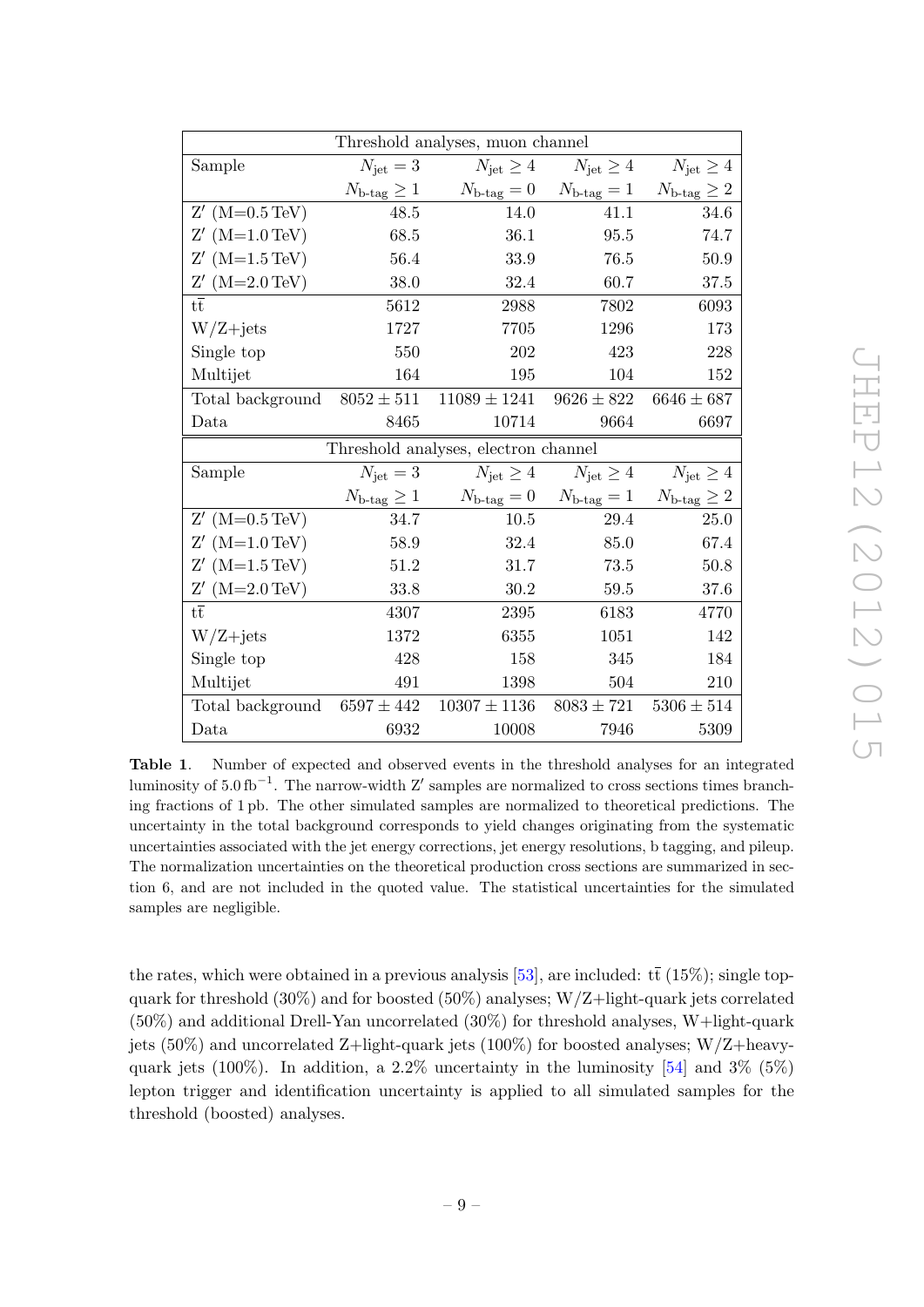| Boosted analyses          | Electron channel       |                           | Muon channel           |                           |
|---------------------------|------------------------|---------------------------|------------------------|---------------------------|
| Sample                    | $N_{\text{b-tag}} = 0$ | $N_{\text{b-tag}} \geq 1$ | $N_{\text{b-tag}} = 0$ | $N_{\text{b-tag}} \geq 1$ |
| $Z'$ (M= 1 TeV)           | 17.1                   | 36.5                      | 27.8                   | 48.3                      |
| $Z'$ (M= 1.5 TeV)         | 44.7                   | 55.4                      | 95.9                   | 94.4                      |
| $Z'$ (M= $2 \text{TeV}$ ) | 62.1                   | 52.8                      | 146.3                  | 94.1                      |
| $Z'$ (M= 3 TeV)           | 57.2                   | 36.9                      | 155.2                  | 69.0                      |
| $t\overline{t}$           | 172                    | 336                       | 157                    | 262                       |
| $W/Z + jets$              | 95                     | 6                         | 149                    | 9                         |
| Single top                | 9.3                    | 15                        | 8.1                    | 11                        |
| Total background          | $276 \pm 58$           | $357 \pm 50$              | $314 \pm 72$           | $282 \pm 34$              |
| Data.                     | 277                    | 354                       | 300                    | 269                       |

<span id="page-10-1"></span>Table 2. Number of expected and observed events in the boosted analyses for an integrated luminosity of  $4.4$ -5.0 fb<sup>-1</sup>. The narrow-width Z' samples are normalized to cross sections times branching fractions of 1 pb. The other simulated samples are normalized to data as described in the text. The uncertainty in the total background corresponds to yield changes originating from the systematic uncertainties associated with the jet energy corrections, jet energy resolutions, b tagging, and pileup. The normalization uncertainties on the theoretical production cross sections are summarized in section 6, and are not included in the quoted value. The statistical uncertainties for the simulated samples are negligible.

Several sources of systematic uncertainty affect both the shape and the rate of the templates used in the analyses. The uncertainty on the energy of jets is of the order of a few percent and is parametrized as a function of the jet  $p_T$  and  $\eta$  [\[37\]](#page-16-10). The uncertainty on the jet energy resolution varies from 6 to 20% depending on the jet  $\eta$ . The effect of both variations is propagated to the event  $E_{\rm T}^{\rm miss}$ . The uncertainty on the b-tagging efficiency for b jets ranges from 1.6 to 8% depending on the jet  $\eta$  and is doubled for b jets with  $p_T > 670 \,\text{GeV}$  [\[38\]](#page-16-11). The uncertainty on the b-tagging efficiency for c jets is taken as twice the uncertainty for b jets. The uncertainty for all other jets (mistag rate) is 11%.

Some of the theoretical uncertainties affect the normalization and shape of the simulated samples. A simultaneous variation of the factorization and renormalization scales to half and twice the nominal scales is allowed for the  $t\bar{t}$  and W+jets samples. The matrix element to parton shower matching threshold and the amount of initial- and final-state radiation are also allowed to vary for these samples. A further uncertainty is included as the difference between the  $t\bar{t}$  production models in POWHEG and MADGRAPH. For all simulated samples, the minimum bias cross section is varied by 1 standard deviation of its measured value to account for the effect of pileup.

# <span id="page-10-0"></span>7 Results

The statistical analysis is based on a binned likelihood of the  $M_{t\bar{t}}$  distributions in the considered channels, i.e., eight channels for the threshold analyses and four channels for the boosted analyses. The number of events in bin  $i$  is assumed to follow a Poisson distribution with mean  $\lambda_i$ , given by the sum over all considered background processes and the Z' signal.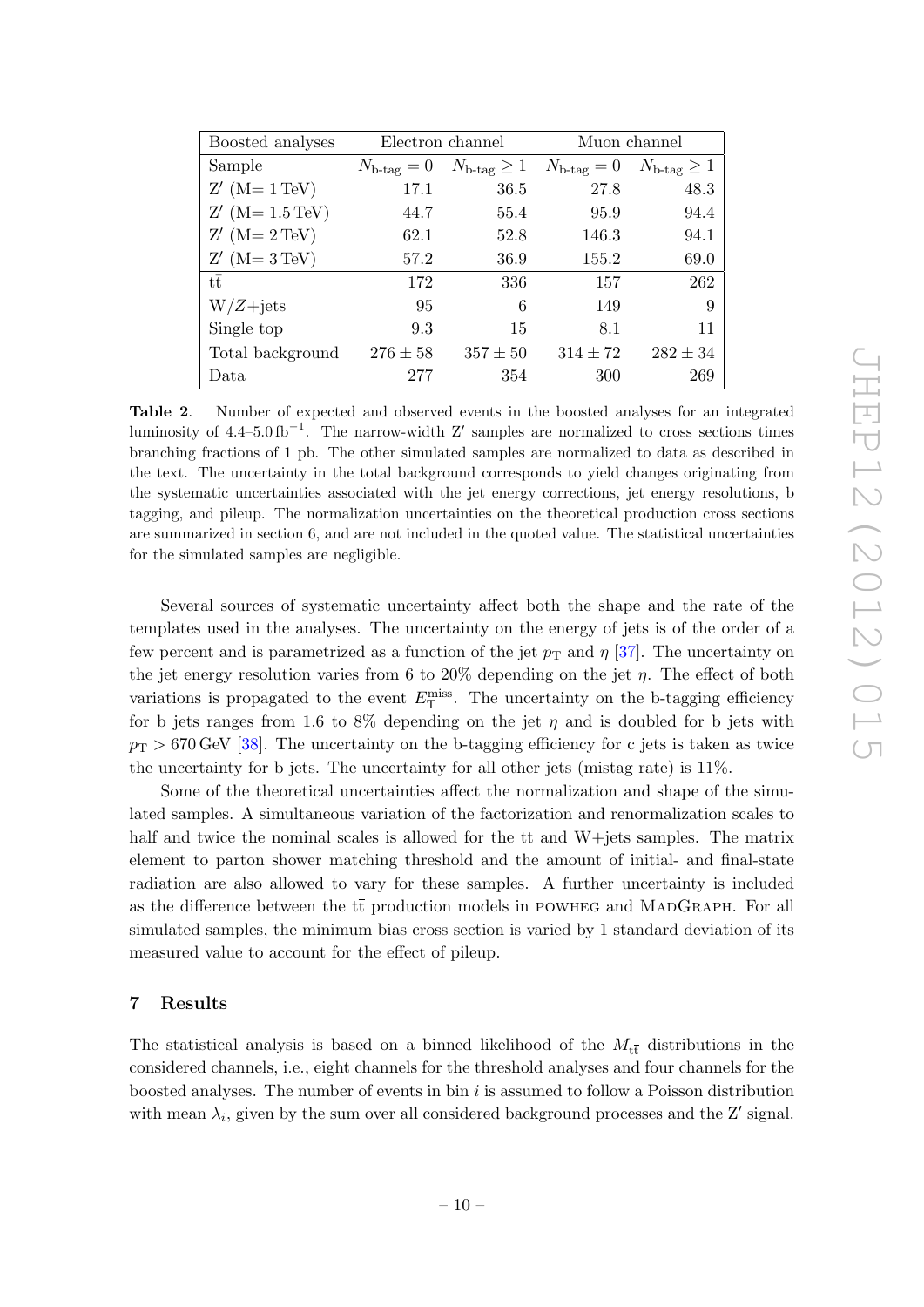

<span id="page-11-0"></span>**Figure 3**. Comparison of the reconstructed  $M_{\text{t} \bar{\text{t}}}$  in data and SM predictions for the boosted analysis with (a) no b-tagged jets, (b)  $\geq$ 1 b-tagged jets. Comparison of the jet multiplicity distribution in data and SM background predictions for the boosted analysis with (c) no b-tagged jets, (d)  $\geq 1$  btagged jets. Expected signal contributions for narrow-width topcolor  $Z'$  models at different masses are also shown. A cross section times branching fraction of 1.0 pb is used for the normalization of the  $Z'$  samples.

The signal is scaled with a signal strength modifier  $\mu$ , which is the signal cross section in pb:

$$
\lambda_i = \mu S_i + \sum_k B_{k,i}.
$$

Here, k runs over all considered background processes,  $B_k$  is the background template for background  $k$ , and  $S$  is the signal template, scaled according to luminosity and a signal cross section of 1 pb.

The presence of systematic uncertainties affects the yields  $\lambda_i$ . A nuisance parameter  $\theta_u$  is thus introduced for each independent source of systematic uncertainty considered. A rate-only uncertainty is modeled with a coefficient for the template  $B_k$  with a log-normal prior. A rate and shape uncertainty is modeled by choosing a Gaussian prior for  $\theta_u$  and using this parameter to interpolate between the nominal template and the shifted templates obtained by applying a  $\pm 1 \sigma$  systematic shift to the simulated samples. This interpolation uses a smooth function, which is cubic in the range  $\pm 1 \sigma$  and linear beyond  $\pm 1 \sigma$ .

We use the modified frequentist construction  $CL_s$  [\[55,](#page-17-13) [56\]](#page-17-14) to calculate the 95% confidence level (CL) upper limits on the  $Z' \rightarrow t\bar{t}$  cross section. The expected upper limits are calculated using background-only pseudo-experiments ( $\mu = 0$ ) and calculating the up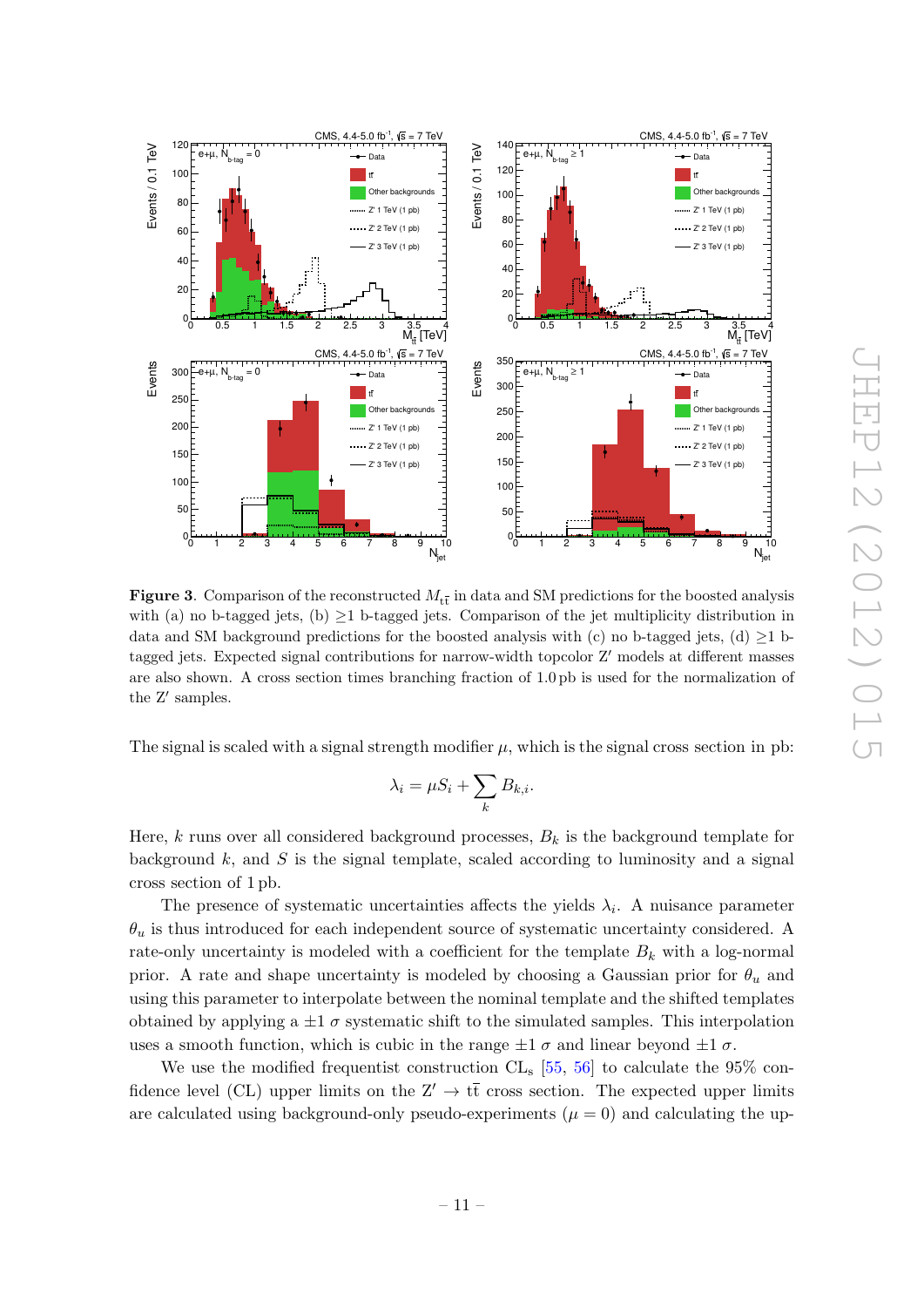per limit for each pseudo-experiment. The expected limit is given by the median of the distribution of upper limits, and the central 68% and 95% give the  $\pm 1$  and  $\pm 2$  standard deviation (s.d.) excursions.

The number of simulated background events in the  $M_{\text{t}} > 2 \text{TeV}$  region that pass the boosted selection is rather limited. To ensure a proper background modeling in the entire  $M_{\rm t\bar t}$  range, we merge bins in the  $M_{\rm t\bar t}$  distribution requiring a minimum number of background events per bin. The bins are chosen such that the uncertainty on the number of expected background events due to the limited number of simulated events is not worse than 30% in all channels. The uncertainty due to finite size of the simulated samples is taken into account using the "Barlow-Beeston lite" method [\[57\]](#page-17-15) that defines one additional nuisance parameter with a Gaussian distribution for each bin, and performs the maximization of the likelihood with respect to these new parameters analytically.

Figures [4](#page-13-0) and [5](#page-14-2) show the expected and observed 95% CL upper limits for the product of the production cross section times branching fraction of hypothesized resonances that decay into  $t\bar{t}$  as a function of the invariant mass of the resonance. The dashed lines indicate the values predicted by various models for new physics processes. The expected mass exclusion region for a topcolor Z' with  $\Gamma_{Z'}/m_{Z'} = 1.2\%$  is  $M_{Z'} < 1.53$  TeV, the observed exclusion is  $M_{Z'}$  < 1.49 TeV. For wide resonances with  $\Gamma_{Z'}/m_{Z'} = 10\%$ , the exclusion mass region is  $M_{Z'} < 2.04$  TeV for both the expected and observed limits. In figure [4,](#page-13-0) the vertical dashed line indicates the transition between the threshold and the boosted analyses, chosen based on the sensitivity of the expected limit. For a Kaluza-Klein excitation of a gluon  $(g_{KK})$  the exclusion mass region is  $M(g_{KK}) < 1.82 \text{ TeV}$  for both the expected and observed limits.

### <span id="page-12-0"></span>8 Summary

Results from a model-independent search for the production of heavy resonances decaying into  $t\bar{t}$  are presented. The data sample corresponds to an integrated luminosity of 4.4– 5.0 fb<sup>-1</sup> recorded in 2011 by the CMS detector in pp collisions at  $\sqrt{s} = 7$  TeV at the LHC. After analyzing events with a lepton (muon or electron) plus jets final state, no evidence of such massive resonances is found above the SM prediction. Therefore, limits are set on the production of non-SM particles. Topcolor Z' bosons with a width of 1.2 (10)% of the Z' mass are excluded at  $95\%$  CL for masses below 1.49 (2.04) TeV; an upper limit of 0.3 (1.3) pb is set on the production cross section times branching fraction for a resonance mass of 1 TeV. In addition, Kaluza-Klein excitations of a gluon with masses below 1.82 TeV (at 95% CL) in the Randall-Sundrum model are excluded; an upper limit of 0.7 pb is set on the production cross section times branching fraction for a resonance mass of 1 TeV. In both instances, the upper limits are lower for larger resonance masses. These results set the most stringent limits, to date, for  $t\bar{t}$  resonant production in the 0.5–2 TeV mass range.

#### Acknowledgments

We congratulate our colleagues in the CERN accelerator departments for the excellent performance of the LHC machine. We thank the technical and administrative staff at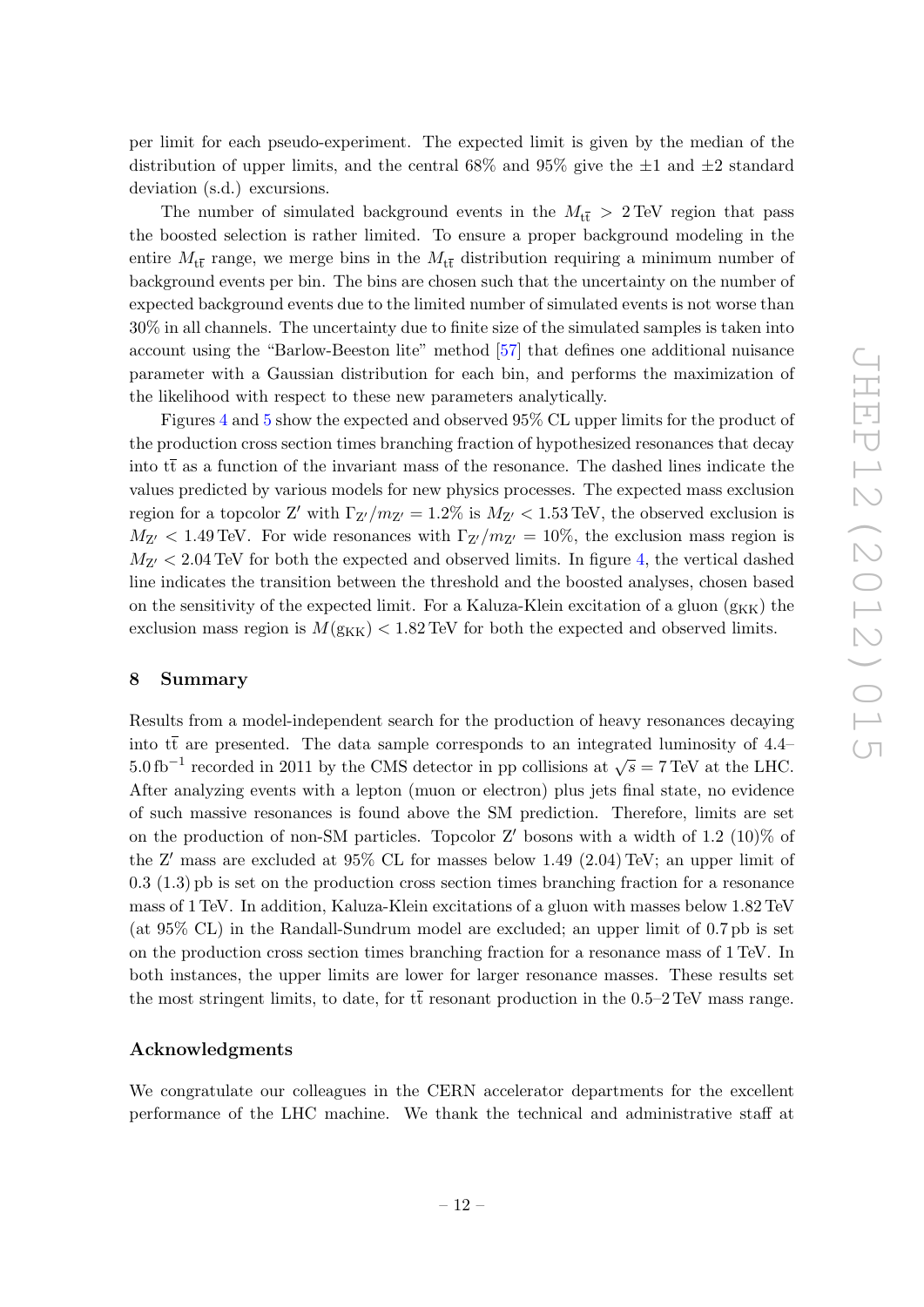

JHEP12(2012)015 FHEP12 (2012) 01  $\overline{(\Gamma)}$ 

<span id="page-13-0"></span>**Figure 4.** The 95% CL upper limits on the product of the production cross section  $\sigma_{Z'}$  and the branching fraction B of hypothesized resonances that decay into  $t\bar{t}$  as a function of the invariant mass of the resonance. The Z' production with  $\Gamma_{Z'}/m_{Z'} = 1.2\%$  (a) and 10% (b) compared to predictions based on [\[5\]](#page-15-11). The  $\pm 1$  and  $\pm 2$  s.d. excursions from the expected limits are also shown. The vertical dashed line indicates the transition between the threshold and the boosted analyses, chosen based on the sensitivity of the expected limit.

CERN and other CMS institutes, and acknowledge support from: FMSR (Austria); FNRS and FWO (Belgium); CNPq, CAPES, FAPERJ, and FAPESP (Brazil); MES (Bulgaria); CERN; CAS, MoST, and NSFC (China); COLCIENCIAS (Colombia); MSES (Croatia); RPF (Cyprus); MoER, SF0690030s09 and ERDF (Estonia); Academy of Finland, MEC,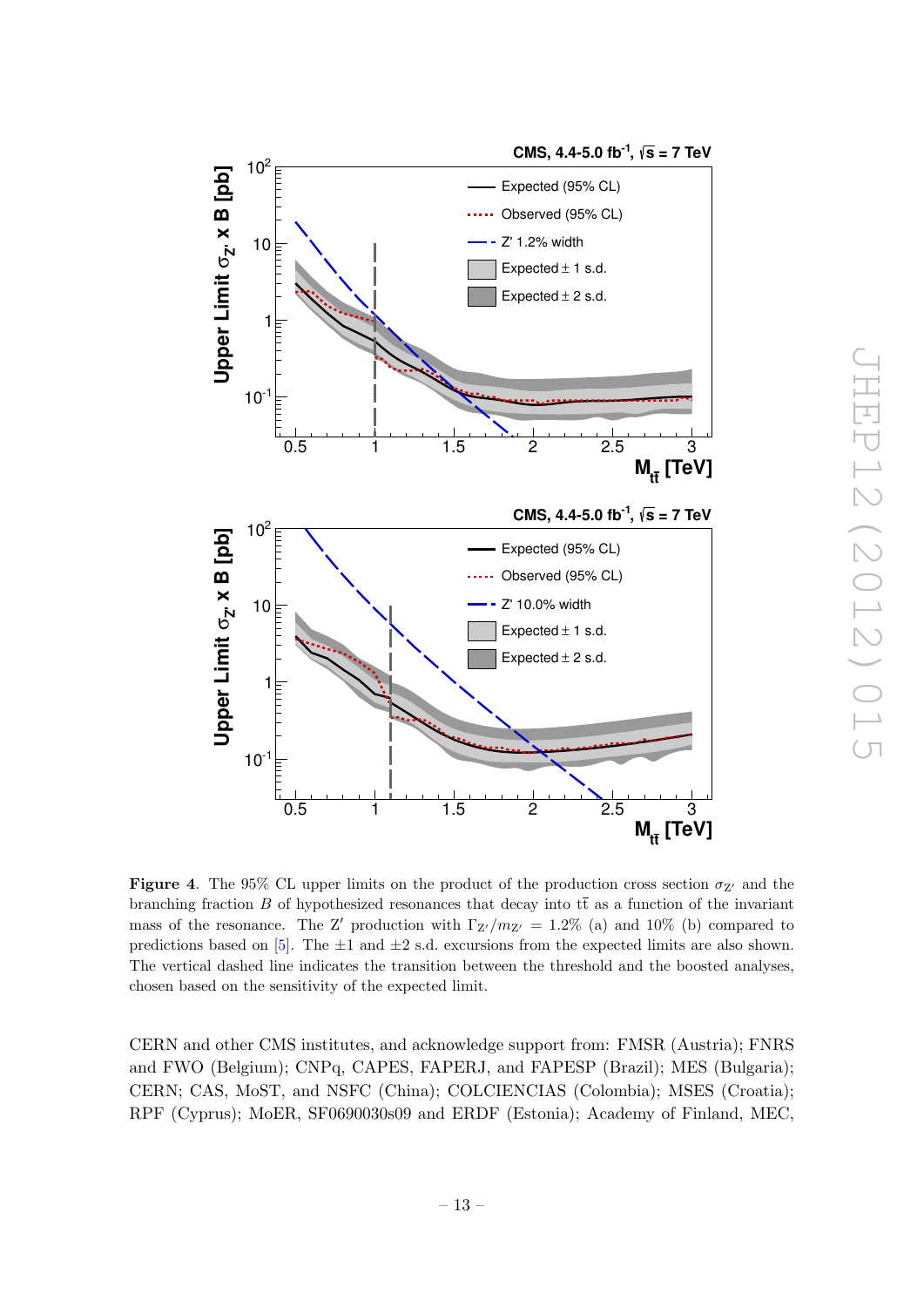

<span id="page-14-2"></span>**Figure 5.** The 95% CL upper limits on the product of the production cross section  $\sigma_{KK}$  and the branching fraction B of Kaluza-Klein excitation of gluon production from  $[11]$ , compared to the theoretical prediction of that model. The  $\pm 1$  and  $\pm 2$  s.d. excursions from the expected limits are also shown.

and HIP (Finland); CEA and CNRS/IN2P3 (France); BMBF, DFG, and HGF (Germany); GSRT (Greece); OTKA and NKTH (Hungary); DAE and DST (India); IPM (Iran); SFI (Ireland); INFN (Italy); NRF and WCU (Korea); LAS (Lithuania); CINVESTAV, CONA-CYT, SEP, and UASLP-FAI (Mexico); MSI (New Zealand); PAEC (Pakistan); MSHE and NSC (Poland); FCT (Portugal); JINR (Armenia, Belarus, Georgia, Ukraine, Uzbekistan); MON, RosAtom, RAS and RFBR (Russia); MSTD (Serbia); SEIDI and CPAN (Spain); Swiss Funding Agencies (Switzerland); NSC (Taipei); TUBITAK and TAEK (Turkey); STFC (United Kingdom); DOE and NSF (U.S.A.).

Open Access. This article is distributed under the terms of the Creative Commons Attribution License which permits any use, distribution and reproduction in any medium, provided the original author(s) and source are credited.

# References

- <span id="page-14-0"></span>[1] J.L. Rosner, Prominent decay modes of a leptophobic  $Z'$ , [Phys. Lett.](http://dx.doi.org/10.1016/0370-2693(96)01022-2) **B 387** (1996) 113 [[hep-ph/9607207](http://arxiv.org/abs/hep-ph/9607207)] [IN[SPIRE](http://inspirehep.net/search?p=find+EPRINT+hep-ph/9607207)].
- [2] K.R. Lynch, E.H. Simmons, M. Narain and S. Mrenna, Finding Z' bosons coupled preferentially to the third family at LEP and the Tevatron, Phys. Rev.  $\bf{D} 63$  [\(2001\) 035006](http://dx.doi.org/10.1103/PhysRevD.63.035006) [[hep-ph/0007286](http://arxiv.org/abs/hep-ph/0007286)] [IN[SPIRE](http://inspirehep.net/search?p=find+EPRINT+hep-ph/0007286)].
- <span id="page-14-1"></span>[3] M.S. Carena, A. Daleo, B.A. Dobrescu and T.M. Tait, Z' gauge bosons at the Tevatron, Phys. Rev. **D 70** [\(2004\) 093009](http://dx.doi.org/10.1103/PhysRevD.70.093009) [[hep-ph/0408098](http://arxiv.org/abs/hep-ph/0408098)] [IN[SPIRE](http://inspirehep.net/search?p=find+EPRINT+hep-ph/0408098)].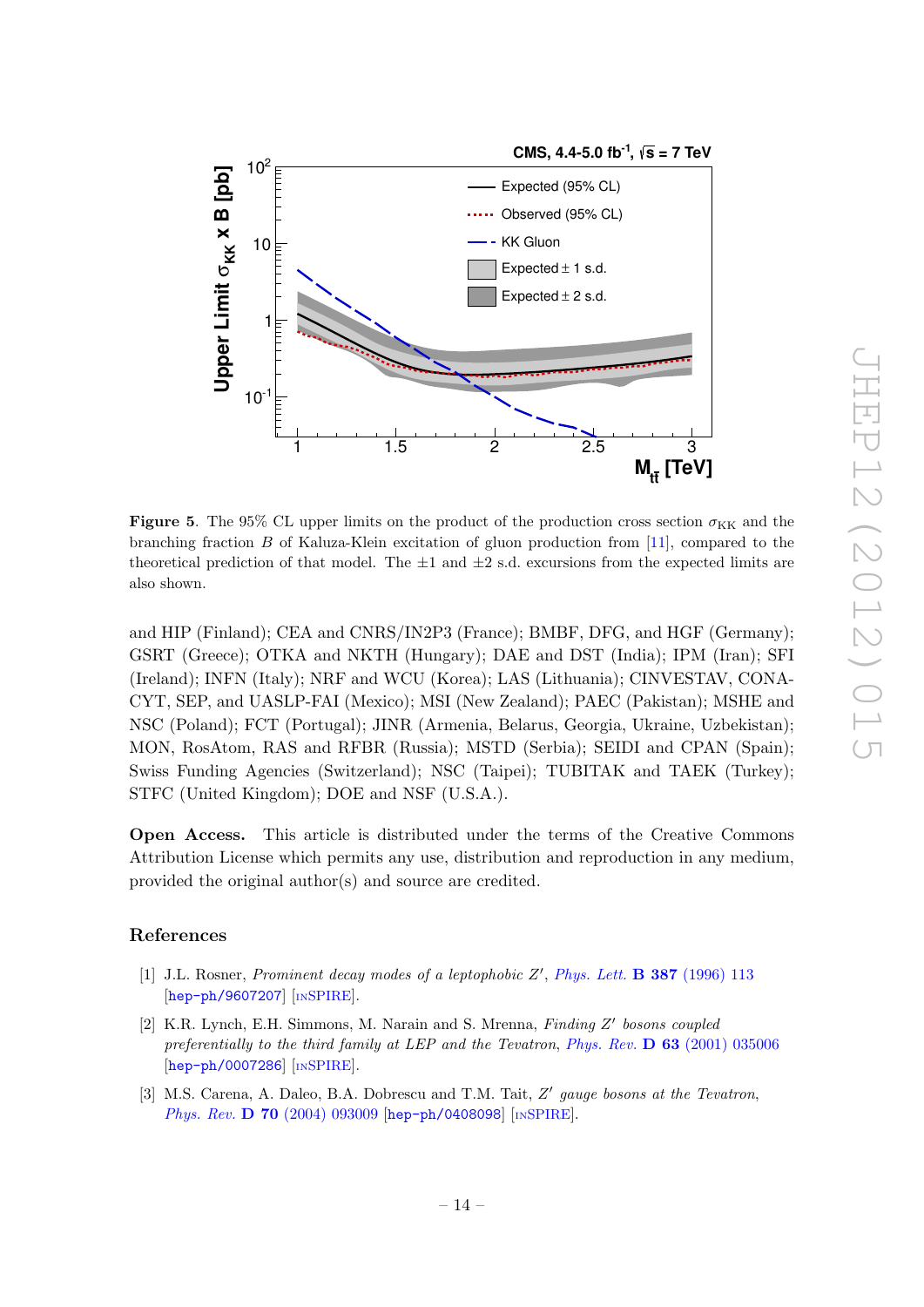- <span id="page-15-0"></span>[4] C.T. Hill, Topcolor: top quark condensation in a gauge extension of the standard model, [Phys. Lett.](http://dx.doi.org/10.1016/0370-2693(91)91061-Y) **B 266** (1991) 419 [IN[SPIRE](http://inspirehep.net/search?p=find+J+Phys.Lett.,B266,419)].
- <span id="page-15-11"></span>[5] R.M. Harris and S. Jain, Cross sections for leptophobic topcolor Z' decaying to top-antitop, [Eur. Phys. J.](http://dx.doi.org/10.1140/epjc/s10052-012-2072-4) C 72 (2012) 2072 [[arXiv:1112.4928](http://arxiv.org/abs/1112.4928)] [IN[SPIRE](http://inspirehep.net/search?p=find+EPRINT+arXiv:1112.4928)].
- [6] C.T. Hill and S.J. Parke, *Top production: sensitivity to new physics*, *[Phys. Rev.](http://dx.doi.org/10.1103/PhysRevD.49.4454)* **D** 49 (1994) [4454](http://dx.doi.org/10.1103/PhysRevD.49.4454) [[hep-ph/9312324](http://arxiv.org/abs/hep-ph/9312324)] [IN[SPIRE](http://inspirehep.net/search?p=find+EPRINT+hep-ph/9312324)].
- <span id="page-15-1"></span>[7] C.T. Hill, Topcolor assisted technicolor, [Phys. Lett.](http://dx.doi.org/10.1016/0370-2693(94)01660-5) B 345 (1995) 483 [[hep-ph/9411426](http://arxiv.org/abs/hep-ph/9411426)] [IN[SPIRE](http://inspirehep.net/search?p=find+EPRINT+hep-ph/9411426)].
- <span id="page-15-2"></span>[8] P.H. Frampton and S.L. Glashow, Chiral color: an alternative to the standard model, [Phys.](http://dx.doi.org/10.1016/0370-2693(87)90859-8) Lett. **B 190** [\(1987\) 157](http://dx.doi.org/10.1016/0370-2693(87)90859-8) [IN[SPIRE](http://inspirehep.net/search?p=find+J+Phys.Lett.,B190,157)].
- <span id="page-15-3"></span>[9] D. Choudhury, R.M. Godbole, R.K. Singh and K. Wagh, Top production at the Tevatron/LHC and nonstandard, strongly interacting spin one particles, [Phys. Lett.](http://dx.doi.org/10.1016/j.physletb.2007.09.057) B 657 [\(2007\) 69](http://dx.doi.org/10.1016/j.physletb.2007.09.057) [[arXiv:0705.1499](http://arxiv.org/abs/0705.1499)] [IN[SPIRE](http://inspirehep.net/search?p=find+EPRINT+arXiv:0705.1499)].
- <span id="page-15-4"></span>[10] D. Dicus, A. Stange and S. Willenbrock, Higgs decay to top quarks at hadron colliders, [Phys.](http://dx.doi.org/10.1016/0370-2693(94)91017-0) Lett. **B 333** [\(1994\) 126](http://dx.doi.org/10.1016/0370-2693(94)91017-0) [[hep-ph/9404359](http://arxiv.org/abs/hep-ph/9404359)] [IN[SPIRE](http://inspirehep.net/search?p=find+EPRINT+hep-ph/9404359)].
- <span id="page-15-5"></span>[11] K. Agashe, A. Belyaev, T. Krupovnickas, G. Perez and J. Virzi, LHC signals from warped extra dimensions, Phys. Rev. D  $77$  [\(2008\) 015003](http://dx.doi.org/10.1103/PhysRevD.77.015003) [[hep-ph/0612015](http://arxiv.org/abs/hep-ph/0612015)] [IN[SPIRE](http://inspirehep.net/search?p=find+EPRINT+hep-ph/0612015)].
- <span id="page-15-6"></span>[12] H. Davoudiasl, J. Hewett and T. Rizzo, Phenomenology of the Randall-Sundrum gauge hierarchy model, [Phys. Rev. Lett.](http://dx.doi.org/10.1103/PhysRevLett.84.2080)  $84$  (2000) 2080 [[hep-ph/9909255](http://arxiv.org/abs/hep-ph/9909255)] [IN[SPIRE](http://inspirehep.net/search?p=find+J+Phys.Rev.Lett.,84,2080)].
- <span id="page-15-7"></span>[13] L. Randall and R. Sundrum, A large mass hierarchy from a small extra dimension, [Phys.](http://dx.doi.org/10.1103/PhysRevLett.83.3370) Rev. Lett. 83 [\(1999\) 3370](http://dx.doi.org/10.1103/PhysRevLett.83.3370) [[hep-ph/9905221](http://arxiv.org/abs/hep-ph/9905221)] [IN[SPIRE](http://inspirehep.net/search?p=find+J+Phys.Rev.Lett.,83,3370)].
- <span id="page-15-8"></span>[14] Y. Bai, J.L. Hewett, J. Kaplan and T.G. Rizzo, *LHC predictions from a Tevatron anomaly in* the top quark forward-backward asymmetry, JHEP 03 [\(2011\) 003](http://dx.doi.org/10.1007/JHEP03(2011)003) [[arXiv:1101.5203](http://arxiv.org/abs/1101.5203)] [IN[SPIRE](http://inspirehep.net/search?p=find+EPRINT+arXiv:1101.5203)].
- [15] P.H. Frampton, J. Shu and K. Wang, Axigluon as possible explanation for  $p\bar{p} \to t\bar{t}$ forward-backward asymmetry, [Phys. Lett.](http://dx.doi.org/10.1016/j.physletb.2009.12.043)  $\bf{B}$  683 (2010) 294 [[arXiv:0911.2955](http://arxiv.org/abs/0911.2955)] [IN[SPIRE](http://inspirehep.net/search?p=find+EPRINT+arXiv:0911.2955)].
- [16] M.I. Gresham, I.-W. Kim and K.M. Zurek, On models of new physics for the Tevatron top AFB, Phys. Rev. D 83 [\(2011\) 114027](http://dx.doi.org/10.1103/PhysRevD.83.114027) [[arXiv:1103.3501](http://arxiv.org/abs/1103.3501)] [IN[SPIRE](http://inspirehep.net/search?p=find+EPRINT+arXiv:1103.3501)].
- [17] O. Antunano, J.H. Kuhn and G. Rodrigo, Top quarks, axigluons and charge asymmetries at hadron colliders, Phys. Rev. **D 77** [\(2008\) 014003](http://dx.doi.org/10.1103/PhysRevD.77.014003) [[arXiv:0709.1652](http://arxiv.org/abs/0709.1652)] [IN[SPIRE](http://inspirehep.net/search?p=find+EPRINT+arXiv:0709.1652)].
- <span id="page-15-9"></span>[18] E. Alvarez, L. Da Rold, J.I.S. Vietto and A. Szynkman, Phenomenology of a light gluon resonance in top-physics at Tevatron and LHC, JHEP 09 [\(2011\) 007](http://dx.doi.org/10.1007/JHEP09(2011)007) [[arXiv:1107.1473](http://arxiv.org/abs/1107.1473)] [IN[SPIRE](http://inspirehep.net/search?p=find+EPRINT+arXiv:1107.1473)].
- <span id="page-15-10"></span>[19] CDF collaboration, T. Aaltonen et al., Forward-backward asymmetry in top quark production in  $p\bar{p}$  collisions at  $\sqrt{s} = 1.96$  TeV, [Phys. Rev. Lett.](http://dx.doi.org/10.1103/PhysRevLett.101.202001) **101** (2008) 202001 [[arXiv:0806.2472](http://arxiv.org/abs/0806.2472)] [IN[SPIRE](http://inspirehep.net/search?p=find+EPRINT+arXiv:0806.2472)].
- [20] D0 collaboration, V. Abazov et al., First measurement of the forward-backward charge asymmetry in top quark pair production, [Phys. Rev. Lett.](http://dx.doi.org/10.1103/PhysRevLett.100.142002) 100 (2008) 142002 [[arXiv:0712.0851](http://arxiv.org/abs/0712.0851)] [IN[SPIRE](http://inspirehep.net/search?p=find+EPRINT+arXiv:0712.0851)].
- [21] CDF collaboration, T. Aaltonen et al., Evidence for a mass dependent forward-backward asymmetry in top quark pair production, Phys. Rev.  $\bf{D} 83$  [\(2011\) 112003](http://dx.doi.org/10.1103/PhysRevD.83.112003) [[arXiv:1101.0034](http://arxiv.org/abs/1101.0034)] [IN[SPIRE](http://inspirehep.net/search?p=find+EPRINT+arXiv:1101.0034)].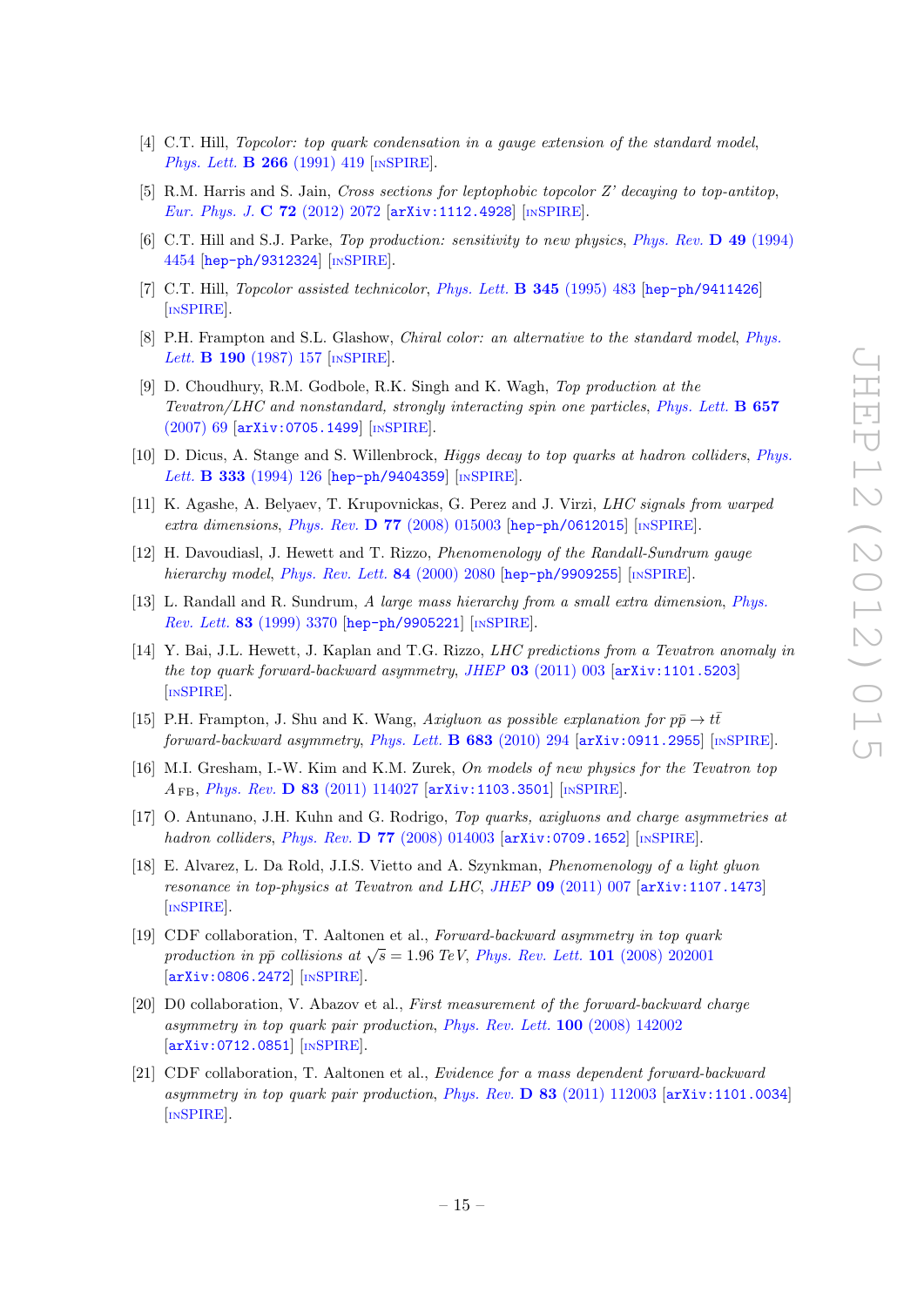- <span id="page-16-0"></span>[22] D0 collaboration, V.M. Abazov et al., Forward-backward asymmetry in top quark-antiquark production, *Phys. Rev. D 84 [\(2011\) 112005](http://dx.doi.org/10.1103/PhysRevD.84.112005)* [[arXiv:1107.4995](http://arxiv.org/abs/1107.4995)] [IN[SPIRE](http://inspirehep.net/search?p=find+EPRINT+arXiv:1107.4995)].
- <span id="page-16-1"></span>[23] CDF collaboration, T. Aaltonen et al., Limits on the production of narrow  $t\bar{t}$  resonances in  $p\bar{p}$  collisions at  $\sqrt{s} = 1.96 \text{ TeV}$ , *Phys. Rev.* **D** 77 [\(2008\) 051102](http://dx.doi.org/10.1103/PhysRevD.77.051102) [[arXiv:0710.5335](http://arxiv.org/abs/0710.5335)] [IN[SPIRE](http://inspirehep.net/search?p=find+EPRINT+arXiv:0710.5335)].
- [24] CDF collaboration, T. Aaltonen et al., Search for resonant  $t\bar{t}$  production in  $p\bar{p}$  collisions at  $\sqrt{s} = 1.96 \text{ TeV}, \text{Phys. Rev. Lett. } 100 \text{ (2008) } 231801 \text{ [arXiv:0709.0705] [INSPIRE].}$  $\sqrt{s} = 1.96 \text{ TeV}, \text{Phys. Rev. Lett. } 100 \text{ (2008) } 231801 \text{ [arXiv:0709.0705] [INSPIRE].}$  $\sqrt{s} = 1.96 \text{ TeV}, \text{Phys. Rev. Lett. } 100 \text{ (2008) } 231801 \text{ [arXiv:0709.0705] [INSPIRE].}$  $\sqrt{s} = 1.96 \text{ TeV}, \text{Phys. Rev. Lett. } 100 \text{ (2008) } 231801 \text{ [arXiv:0709.0705] [INSPIRE].}$  $\sqrt{s} = 1.96 \text{ TeV}, \text{Phys. Rev. Lett. } 100 \text{ (2008) } 231801 \text{ [arXiv:0709.0705] [INSPIRE].}$  $\sqrt{s} = 1.96 \text{ TeV}, \text{Phys. Rev. Lett. } 100 \text{ (2008) } 231801 \text{ [arXiv:0709.0705] [INSPIRE].}$  $\sqrt{s} = 1.96 \text{ TeV}, \text{Phys. Rev. Lett. } 100 \text{ (2008) } 231801 \text{ [arXiv:0709.0705] [INSPIRE].}$
- [25] CDF collaboration, T. Aaltonen et al., A search for resonant production of  $t\bar{t}$  pairs in 4.8 fb<sup>-1</sup> of integrated luminosity of pp⊂collisions at  $\sqrt{s} = 1.96$  TeV, [Phys. Rev.](http://dx.doi.org/10.1103/PhysRevD.84.072004) **D** 84 (2011) [072004](http://dx.doi.org/10.1103/PhysRevD.84.072004) [[arXiv:1107.5063](http://arxiv.org/abs/1107.5063)] [IN[SPIRE](http://inspirehep.net/search?p=find+EPRINT+arXiv:1107.5063)].
- [26] D0 collaboration, V.M. Abazov et al., Search for a narrow  $t\bar{t}$  resonance in  $p\bar{p}$  collisions at  $\sqrt{s} = 1.96 \text{ TeV},$  Phys. Rev. **D 85** [\(2012\) 051101](http://dx.doi.org/10.1103/PhysRevD.85.051101) [[arXiv:1111.1271](http://arxiv.org/abs/1111.1271)] [IN[SPIRE](http://inspirehep.net/search?p=find+EPRINT+arXiv:1111.1271)].
- [27] CDF collaboration, T. Aaltonen et al., Search for resonant production of  $t\bar{t}$  decaying to jets in pp⊂collisions at  $\sqrt{s} = 1.96 \text{ TeV}$ , *Phys. Rev.* **D** 84 [\(2011\) 072003](http://dx.doi.org/10.1103/PhysRevD.84.072003) [[arXiv:1108.4755](http://arxiv.org/abs/1108.4755)] [IN[SPIRE](http://inspirehep.net/search?p=find+EPRINT+arXiv:1108.4755)].
- <span id="page-16-2"></span>[28] D0 collaboration, V. Abazov et al., Search for  $t\bar{t}$  resonances in the lepton plus jets final state  $\mu$  pp $\bar{p}$  collisions at  $\sqrt{s} = 1.96 \text{ TeV}$ , [Phys. Lett.](http://dx.doi.org/10.1016/j.physletb.2008.08.027) **B** 668 (2008) 98 [[arXiv:0804.3664](http://arxiv.org/abs/0804.3664)] [IN[SPIRE](http://inspirehep.net/search?p=find+EPRINT+arXiv:0804.3664)].
- <span id="page-16-3"></span>[29] CMS collaboration, Search for anomalous  $t\bar{t}$  production in the highly-boosted all-hadronic final state, JHEP 09 [\(2012\) 029](http://dx.doi.org/10.1007/JHEP09(2012)029) [[arXiv:1204.2488](http://arxiv.org/abs/1204.2488)] [IN[SPIRE](http://inspirehep.net/search?p=find+EPRINT+arXiv:1204.2488)].
- [30] ATLAS collaboration, A search for  $t\bar{t}$  resonances with the ATLAS detector in 2.05 fb<sup>-1</sup> of proton-proton collisions at  $\sqrt{s} = 7$  TeV, [Eur. Phys. J.](http://dx.doi.org/10.1140/epjc/s10052-012-2083-1) C 72 (2012) 2083 [[arXiv:1205.5371](http://arxiv.org/abs/1205.5371)] [IN[SPIRE](http://inspirehep.net/search?p=find+EPRINT+arXiv:1205.5371)].
- <span id="page-16-4"></span>[31] ATLAS collaboration, A search for  $t\bar{t}$  resonances in lepton+jets events with highly boosted top quarks collected in pp collisions at  $\sqrt{s} = 7$  TeV with the ATLAS detector, [JHEP](http://dx.doi.org/10.1007/JHEP09(2012)041) 09 [\(2012\) 041](http://dx.doi.org/10.1007/JHEP09(2012)041) [[arXiv:1207.2409](http://arxiv.org/abs/1207.2409)] [IN[SPIRE](http://inspirehep.net/search?p=find+EPRINT+arXiv:1207.2409)].
- <span id="page-16-5"></span>[32] CMS collaboration, The CMS experiment at the CERN LHC, JINST 03 [\(2008\) S08004](http://dx.doi.org/10.1088/1748-0221/3/08/S08004)
- <span id="page-16-6"></span>[33] CMS collaboration, *Particle-flow event reconstruction in CMS and performance for jets, taus* and MET, [PAS-PFT-09-001](http://cdsweb.cern.ch/record/1194487) (2009).
- <span id="page-16-7"></span>[34] CMS collaboration, Performance of CMS muon reconstruction in pp collision events at  $\sqrt{s}$  = 7 TeV, 2012 JINST 7 [P10002](http://dx.doi.org/10.1088/1748-0221/7/10/P10002) [[arXiv:1206.4071](http://arxiv.org/abs/1206.4071)] [IN[SPIRE](http://inspirehep.net/search?p=find+EPRINT+arXiv:1206.4071)].
- <span id="page-16-8"></span>[35] CMS collaboration, *Electron reconstruction and identification at*  $\sqrt{s} = 7 \text{ TeV}$ , [PAS-EGM-10-004](http://cdsweb.cern.ch/record/1299116) (2010).
- <span id="page-16-9"></span>[36] M. Cacciari, G.P. Salam and G. Soyez, The  $\bar{k}_t$  jet clustering algorithm, JHEP 04 [\(2008\) 063](http://dx.doi.org/10.1088/1126-6708/2008/04/063) [[arXiv:0802.1189](http://arxiv.org/abs/0802.1189)] [IN[SPIRE](http://inspirehep.net/search?p=find+EPRINT+arXiv:0802.1189)].
- <span id="page-16-10"></span>[37] CMS collaboration, Determination of jet energy calibration and transverse momentum resolution in CMS, 2011 JINST 6 [P11002](http://dx.doi.org/10.1088/1748-0221/6/11/P11002) [[arXiv:1107.4277](http://arxiv.org/abs/1107.4277)] [IN[SPIRE](http://inspirehep.net/search?p=find+EPRINT+arXiv:1107.4277)].
- <span id="page-16-11"></span>[38] CMS collaboration, *Algorithms for b Jet identification in CMS*, [PAS-BTV-09-001](http://cdsweb.cern.ch/record/1194494) (2009).
- <span id="page-16-12"></span>[39] CMS collaboration, *Missing transverse energy performance of the CMS detector*, [2011](http://dx.doi.org/10.1088/1748-0221/6/09/P09001) JINST 6 [P09001](http://dx.doi.org/10.1088/1748-0221/6/09/P09001) [[arXiv:1106.5048](http://arxiv.org/abs/1106.5048)] [IN[SPIRE](http://inspirehep.net/search?p=find+EPRINT+arXiv:1106.5048)].
- <span id="page-16-13"></span>[40] J. Alwall, M. Herquet, F. Maltoni, O. Mattelaer and T. Stelzer, MadGraph 5: going beyond, JHEP 06 [\(2011\) 128](http://dx.doi.org/10.1007/JHEP06(2011)128) [[arXiv:1106.0522](http://arxiv.org/abs/1106.0522)] [IN[SPIRE](http://inspirehep.net/search?p=find+EPRINT+arXiv:1106.0522)].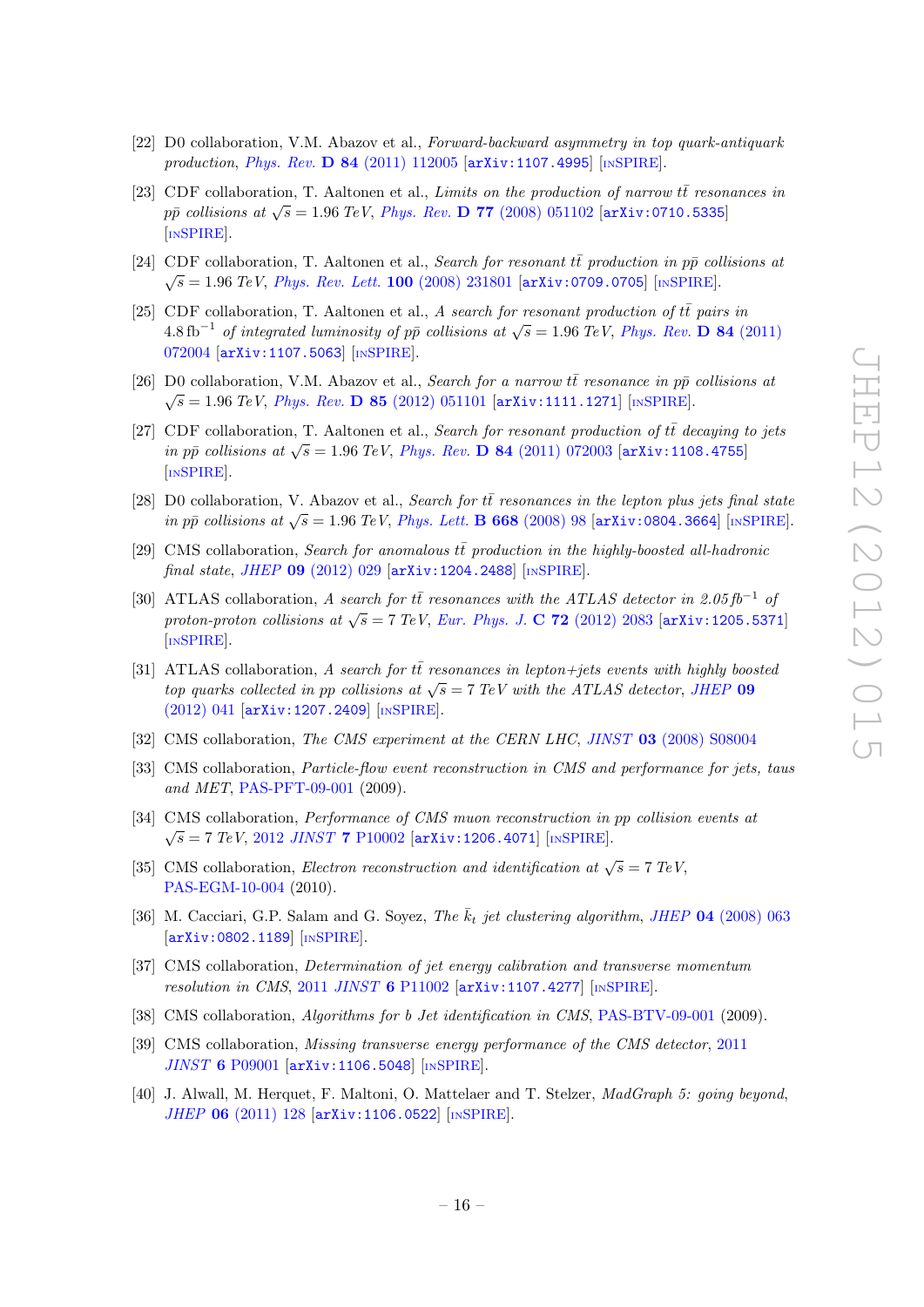- <span id="page-17-0"></span>[41] T. Sjöstrand, S. Mrenna and P.Z. Skands, A brief introduction to PYTHIA 8.1, [Comput.](http://dx.doi.org/10.1016/j.cpc.2008.01.036) [Phys. Commun.](http://dx.doi.org/10.1016/j.cpc.2008.01.036) 178 (2008) 852 [[arXiv:0710.3820](http://arxiv.org/abs/0710.3820)] [IN[SPIRE](http://inspirehep.net/search?p=find+EPRINT+arXiv:0710.3820)].
- <span id="page-17-1"></span>[42] S. Alioli, P. Nason, C. Oleari and E. Re, A general framework for implementing NLO calculations in shower Monte Carlo programs: the POWHEG BOX, JHEP 06 [\(2010\) 043](http://dx.doi.org/10.1007/JHEP06(2010)043) [[arXiv:1002.2581](http://arxiv.org/abs/1002.2581)] [IN[SPIRE](http://inspirehep.net/search?p=find+EPRINT+arXiv:1002.2581)].
- <span id="page-17-2"></span>[43] J. Pumplin, D. Stump, J. Huston, H. Lai, P.M. Nadolsky, et al., New generation of parton distributions with uncertainties from global QCD analysis, JHEP 07 [\(2002\) 012](http://dx.doi.org/10.1088/1126-6708/2002/07/012) [[hep-ph/0201195](http://arxiv.org/abs/hep-ph/0201195)] [IN[SPIRE](http://inspirehep.net/search?p=find+EPRINT+hep-ph/0201195)].
- <span id="page-17-3"></span>[44] GEANT4 collaboration, S. Agostinelli et al., *GEANT4: a simulation toolkit, [Nucl. Instrum.](http://dx.doi.org/10.1016/S0168-9002(03)01368-8)* Meth. A 506 [\(2003\) 250](http://dx.doi.org/10.1016/S0168-9002(03)01368-8) [IN[SPIRE](http://inspirehep.net/search?p=find+J+Nucl.Instrum.Meth.,A506,250)].
- <span id="page-17-4"></span>[45] J. Allison et al., *Geant4* developments and applications, *[IEEE Trans. Nucl. Sc.](http://dx.doi.org/10.1109/TNS.2006.869826)* 53 (2006) 270.
- <span id="page-17-5"></span>[46] M.L. Mangano, M. Moretti, F. Piccinini and M. Treccani, Matching matrix elements and shower evolution for top-quark production in hadronic collisions, JHEP 01 [\(2007\) 013](http://dx.doi.org/10.1088/1126-6708/2007/01/013) [[hep-ph/0611129](http://arxiv.org/abs/hep-ph/0611129)] [IN[SPIRE](http://inspirehep.net/search?p=find+EPRINT+hep-ph/0611129)].
- <span id="page-17-6"></span>[47] K. Melnikov and F. Petriello, Electroweak gauge boson production at hadron colliders through  $o(α<sub>s</sub><sup>2</sup>), Phys. Rev. D$  74 [\(2006\) 114017](http://dx.doi.org/10.1103/PhysRevD.74.114017) [[hep-ph/0609070](http://arxiv.org/abs/hep-ph/0609070)] [IN[SPIRE](http://inspirehep.net/search?p=find+EPRINT+hep-ph/0609070)].
- <span id="page-17-7"></span>[48] J.M. Campbell and R. Ellis, MCFM for the Tevatron and the LHC, [Nucl. Phys. Proc. Suppl.](http://dx.doi.org/10.1016/j.nuclphysBPS.2010.08.011) 205-206 [\(2010\) 10](http://dx.doi.org/10.1016/j.nuclphysBPS.2010.08.011) [[arXiv:1007.3492](http://arxiv.org/abs/1007.3492)] [IN[SPIRE](http://inspirehep.net/search?p=find+EPRINT+arXiv:1007.3492)].
- <span id="page-17-8"></span>[49] R. Kleiss and W.J. Stirling, Top quark production at hadron colliders: some useful formulae, Z. Phys. C 40 [\(1988\) 419](http://dx.doi.org/10.1007/BF01548856) [IN[SPIRE](http://inspirehep.net/search?p=find+J+Z.Physik,C40,419)].
- <span id="page-17-9"></span>[50] N. Kidonakis, NNLL resummation for s-channel single top quark production, [Phys. Rev.](http://dx.doi.org/10.1103/PhysRevD.81.054028) D 81 [\(2010\) 054028](http://dx.doi.org/10.1103/PhysRevD.81.054028) [[arXiv:1001.5034](http://arxiv.org/abs/1001.5034)] [IN[SPIRE](http://inspirehep.net/search?p=find+EPRINT+arXiv:1001.5034)].
- [51] N. Kidonakis, Next-to-next-to-leading-order collinear and soft gluon corrections for t-channel single top quark production, Phys. Rev.  $D$  83 [\(2011\) 091503](http://dx.doi.org/10.1103/PhysRevD.83.091503) [[arXiv:1103.2792](http://arxiv.org/abs/1103.2792)] [IN[SPIRE](http://inspirehep.net/search?p=find+EPRINT+arXiv:1103.2792)].
- <span id="page-17-10"></span>[52] N. Kidonakis, Two-loop soft anomalous dimensions for single top quark associated production with a  $W^-$  or  $H^-$ , Phys. Rev. **D 82** [\(2010\) 054018](http://dx.doi.org/10.1103/PhysRevD.82.054018) [[arXiv:1005.4451](http://arxiv.org/abs/1005.4451)] [IN[SPIRE](http://inspirehep.net/search?p=find+EPRINT+arXiv:1005.4451)].
- <span id="page-17-11"></span>[53] CMS collaboration, *Measurement of the*  $t\bar{t}$  *production cross section in pp collisions at 7 TeV* in lepton  $+$  jets events using b-quark jet identification, Phys. Rev. **D** 84 [\(2011\) 092004](http://dx.doi.org/10.1103/PhysRevD.84.092004) [[arXiv:1108.3773](http://arxiv.org/abs/1108.3773)] [IN[SPIRE](http://inspirehep.net/search?p=find+J+Phys.Rev.,D84,092004)].
- <span id="page-17-12"></span>[54] CMS collaboration, Absolute calibration of the luminosity measurement at CMS: winter 2012 update, [PAS-SMP-12-008](http://cdsweb.cern.ch/record/1434360) (2012).
- <span id="page-17-13"></span>[55] A.L. Read, Presentation of search results: the CL(s) technique, J. Phys. **G 28** [\(2002\) 2693](http://dx.doi.org/10.1088/0954-3899/28/10/313) [IN[SPIRE](http://inspirehep.net/search?p=find+J+J.Phys.,G28,2693)].
- <span id="page-17-14"></span>[56] T. Junk, Confidence level computation for combining searches with small statistics, [Nucl.](http://dx.doi.org/10.1016/S0168-9002(99)00498-2) [Instrum. Meth.](http://dx.doi.org/10.1016/S0168-9002(99)00498-2) A 434 (1999) 435 [[hep-ex/9902006](http://arxiv.org/abs/hep-ex/9902006)] [IN[SPIRE](http://inspirehep.net/search?p=find+EPRINT+hep-ex/9902006)].
- <span id="page-17-15"></span>[57] J. Conway, Nuisance parameters in likelihoods for multisource spectra, in Proceedings of PHYSTAT 2011 Workshop on Statistical Issues Related to Discovery Claims in Search Experiments and Unfolding, H.B. Prosper and L. Lyons eds., CERN, Geneva Switzerland (2011) 115 [[arXiv:1103.0354](http://arxiv.org/abs/1103.0354)] [IN[SPIRE](http://inspirehep.net/search?p=find+EPRINT+arXiv:1103.0354)].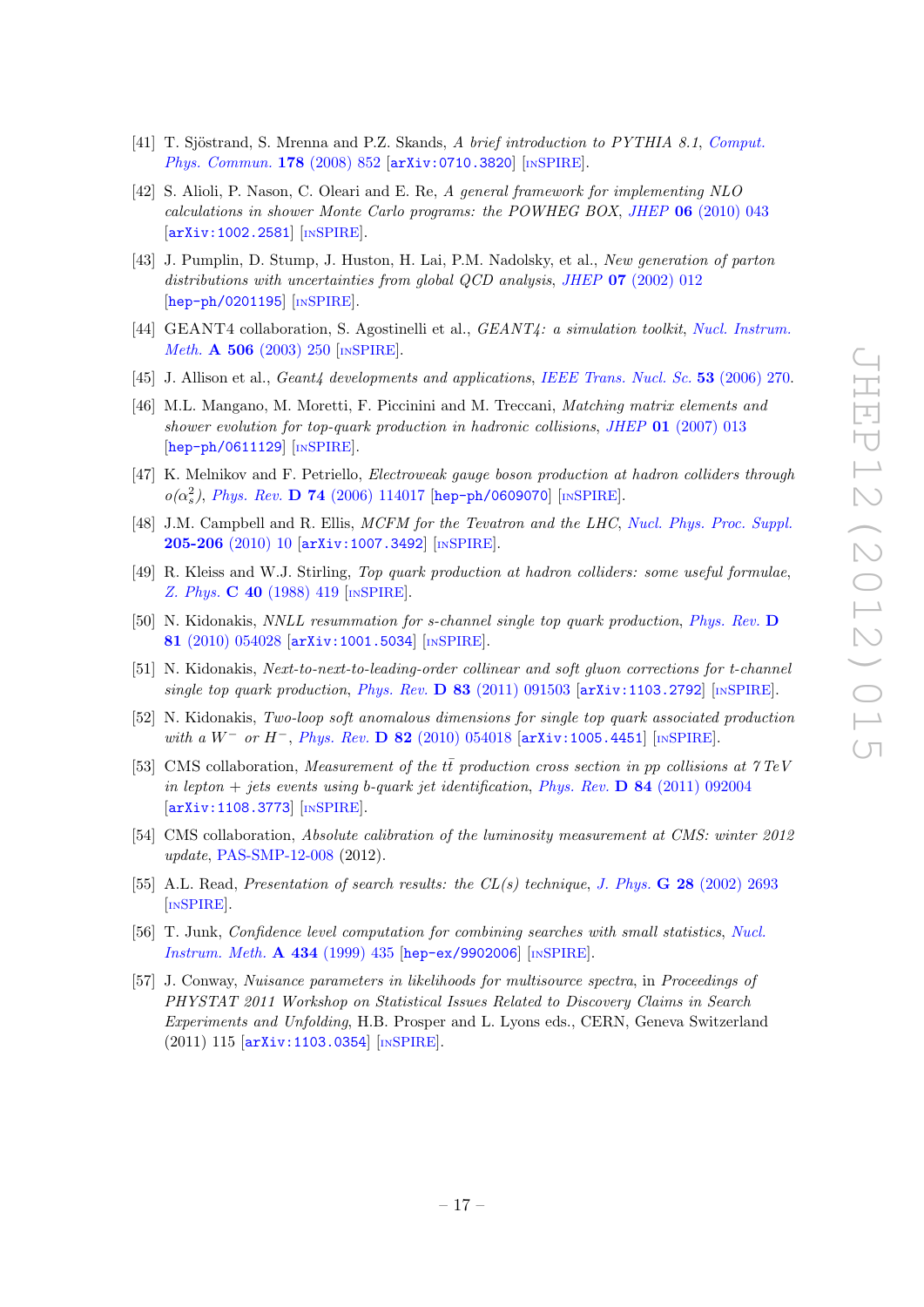# The CMS collaboration

# <span id="page-18-0"></span>Yerevan Physics Institute, Yerevan, Armenia

S. Chatrchyan, V. Khachatryan, A.M. Sirunyan, A. Tumasyan

### Institut für Hochenergiephysik der OeAW, Wien, Austria

W. Adam, E. Aguilo, T. Bergauer, M. Dragicevic, J. Erö, C. Fabjan<sup>1</sup>, M. Friedl, R. Frühwirth<sup>1</sup>, V.M. Ghete, J. Hammer, N. Hörmann, J. Hrubec, M. Jeitler<sup>1</sup>, W. Kiesenhofer, V. Knünz, M. Krammer<sup>1</sup>, I. Krätschmer, D. Liko, I. Mikulec, M. Pernicka<sup>†</sup>, B. Rahbaran, C. Rohringer, H. Rohringer, R. Schöfbeck, J. Strauss, A. Taurok, W. Waltenberger, G. Walzel, E. Widl, C.-E. Wulz<sup>1</sup>

#### National Centre for Particle and High Energy Physics, Minsk, Belarus

V. Mossolov, N. Shumeiko, J. Suarez Gonzalez

# Universiteit Antwerpen, Antwerpen, Belgium

M. Bansal, S. Bansal, T. Cornelis, E.A. De Wolf, X. Janssen, S. Luyckx, L. Mucibello, S. Ochesanu, B. Roland, R. Rougny, M. Selvaggi, Z. Staykova, H. Van Haevermaet, P. Van Mechelen, N. Van Remortel, A. Van Spilbeeck

# Vrije Universiteit Brussel, Brussel, Belgium

F. Blekman, S. Blyweert, J. D'Hondt, R. Gonzalez Suarez, A. Kalogeropoulos, M. Maes, A. Olbrechts, W. Van Doninck, P. Van Mulders, G.P. Van Onsem, I. Villella

#### Universit´e Libre de Bruxelles, Bruxelles, Belgium

B. Clerbaux, G. De Lentdecker, V. Dero, A.P.R. Gay, T. Hreus, A. Léonard, P.E. Marage, A. Mohammadi, T. Reis, L. Thomas, G. Vander Marcken, C. Vander Velde, P. Vanlaer, J. Wang

# Ghent University, Ghent, Belgium

V. Adler, K. Beernaert, A. Cimmino, S. Costantini, G. Garcia, M. Grunewald, B. Klein, J. Lellouch, A. Marinov, J. Mccartin, A.A. Ocampo Rios, D. Ryckbosch, N. Strobbe, F. Thyssen, M. Tytgat, P. Verwilligen, S. Walsh, E. Yazgan, N. Zaganidis

### Université Catholique de Louvain, Louvain-la-Neuve, Belgium

S. Basegmez, G. Bruno, R. Castello, L. Ceard, C. Delaere, T. du Pree, D. Favart, L. Forthomme, A. Giammanco<sup>2</sup>, J. Hollar, V. Lemaitre, J. Liao, O. Militaru, C. Nuttens, D. Pagano, A. Pin, K. Piotrzkowski, N. Schul, J.M. Vizan Garcia

# Université de Mons, Mons, Belgium

N. Beliy, T. Caebergs, E. Daubie, G.H. Hammad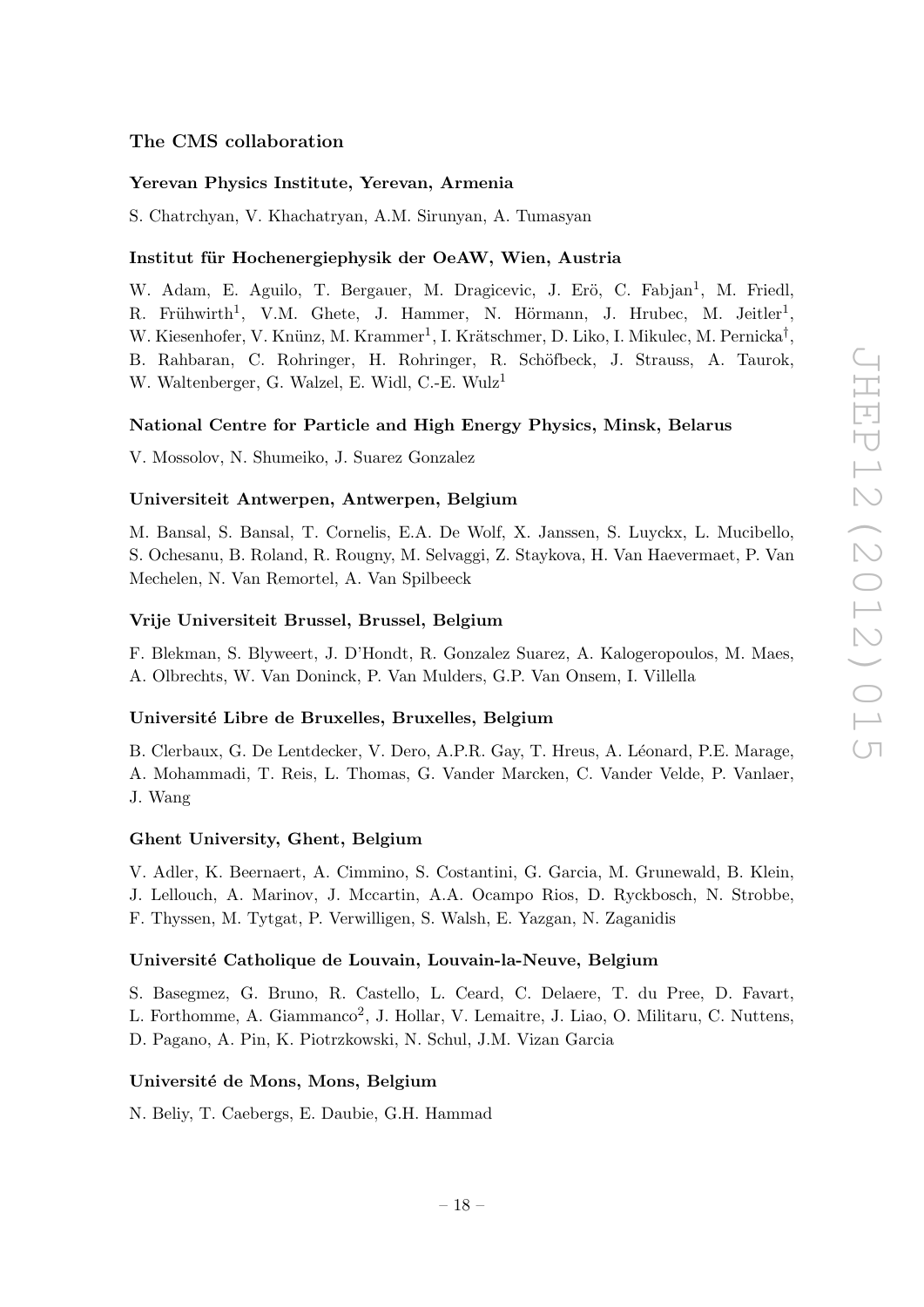### Centro Brasileiro de Pesquisas Fisicas, Rio de Janeiro, Brazil

G.A. Alves, M. Correa Martins Junior, D. De Jesus Damiao, T. Martins, M.E. Pol, M.H.G. Souza

#### Universidade do Estado do Rio de Janeiro, Rio de Janeiro, Brazil

W.L. Aldá Júnior, W. Carvalho, A. Custódio, E.M. Da Costa, C. De Oliveira Martins, S. Fonseca De Souza, D. Matos Figueiredo, L. Mundim, H. Nogima, V. Oguri, W.L. Prado Da Silva, A. Santoro, L. Soares Jorge, A. Sznajder

### Instituto de Fisica Teorica, Universidade Estadual Paulista, Sao Paulo, Brazil

T.S. Anjos<sup>3</sup>, C.A. Bernardes<sup>3</sup>, F.A. Dias<sup>4</sup>, T.R. Fernandez Perez Tomei, E.M. Gregores<sup>3</sup>, C. Lagana, F. Marinho, P.G. Mercadante<sup>3</sup>, S.F. Novaes, Sandra S. Padula

#### Institute for Nuclear Research and Nuclear Energy, Sofia, Bulgaria

V. Genchev<sup>5</sup>, P. Iaydjiev<sup>5</sup>, S. Piperov, M. Rodozov, S. Stoykova, G. Sultanov, V. Tcholakov, R. Trayanov, M. Vutova

# University of Sofia, Sofia, Bulgaria

A. Dimitrov, R. Hadjiiska, V. Kozhuharov, L. Litov, B. Pavlov, P. Petkov

# Institute of High Energy Physics, Beijing, China

J.G. Bian, G.M. Chen, H.S. Chen, C.H. Jiang, D. Liang, S. Liang, X. Meng, J. Tao, J. Wang, X. Wang, Z. Wang, H. Xiao, M. Xu, J. Zang, Z. Zhang

#### State Key Lab. of Nucl. Phys. and Tech., Peking University, Beijing, China

C. Asawatangtrakuldee, Y. Ban, Y. Guo, W. Li, S. Liu, Y. Mao, S.J. Qian, H. Teng, D. Wang, L. Zhang, W. Zou

### Universidad de Los Andes, Bogota, Colombia

C. Avila, J.P. Gomez, B. Gomez Moreno, A.F. Osorio Oliveros, J.C. Sanabria

#### Technical University of Split, Split, Croatia

N. Godinovic, D. Lelas, R. Plestina<sup>6</sup>, D. Polic, I. Puljak<sup>5</sup>

### University of Split, Split, Croatia

Z. Antunovic, M. Kovac

# Institute Rudjer Boskovic, Zagreb, Croatia

V. Brigljevic, S. Duric, K. Kadija, J. Luetic, S. Morovic

#### University of Cyprus, Nicosia, Cyprus

A. Attikis, M. Galanti, G. Mavromanolakis, J. Mousa, C. Nicolaou, F. Ptochos, P.A. Razis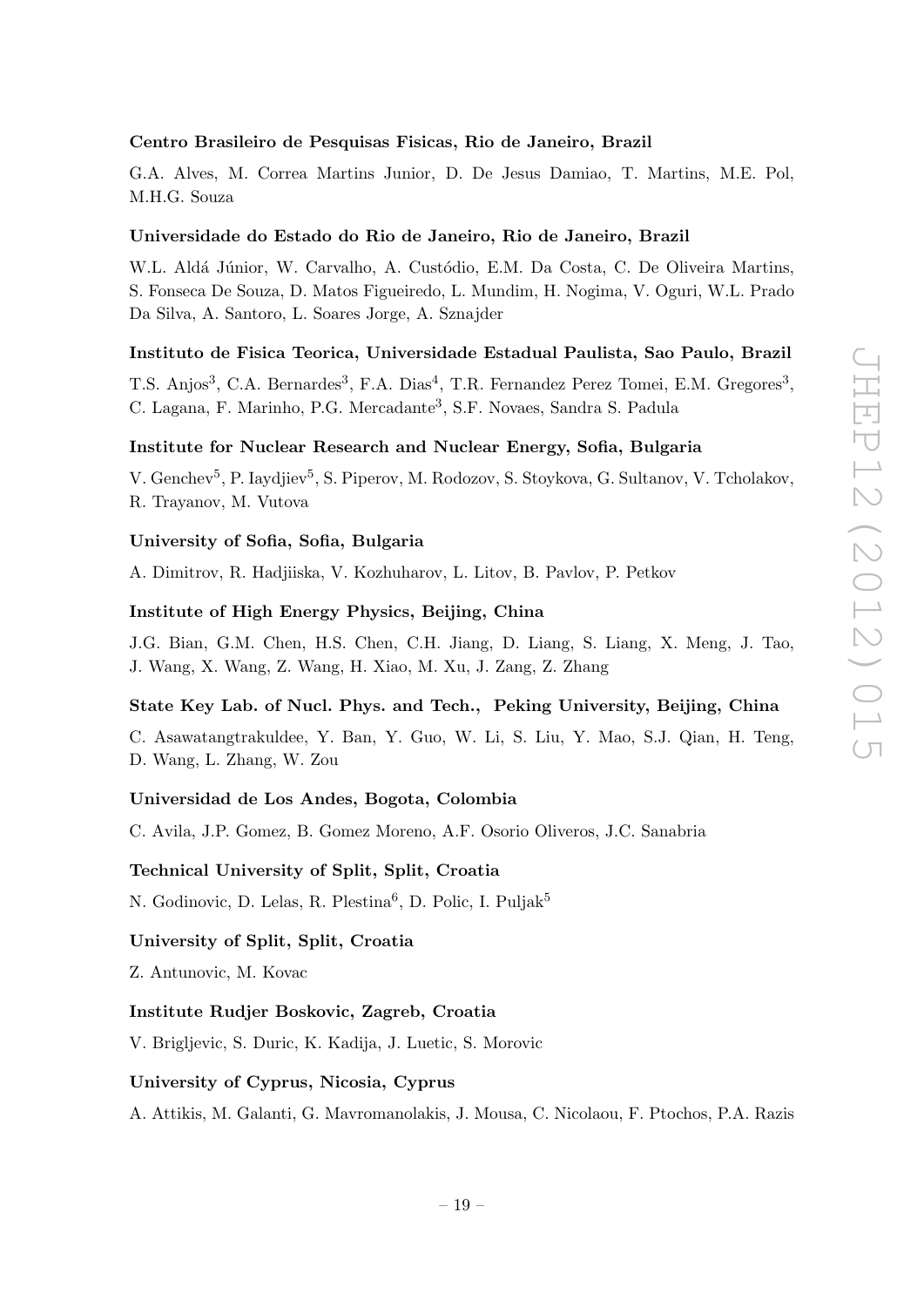### Charles University, Prague, Czech Republic

M. Finger, M. Finger Jr.

# Academy of Scientific Research and Technology of the Arab Republic of Egypt, Egyptian Network of High Energy Physics, Cairo, Egypt

Y. Assran<sup>7</sup>, S. Elgammal<sup>8</sup>, A. Ellithi Kamel<sup>9</sup>, S. Khalil<sup>8</sup>, M.A. Mahmoud<sup>10</sup>, A. Radi<sup>11,12</sup>

## National Institute of Chemical Physics and Biophysics, Tallinn, Estonia

M. Kadastik, M. Müntel, M. Raidal, L. Rebane, A. Tiko

#### Department of Physics, University of Helsinki, Helsinki, Finland

P. Eerola, G. Fedi, M. Voutilainen

# Helsinki Institute of Physics, Helsinki, Finland

J. Härkönen, A. Heikkinen, V. Karimäki, R. Kinnunen, M.J. Kortelainen, T. Lampén, K. Lassila-Perini, S. Lehti, T. Lindén, P. Luukka, T. Mäenpää, T. Peltola, E. Tuominen, J. Tuominiemi, E. Tuovinen, D. Ungaro, L. Wendland

# Lappeenranta University of Technology, Lappeenranta, Finland

K. Banzuzi, A. Karjalainen, A. Korpela, T. Tuuva

# DSM/IRFU, CEA/Saclay, Gif-sur-Yvette, France

M. Besancon, S. Choudhury, M. Dejardin, D. Denegri, B. Fabbro, J.L. Faure, F. Ferri, S. Ganjour, A. Givernaud, P. Gras, G. Hamel de Monchenault, P. Jarry, E. Locci, J. Malcles, L. Millischer, A. Nayak, J. Rander, A. Rosowsky, I. Shreyber, M. Titov

# Laboratoire Leprince-Ringuet, Ecole Polytechnique, IN2P3-CNRS, Palaiseau, France

S. Baffioni, F. Beaudette, L. Benhabib, L. Bianchini, M. Bluj13, C. Broutin, P. Busson, C. Charlot, N. Daci, T. Dahms, L. Dobrzynski, R. Granier de Cassagnac, M. Haguenauer, P. Miné, C. Mironov, I.N. Naranjo, M. Nguyen, C. Ochando, P. Paganini, D. Sabes, R. Salerno, Y. Sirois, C. Veelken, A. Zabi

# Institut Pluridisciplinaire Hubert Curien, Université de Strasbourg, Universit´e de Haute Alsace Mulhouse, CNRS/IN2P3, Strasbourg, France

J.-L. Agram14, J. Andrea, D. Bloch, D. Bodin, J.-M. Brom, M. Cardaci, E.C. Chabert, C. Collard, E. Conte<sup>14</sup>, F. Drouhin<sup>14</sup>, C. Ferro, J.-C. Fontaine<sup>14</sup>, D. Gelé, U. Goerlach, P. Juillot, A.-C. Le Bihan, P. Van Hove

# Centre de Calcul de l'Institut National de Physique Nucleaire et de Physique des Particules, CNRS/IN2P3, Villeurbanne, France, Villeurbanne, France

F. Fassi, D. Mercier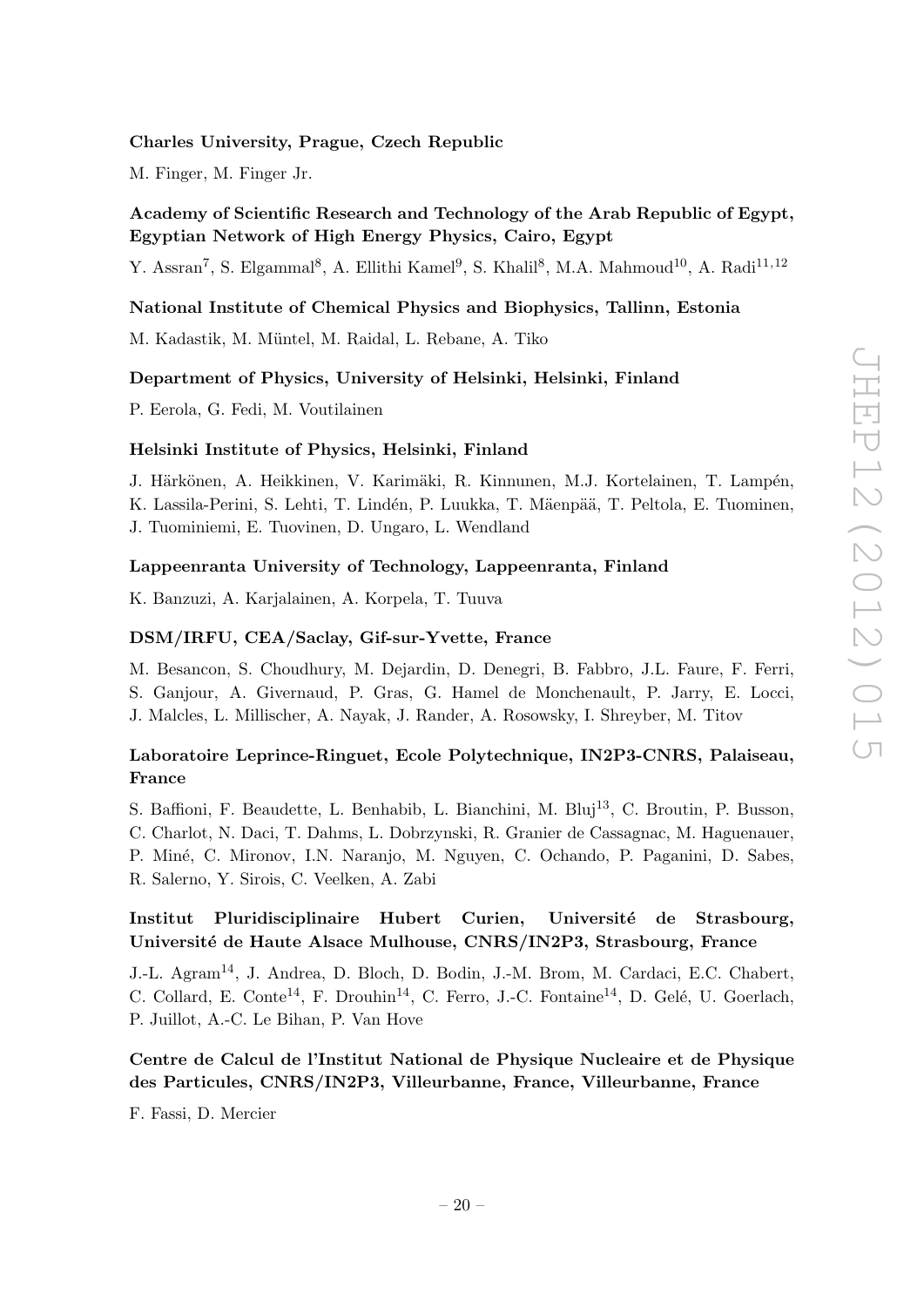# Université de Lyon, Université Claude Bernard Lyon 1, CNRS-IN2P3, Institut de Physique Nucléaire de Lyon, Villeurbanne, France

S. Beauceron, N. Beaupere, O. Bondu, G. Boudoul, J. Chasserat, R. Chierici<sup>5</sup>, D. Contardo, P. Depasse, H. El Mamouni, J. Fay, S. Gascon, M. Gouzevitch, B. Ille, T. Kurca, M. Lethuillier, L. Mirabito, S. Perries, L. Sgandurra, V. Sordini, Y. Tschudi, P. Verdier, S. Viret

# Institute of High Energy Physics and Informatization, Tbilisi State University, Tbilisi, Georgia

Z. Tsamalaidze<sup>15</sup>

# RWTH Aachen University, I. Physikalisches Institut, Aachen, Germany

G. Anagnostou, C. Autermann, S. Beranek, M. Edelhoff, L. Feld, N. Heracleous, O. Hindrichs, R. Jussen, K. Klein, J. Merz, A. Ostapchuk, A. Perieanu, F. Raupach, J. Sammet, S. Schael, D. Sprenger, H. Weber, B. Wittmer, V. Zhukov<sup>16</sup>

# RWTH Aachen University, III. Physikalisches Institut A, Aachen, Germany

M. Ata, J. Caudron, E. Dietz-Laursonn, D. Duchardt, M. Erdmann, R. Fischer, A. Güth, T. Hebbeker, C. Heidemann, K. Hoepfner, D. Klingebiel, P. Kreuzer, M. Merschmeyer, A. Meyer, M. Olschewski, P. Papacz, H. Pieta, H. Reithler, S.A. Schmitz, L. Sonnenschein, J. Steggemann, D. Teyssier, M. Weber

# RWTH Aachen University, III. Physikalisches Institut B, Aachen, Germany

M. Bontenackels, V. Cherepanov, Y. Erdogan, G. Flügge, H. Geenen, M. Geisler, W. Haj Ahmad, F. Hoehle, B. Kargoll, T. Kress, Y. Kuessel, J. Lingemann<sup>5</sup>, A. Nowack, L. Perchalla, O. Pooth, P. Sauerland, A. Stahl

# Deutsches Elektronen-Synchrotron, Hamburg, Germany

M. Aldaya Martin, J. Behr, W. Behrenhoff, U. Behrens, M. Bergholz<sup>17</sup>, A. Bethani, K. Borras, A. Burgmeier, A. Cakir, L. Calligaris, A. Campbell, E. Castro, F. Costanza, D. Dammann, C. Diez Pardos, G. Eckerlin, D. Eckstein, G. Flucke, A. Geiser, I. Glushkov, P. Gunnellini, S. Habib, J. Hauk, G. Hellwig, H. Jung, M. Kasemann, P. Katsas, C. Kleinwort, H. Kluge, A. Knutsson, M. Krämer, D. Krücker, E. Kuznetsova, W. Lange, W. Lohmann<sup>17</sup>, B. Lutz, R. Mankel, I. Marfin, M. Marienfeld, I.-A. Melzer-Pellmann, A.B. Meyer, J. Mnich, A. Mussgiller, S. Naumann-Emme, O. Novgorodova, J. Olzem, H. Perrey, A. Petrukhin, D. Pitzl, A. Raspereza, P.M. Ribeiro Cipriano, C. Riedl, E. Ron, M. Rosin, J. Salfeld-Nebgen, R. Schmidt<sup>17</sup>, T. Schoerner-Sadenius, N. Sen, A. Spiridonov, M. Stein, R. Walsh, C. Wissing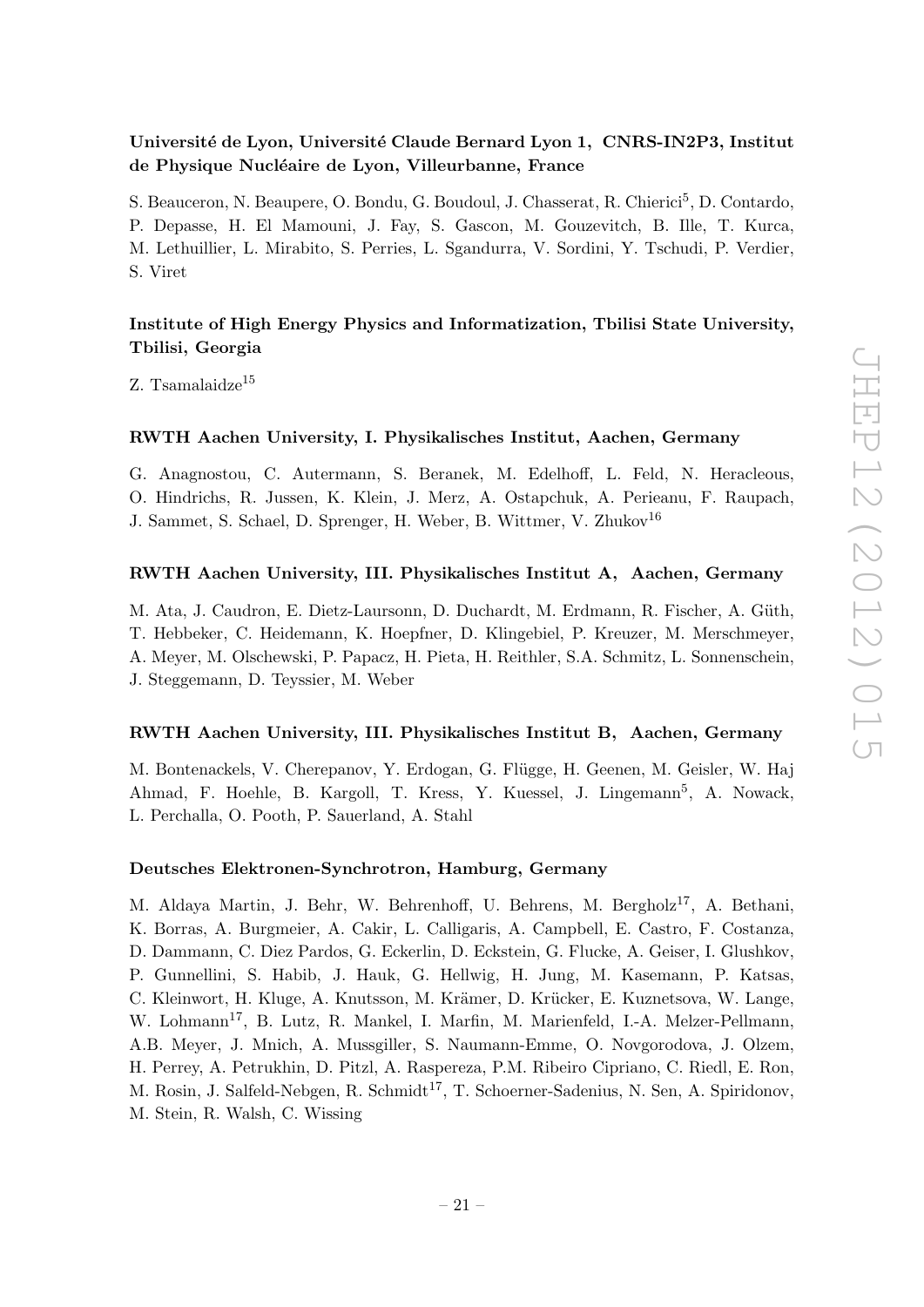# University of Hamburg, Hamburg, Germany

V. Blobel, J. Draeger, H. Enderle, J. Erfle, U. Gebbert, M. Görner, T. Hermanns, R.S. Höing, K. Kaschube, G. Kaussen, H. Kirschenmann, R. Klanner, J. Lange, B. Mura, F. Nowak, T. Peiffer, N. Pietsch, D. Rathjens, C. Sander, H. Schettler, P. Schleper, E. Schlieckau, A. Schmidt, M. Schröder, T. Schum, M. Seidel, V. Sola, H. Stadie, G. Steinbrück, J. Thomsen, L. Vanelderen

# Institut für Experimentelle Kernphysik, Karlsruhe, Germany

C. Barth, J. Berger, C. Böser, T. Chwalek, W. De Boer, A. Descroix, A. Dierlamm, M. Feindt, M. Guthoff<sup>5</sup>, C. Hackstein, F. Hartmann, T. Hauth<sup>5</sup>, M. Heinrich, H. Held, K.H. Hoffmann, U. Husemann, I. Katkov<sup>16</sup>, J.R. Komaragiri, P. Lobelle Pardo, D. Martschei, S. Mueller, Th. Müller, M. Niegel, A. Nürnberg, O. Oberst, A. Oehler, J. Ott, G. Quast, K. Rabbertz, F. Ratnikov, N. Ratnikova, S. Röcker, F.-P. Schilling, G. Schott, H.J. Simonis, F.M. Stober, D. Troendle, R. Ulrich, J. Wagner-Kuhr, S. Wayand, T. Weiler, M. Zeise

# Institute of Nuclear Physics "Demokritos", Aghia Paraskevi, Greece

G. Daskalakis, T. Geralis, S. Kesisoglou, A. Kyriakis, D. Loukas, I. Manolakos, A. Markou, C. Markou, C. Mavrommatis, E. Ntomari

# University of Athens, Athens, Greece

L. Gouskos, T.J. Mertzimekis, A. Panagiotou, N. Saoulidou

#### University of Ioánnina, Ioánnina, Greece

I. Evangelou, C. Foudas, P. Kokkas, N. Manthos, I. Papadopoulos, V. Patras

#### KFKI Research Institute for Particle and Nuclear Physics, Budapest, Hungary

G. Bencze, C. Hajdu, P. Hidas, D. Horvath<sup>18</sup>, F. Sikler, V. Veszpremi, G. Vesztergombi<sup>19</sup>

# Institute of Nuclear Research ATOMKI, Debrecen, Hungary

N. Beni, S. Czellar, J. Molnar, J. Palinkas, Z. Szillasi

# University of Debrecen, Debrecen, Hungary

J. Karancsi, P. Raics, Z.L. Trocsanyi, B. Ujvari

# Panjab University, Chandigarh, India

S.B. Beri, V. Bhatnagar, N. Dhingra, R. Gupta, M. Kaur, M.Z. Mehta, N. Nishu, L.K. Saini, A. Sharma, J.B. Singh

# University of Delhi, Delhi, India

Ashok Kumar, Arun Kumar, S. Ahuja, A. Bhardwaj, B.C. Choudhary, S. Malhotra, M. Naimuddin, K. Ranjan, V. Sharma, R.K. Shivpuri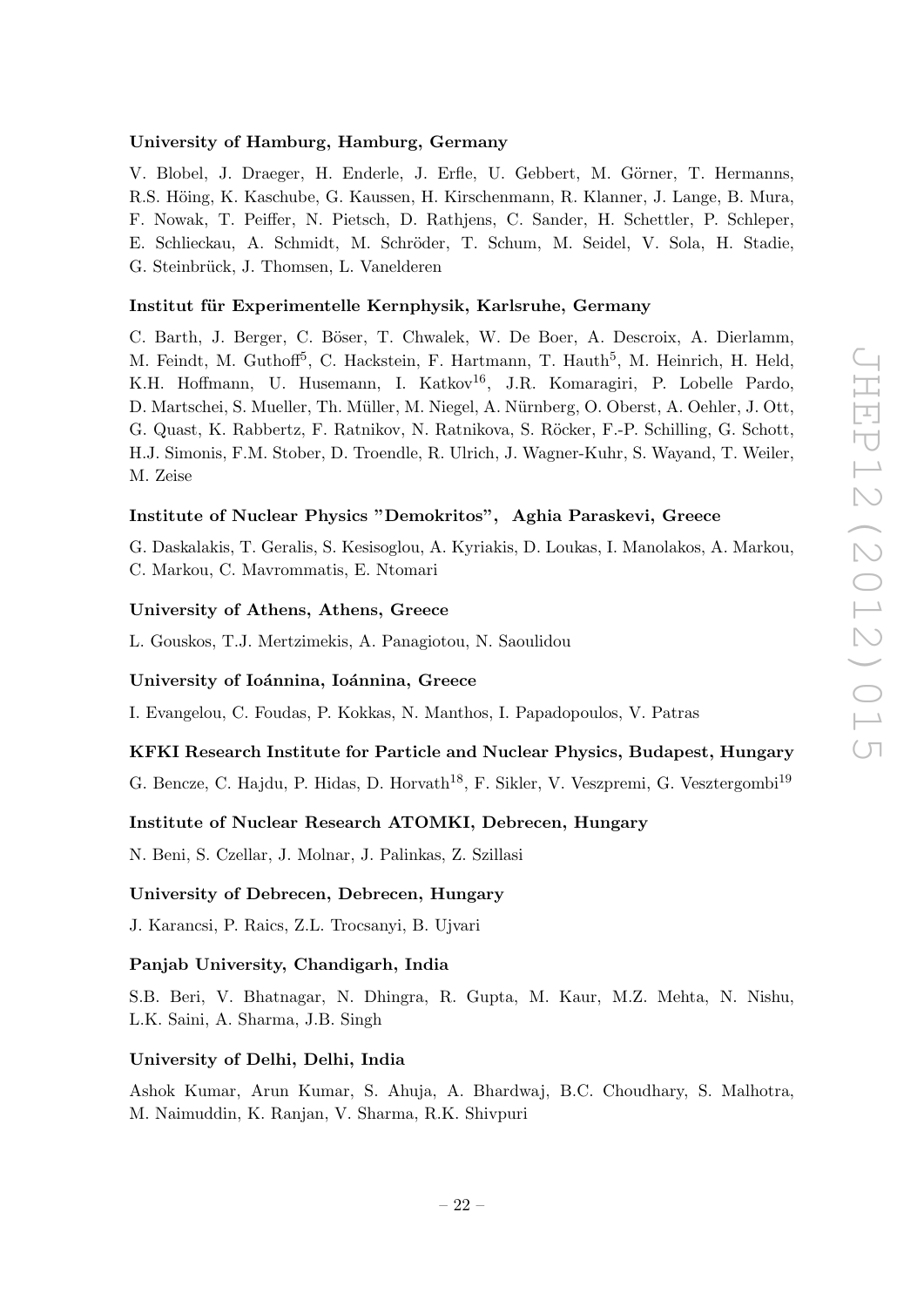### Saha Institute of Nuclear Physics, Kolkata, India

S. Banerjee, S. Bhattacharya, S. Dutta, B. Gomber, Sa. Jain, Sh. Jain, R. Khurana, S. Sarkar, M. Sharan

#### Bhabha Atomic Research Centre, Mumbai, India

A. Abdulsalam, R.K. Choudhury, D. Dutta, S. Kailas, V. Kumar, P. Mehta, A.K. Mohanty<sup>5</sup>, L.M. Pant, P. Shukla

#### Tata Institute of Fundamental Research - EHEP, Mumbai, India

T. Aziz, S. Ganguly, M. Guchait<sup>20</sup>, M. Maity<sup>21</sup>, G. Majumder, K. Mazumdar, G.B. Mohanty, B. Parida, K. Sudhakar, N. Wickramage

# Tata Institute of Fundamental Research - HECR, Mumbai, India

S. Banerjee, S. Dugad

# Institute for Research in Fundamental Sciences (IPM), Tehran, Iran

H. Arfaei<sup>22</sup>, H. Bakhshiansohi, S.M. Etesami<sup>23</sup>, A. Fahim<sup>22</sup>, M. Hashemi, H. Hesari, A. Jafari, M. Khakzad, M. Mohammadi Najafabadi, S. Paktinat Mehdiabadi, B. Safarzadeh<sup>24</sup>, M. Zeinali

# INFN Sezione di Bari <sup>a</sup>, Università di Bari  $^b$ , Politecnico di Bari  $^c$ , Bari, Italy

M. Abbrescia $a,b$ , L. Barbone $a,b$ , C. Calabria $a,b,5$ , S.S. Chhibra $a,b$ , A. Colaleo $^a$ , D. Creanza $^{\alpha,c},$ N. De Filippis<sup>a,c,5</sup>, M. De Palma<sup>a,b</sup>, L. Fiore<sup>a</sup>, G. Iaselli<sup>a,c</sup>, L. Lusito<sup>a,b</sup>, G. Maggi<sup>a,c</sup>, M. Maggi<sup>a</sup>, B. Marangelli<sup>a,b</sup>, S. My<sup>a,c</sup>, S. Nuzzo<sup>a,b</sup>, N. Pacifico<sup>a,b</sup>, A. Pompili<sup>a,b</sup>, G. Pugliese<sup>a,c</sup>, G. Selvaggi<sup>a,b</sup>, L. Silvestris<sup>a</sup>, G. Singh<sup>a,b</sup>, R. Venditti<sup>a,b</sup>, G. Zito<sup>a</sup>

# INFN Sezione di Bologna <sup>a</sup>, Università di Bologna  $^b$ , Bologna, Italy

G. Abbiendi<sup>a</sup>, A.C. Benvenuti<sup>a</sup>, D. Bonacorsi<sup>a,b</sup>, , D. Bonacorsi<sup>a,b</sup>, S. Braibant-Giacomelli<sup>a,b</sup>, L. Brigliadori<sup>a,b</sup>, P. Capiluppi<sup>a,b</sup>, A. Castro<sup>a,b</sup>, F.R. Cavallo<sup>a</sup>, M. Cuffiani<sup>a,b</sup>, G.M. Dallavalle<sup>a</sup>, F. Fabbri<sup>a</sup>, A. Fanfani<sup>a,b</sup>, D. Fasanella<sup>a,b,5</sup>, P. Giacomelli<sup>a</sup>, C. Grandi<sup>a</sup>, L. Guiducci<sup>a,b</sup>, S. Marcellini<sup>a</sup>, G. Masetti<sup>a</sup>, M. Meneghelli<sup>a,b,5</sup>, A. Montanari<sup>a</sup>, F.L. Navarria<sup>*a*,b</sup>, F. Odorici<sup>a</sup>, A. Perrotta<sup>*a*</sup>, F. Primavera<sup>*a*,b</sup>, A.M. Rossi<sup>*a*,b</sup>, T. Rovelli<sup>*a*,b</sup>, G.P. Siroli<sup>a,b</sup>, R. Travaglini<sup>a,b</sup>

# INFN Sezione di Catania <sup>a</sup>, Università di Catania  $^b$ , Catania, Italy

S. Albergo<sup>a,b</sup>, G. Cappello<sup>a,b</sup>, M. Chiorboli<sup>a,b</sup>, S. Costa<sup>a,b</sup>, R. Potenza<sup>a,b</sup>, A. Tricomi<sup>a,b</sup>, C. Tuve $a,b$ 

# INFN Sezione di Firenze <sup>a</sup>, Università di Firenze  $^b$ , Firenze, Italy

G. Barbagli<sup>a</sup>, V. Ciulli<sup>a,b</sup>, C. Civinini<sup>a</sup>, R. D'Alessandro<sup>a,b</sup>, E. Focardi<sup>a,b</sup>, S. Frosali<sup>a,b</sup>, E. Gallo<sup>a</sup>, S. Gonzi<sup>a,b</sup>, M. Meschini<sup>a</sup>, S. Paoletti<sup>a</sup>, G. Sguazzoni<sup>a</sup>, A. Tropiano<sup>a</sup>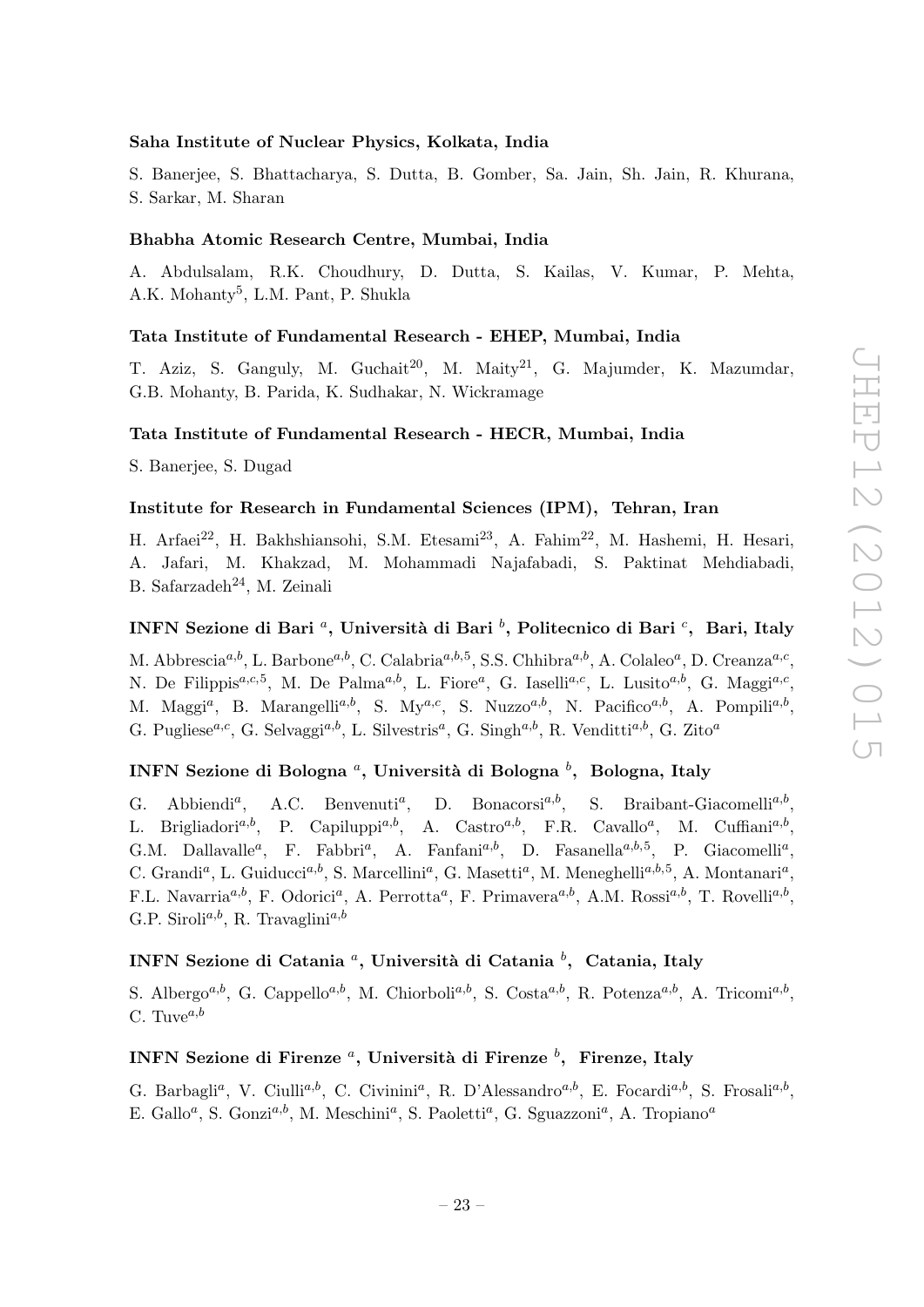### INFN Laboratori Nazionali di Frascati, Frascati, Italy

L. Benussi, S. Bianco, S. Colafranceschi25, F. Fabbri, D. Piccolo

# INFN Sezione di Genova <sup>a</sup>, Università di Genova  $^b$ , Genova, Italy

P. Fabbricatore<sup>a</sup>, R. Musenich<sup>a</sup>, S. Tosi<sup>a,b</sup>

# INFN Sezione di Milano-Bicocca <sup>a</sup>, Università di Milano-Bicocca <sup>b</sup>, Milano, Italy

A. Benaglia<sup>*a,b*</sup>, F. De Guio<sup>*a,b*</sup>, L. Di Matteo<sup>*a,b,*5</sup>, S. Fiorendi<sup>*a,b*</sup>, S. Gennai<sup>*a,5*</sup>, A. Ghezzi<sup>*a,b*</sup>, S. Malvezzi<sup>a</sup>, R.A. Manzoni<sup>a,b</sup>, A. Martelli<sup>a,b</sup>, A. Massironi<sup>a,b,5</sup>, D. Menasce<sup>a</sup>, L. Moroni<sup>a</sup>, M. Paganoni<sup>a,b</sup>, D. Pedrini<sup>a</sup>, S. Ragazzi<sup>a,b</sup>, N. Redaelli<sup>a</sup>, S. Sala<sup>a</sup>, T. Tabarelli de Fatis<sup>a,b</sup>

# INFN Sezione di Napoli <sup>a</sup>, Università di Napoli "Federico II"  $^b$ , Napoli, Italy

S. Buontempo<sup>a</sup>, C.A. Carrillo Montoya<sup>a</sup>, N. Cavallo<sup>a, 26</sup>, A. De Cosa<sup>a, b, 5</sup>, O. Dogangun<sup>a, b</sup>, F. Fabozzi<sup>a, 26</sup>, A.O.M. Iorio<sup>a</sup>, L. Lista<sup>a</sup>, S. Meola<sup>a, 27</sup>, M. Merola<sup>a, b</sup>, P. Paolucci<sup>a, 5</sup>

# INFN Sezione di Padova <sup>a</sup>, Università di Padova <sup>b</sup>, Università di  **(Trento)<sup>c</sup>, Padova, Italy**

P. Azzi<sup>a</sup>, N. Bacchetta<sup>a, 5</sup>, D. Bisello<sup>a,b</sup>, A. Branca<sup>a, 5</sup>, R. Carlin<sup>a,b</sup>, P. Checchia<sup>a</sup>, T. Dorigo<sup>a</sup>, U. Dosselli<sup>a</sup>, F. Gasparini<sup>a,b</sup>, U. Gasparini<sup>a,b</sup>, A. Gozzelino<sup>a</sup>, K. Kanishchev<sup>a,c</sup>, S. Lacaprara<sup>a</sup>, I. Lazzizzera<sup>a,c</sup>, M. Margoni<sup>a,b</sup>, A.T. Meneguzzo<sup>a,b</sup>, J. Pazzini<sup>a,b</sup>, N. Pozzobon<sup>a,b</sup>, P. Ronchese<sup>a,b</sup>, F. Simonetto<sup>a,b</sup>, E. Torassa<sup>a</sup>, M. Tosi<sup>a,b,5</sup>, S. Vanini<sup>a,b</sup>, P. Zotto<br/>a,b, G. Zumerle $a,b$ 

# INFN Sezione di Pavia  $^a,$  Università di Pavia  $^b, \, \,$  Pavia, Italy

M. Gabusi<sup>a,b</sup>, S.P. Ratti<sup>a,b</sup>, C. Riccardi<sup>a,b</sup>, P. Torre<sup>a,b</sup>, P. Vitulo<sup>a,b</sup>

# INFN Sezione di Perugia <sup>a</sup>, Università di Perugia  $^b$ , Perugia, Italy

M. Biasini<sup>a,b</sup>, G.M. Bilei<sup>a</sup>, L. Fanò<sup>a,b</sup>, P. Lariccia<sup>a,b</sup>, G. Mantovani<sup>a,b</sup>, M. Menichelli<sup>a</sup>, A. Nappi<sup>a,b†</sup>, F. Romeo<sup>a,b</sup>, A. Saha<sup>a</sup>, A. Santocchia<sup>a,b</sup>, A. Spiezia<sup>a,b</sup>, S. Taroni<sup>a,b</sup>

# INFN Sezione di Pisa <sup>a</sup>, Università di Pisa <sup>b</sup>, Scuola Normale Superiore di Pisa<sup>c</sup>, Pisa, Italy

P. Azzurri<sup>a,c</sup>, G. Bagliesi<sup>a</sup>, T. Boccali<sup>a</sup>, G. Broccolo<sup>a,c</sup>, R. Castaldi<sup>a</sup>, R.T. D'Agnolo<sup>a,c,5</sup>, R. Dell'Orso<sup>a</sup>, F. Fiori<sup>a,b,5</sup>, L. Foà<sup>a,c</sup>, A. Giassi<sup>a</sup>, A. Kraan<sup>a</sup>, F. Ligabue<sup>a,c</sup>, T. Lomtadze<sup>a</sup>, L. Martini<sup>a, 28</sup>, A. Messineo<sup>a,b</sup>, F. Palla<sup>a</sup>, A. Rizzi<sup>a,b</sup>, A.T. Serban<sup>a, 29</sup>, P. Spagnolo<sup>a</sup>, P. Squillacioti<sup>a, 5</sup>, R. Tenchini<sup>a</sup>, G. Tonelli<sup>a, b</sup>, A. Venturi<sup>a</sup>, P.G. Verdini<sup>a</sup>

# INFN Sezione di Roma <sup>a</sup>, Università di Roma "La Sapienza"  $^b$ , Roma, Italy

L. Barone<sup>a,b</sup>, F. Cavallari<sup>a</sup>, D. Del Re<sup>a,b</sup>, M. Diemoz<sup>a</sup>, C. Fanelli, M. Grassi<sup>a,b,5</sup>, E. Longo<sup>a,b</sup>, P. Meridiani<sup>a,5</sup>, F. Micheli<sup>a,b</sup>, S. Nourbakhsh<sup>a,b</sup>, G. Organtini<sup>a,b</sup>, R. Paramatti<sup>a</sup>, S. Rahatlou<sup>a,b</sup>, M. Sigamani<sup>a</sup>, L. Soffi<sup>a,b</sup>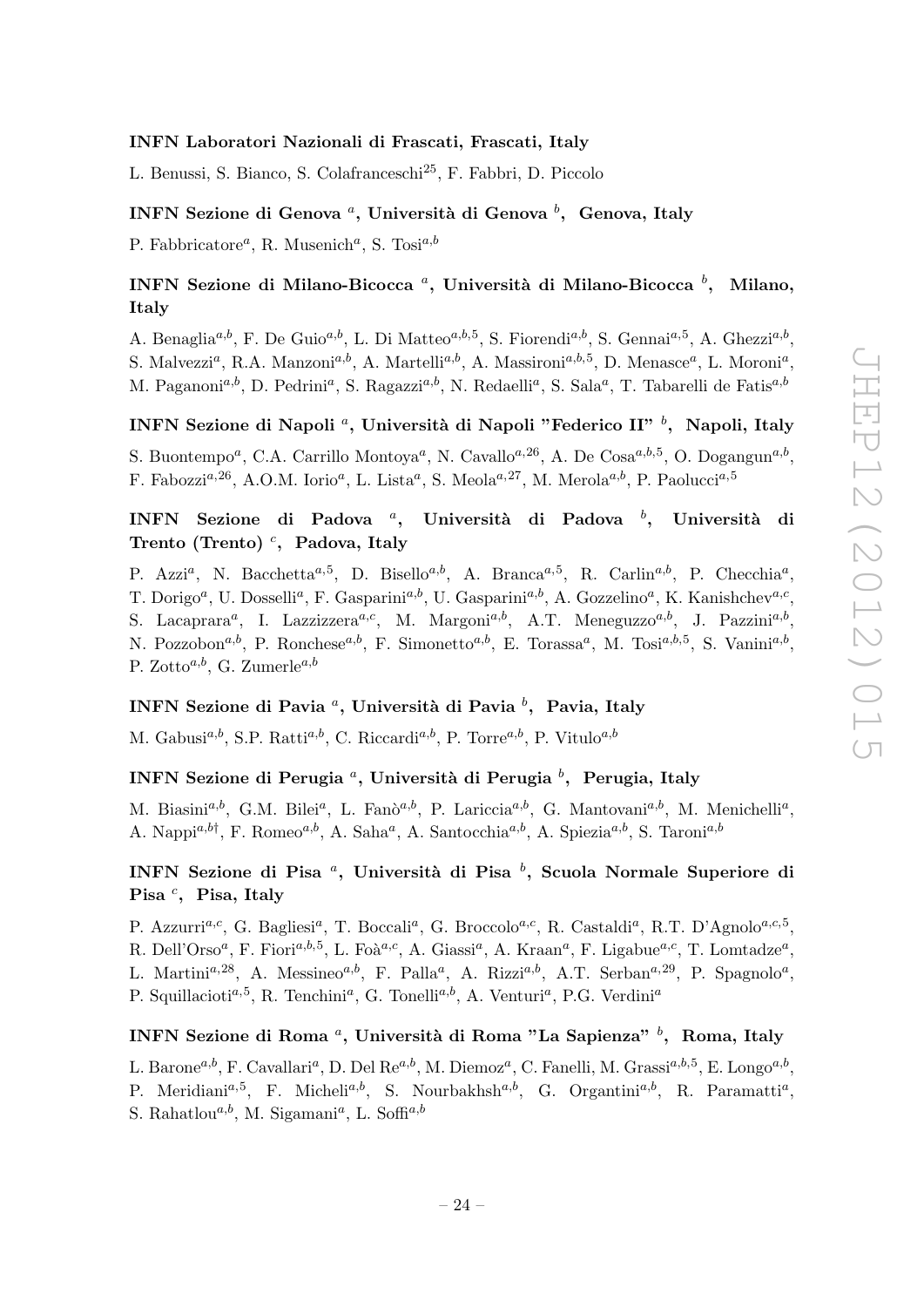# INFN Sezione di Torino <sup>a</sup>, Università di Torino <sup>b</sup>, Università del Piemonte Orientale (Novara)<sup>c</sup>, Torino, Italy

N. Amapane<sup>a,b</sup>, R. Arcidiacono<sup>a,c</sup>, S. Argiro<sup>a,b</sup>, M. Arneodo<sup>a,c</sup>, C. Biino<sup>a</sup>, N. Cartiglia<sup>a</sup>, M. Costa<sup>a,b</sup>, N. Demaria<sup>a</sup>, C. Mariotti<sup>a,5</sup>, S. Maselli<sup>a</sup>, E. Migliore<sup>a,b</sup>, V. Monaco<sup>a,b</sup>, M. Musich<sup>a,5</sup>, M.M. Obertino<sup>a,c</sup>, N. Pastrone<sup>a</sup>, M. Pelliccioni<sup>a</sup>, A. Potenza<sup>a,b</sup>, A. Romero<sup>a,b</sup>, R. Sacchi<sup>a,b</sup>, A. Solano<sup>a,b</sup>, A. Staiano<sup>a</sup>, P.P. Trapani<sup>a,b</sup>, A. Vilela Pereira<sup>a</sup>

# INFN Sezione di Trieste <sup>a</sup>, Università di Trieste  $^b$ , Trieste, Italy

S. Belforte<sup>a</sup>, V. Candelise<sup>a,b</sup>, M. Casarsa<sup>a</sup>, F. Cossutti<sup>a</sup>, G. Della Ricca<sup>a,b</sup>, B. Gobbo<sup>a</sup>, M. Marone<sup>a,b,5</sup>, D. Montanino<sup>a,b,5</sup>, A. Penzo<sup>a</sup>, A. Schizzi<sup>a,b</sup>

#### Kangwon National University, Chunchon, Korea

S.G. Heo, T.Y. Kim, S.K. Nam

# Kyungpook National University, Daegu, Korea

S. Chang, D.H. Kim, G.N. Kim, D.J. Kong, H. Park, S.R. Ro, D.C. Son, T. Son

# Chonnam National University, Institute for Universe and Elementary Particles, Kwangju, Korea

J.Y. Kim, Zero J. Kim, S. Song

# Korea University, Seoul, Korea

S. Choi, D. Gyun, B. Hong, M. Jo, H. Kim, T.J. Kim, K.S. Lee, D.H. Moon, S.K. Park

#### University of Seoul, Seoul, Korea

M. Choi, J.H. Kim, C. Park, I.C. Park, S. Park, G. Ryu

# Sungkyunkwan University, Suwon, Korea

Y. Cho, Y. Choi, Y.K. Choi, J. Goh, M.S. Kim, E. Kwon, B. Lee, J. Lee, S. Lee, H. Seo, I. Yu

# Vilnius University, Vilnius, Lithuania

M.J. Bilinskas, I. Grigelionis, M. Janulis, A. Juodagalvis

#### Centro de Investigacion y de Estudios Avanzados del IPN, Mexico City, Mexico

H. Castilla-Valdez, E. De La Cruz-Burelo, I. Heredia-de La Cruz, R. Lopez-Fernandez, R. Magaña Villalba, J. Martínez-Ortega, A. Sánchez-Hernández, L.M. Villasenor-Cendejas

#### Universidad Iberoamericana, Mexico City, Mexico

S. Carrillo Moreno, F. Vazquez Valencia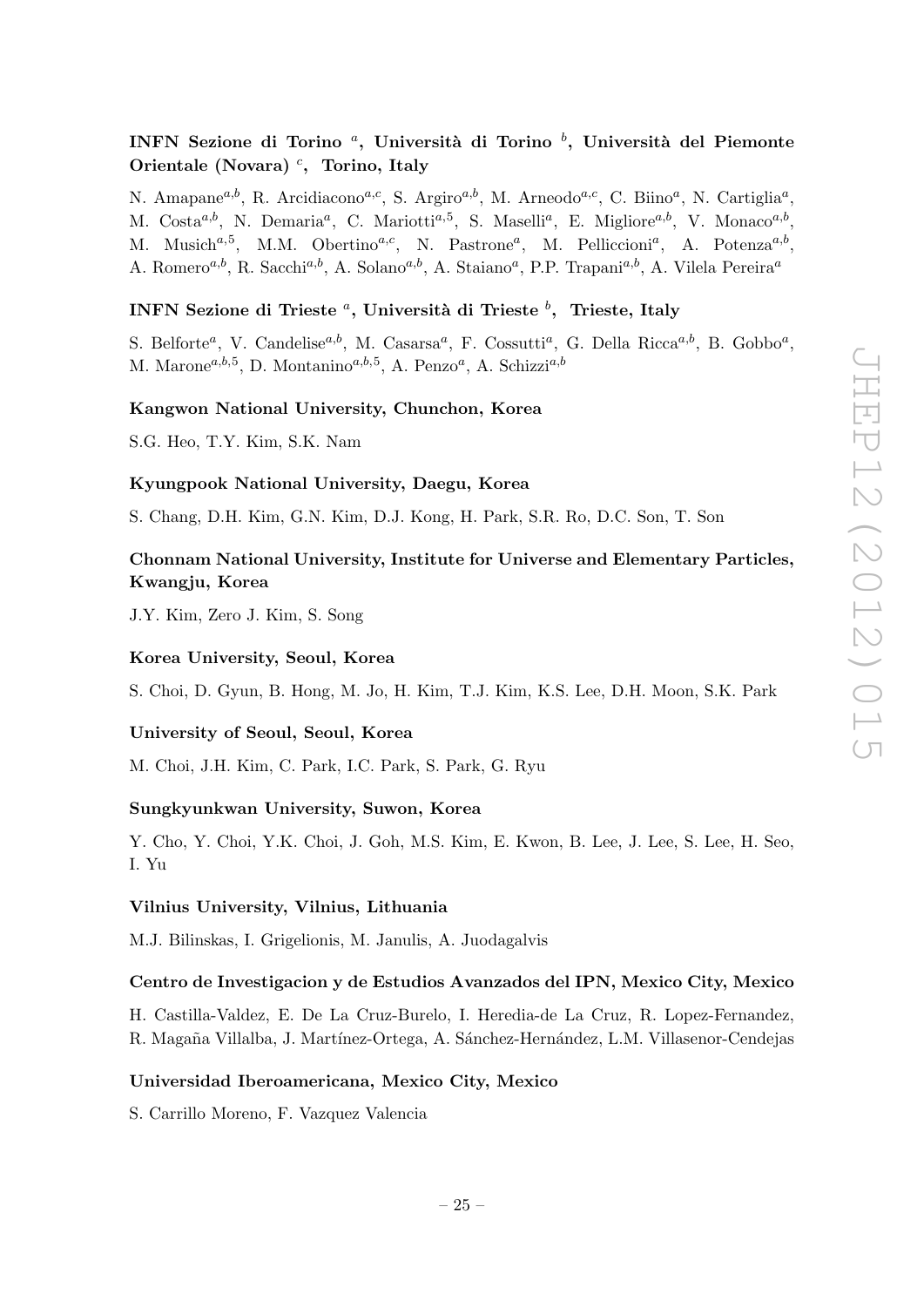#### Benemerita Universidad Autonoma de Puebla, Puebla, Mexico

H.A. Salazar Ibarguen

#### Universidad Autónoma de San Luis Potosí, San Luis Potosí, Mexico

E. Casimiro Linares, A. Morelos Pineda, M.A. Reyes-Santos

# University of Auckland, Auckland, New Zealand

D. Krofcheck

#### University of Canterbury, Christchurch, New Zealand

A.J. Bell, P.H. Butler, R. Doesburg, S. Reucroft, H. Silverwood

# National Centre for Physics, Quaid-I-Azam University, Islamabad, Pakistan

M. Ahmad, M.H. Ansari, M.I. Asghar, H.R. Hoorani, S. Khalid, W.A. Khan, T. Khurshid, S. Qazi, M.A. Shah, M. Shoaib

### National Centre for Nuclear Research, Swierk, Poland

H. Bialkowska, B. Boimska, T. Frueboes, R. Gokieli, M. G´orski, M. Kazana, K. Nawrocki, K. Romanowska-Rybinska, M. Szleper, G. Wrochna, P. Zalewski

# Institute of Experimental Physics, Faculty of Physics, University of Warsaw, Warsaw, Poland

G. Brona, K. Bunkowski, M. Cwiok, W. Dominik, K. Doroba, A. Kalinowski, M. Konecki, J. Krolikowski

# Laboratório de Instrumentação e Física Experimental de Partículas, Lisboa, Portugal

N. Almeida, P. Bargassa, A. David, P. Faccioli, P.G. Ferreira Parracho, M. Gallinaro, J. Seixas, J. Varela, P. Vischia

# Joint Institute for Nuclear Research, Dubna, Russia

I. Belotelov, P. Bunin, M. Gavrilenko, I. Golutvin, I. Gorbunov, A. Kamenev, V. Karjavin, G. Kozlov, A. Lanev, A. Malakhov, P. Moisenz, V. Palichik, V. Perelygin, S. Shmatov, V. Smirnov, A. Volodko, A. Zarubin

### Petersburg Nuclear Physics Institute, Gatchina (St. Petersburg), Russia

S. Evstyukhin, V. Golovtsov, Y. Ivanov, V. Kim, P. Levchenko, V. Murzin, V. Oreshkin, I. Smirnov, V. Sulimov, L. Uvarov, S. Vavilov, A. Vorobyev, An. Vorobyev

### Institute for Nuclear Research, Moscow, Russia

Yu. Andreev, A. Dermenev, S. Gninenko, N. Golubev, M. Kirsanov, N. Krasnikov, V. Matveev, A. Pashenkov, D. Tlisov, A. Toropin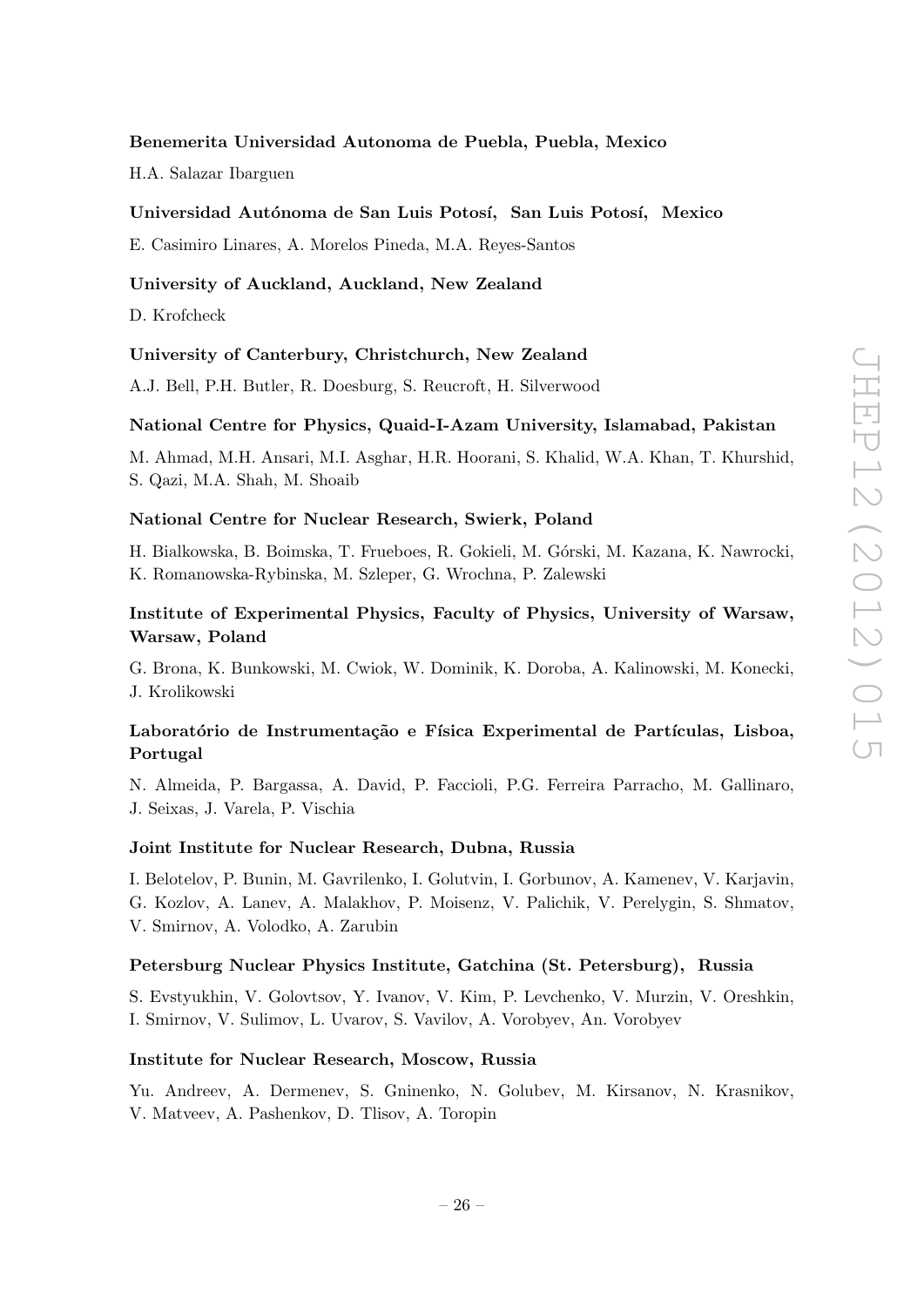#### Institute for Theoretical and Experimental Physics, Moscow, Russia

V. Epshteyn, M. Erofeeva, V. Gavrilov, M. Kossov, N. Lychkovskaya, V. Popov, G. Safronov, S. Semenov, V. Stolin, E. Vlasov, A. Zhokin

#### Moscow State University, Moscow, Russia

A. Belyaev, E. Boos, V. Bunichev, M. Dubinin<sup>4</sup>, L. Dudko, A. Ershov, A. Gribushin, V. Klyukhin, O. Kodolova, I. Lokhtin, A. Markina, S. Obraztsov, M. Perfilov, S. Petrushanko, A. Popov, L. Sarycheva† , V. Savrin

#### P.N. Lebedev Physical Institute, Moscow, Russia

V. Andreev, M. Azarkin, I. Dremin, M. Kirakosyan, A. Leonidov, G. Mesyats, S.V. Rusakov, A. Vinogradov

# State Research Center of Russian Federation, Institute for High Energy Physics, Protvino, Russia

I. Azhgirey, I. Bayshev, S. Bitioukov, V. Grishin<sup>5</sup>, V. Kachanov, D. Konstantinov, V. Krychkine, V. Petrov, R. Ryutin, A. Sobol, L. Tourtchanovitch, S. Troshin, N. Tyurin, A. Uzunian, A. Volkov

# University of Belgrade, Faculty of Physics and Vinca Institute of Nuclear Sciences, Belgrade, Serbia

P. Adzic<sup>30</sup>, M. Djordjevic, M. Ekmedzic, D. Krpic<sup>30</sup>, J. Milosevic

# Centro de Investigaciones Energéticas Medioambientales y Tecnológicas (CIEMAT), Madrid, Spain

M. Aguilar-Benitez, J. Alcaraz Maestre, P. Arce, C. Battilana, E. Calvo, M. Cerrada, M. Chamizo Llatas, N. Colino, B. De La Cruz, A. Delgado Peris, D. Domínguez Vázquez, C. Fernandez Bedoya, J.P. Fernández Ramos, A. Ferrando, J. Flix, M.C. Fouz, P. Garcia-Abia, O. Gonzalez Lopez, S. Goy Lopez, J.M. Hernandez, M.I. Josa, G. Merino, J. Puerta Pelayo, A. Quintario Olmeda, I. Redondo, L. Romero, J. Santaolalla, M.S. Soares, C. Willmott

### Universidad Autónoma de Madrid, Madrid, Spain

C. Albajar, G. Codispoti, J.F. de Trocóniz

# Universidad de Oviedo, Oviedo, Spain

H. Brun, J. Cuevas, J. Fernandez Menendez, S. Folgueras, I. Gonzalez Caballero, L. Lloret Iglesias, J. Piedra Gomez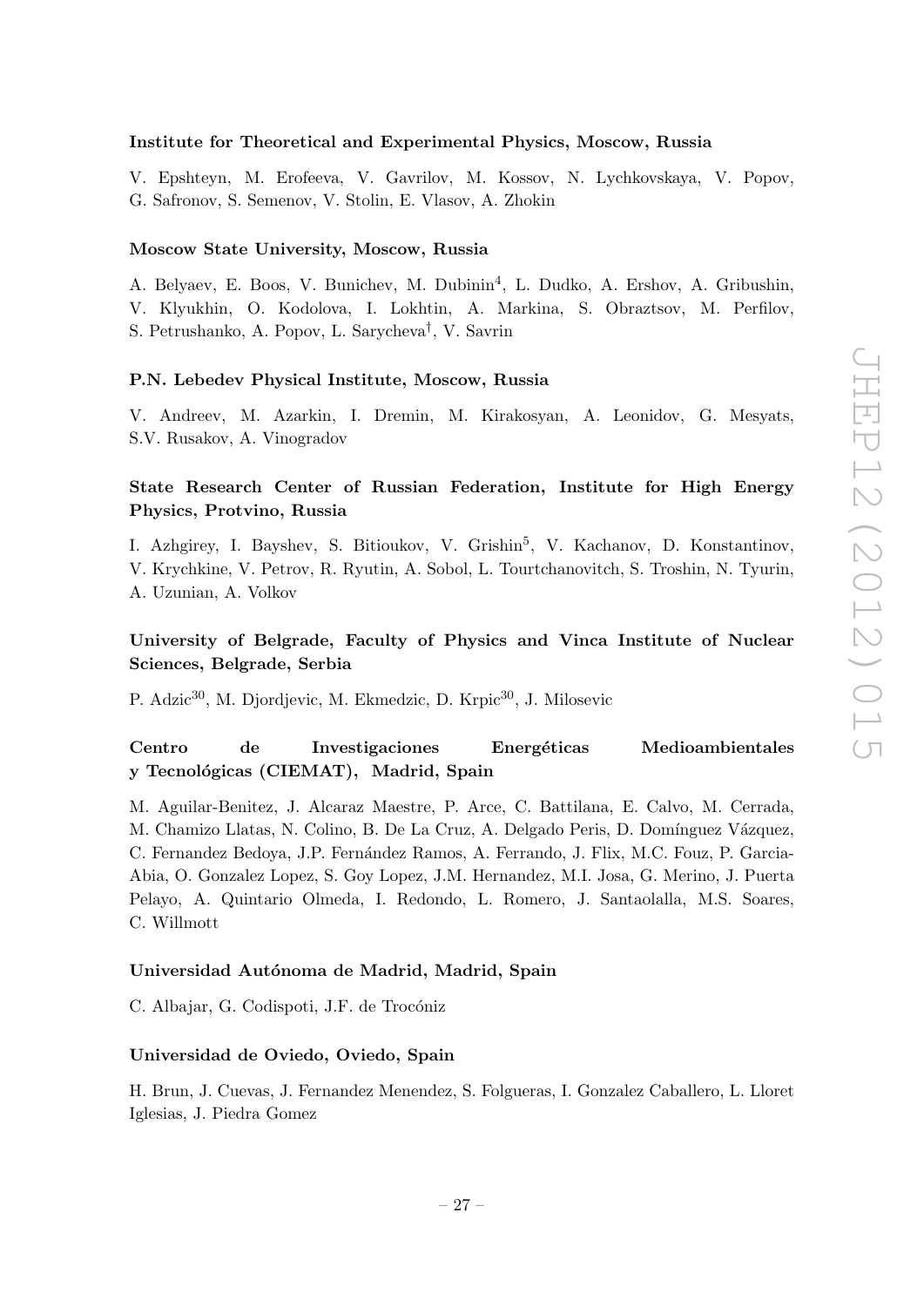# Instituto de Física de Cantabria (IFCA), CSIC-Universidad de Cantabria, Santander, Spain

J.A. Brochero Cifuentes, I.J. Cabrillo, A. Calderon, S.H. Chuang, J. Duarte Campderros, M. Felcini31, M. Fernandez, G. Gomez, J. Gonzalez Sanchez, A. Graziano, C. Jorda, A. Lopez Virto, J. Marco, R. Marco, C. Martinez Rivero, F. Matorras, F.J. Munoz Sanchez, T. Rodrigo, A.Y. Rodríguez-Marrero, A. Ruiz-Jimeno, L. Scodellaro, I. Vila, R. Vilar Cortabitarte

# CERN, European Organization for Nuclear Research, Geneva, Switzerland

D. Abbaneo, E. Auffray, G. Auzinger, M. Bachtis, P. Baillon, A.H. Ball, D. Barney, J.F. Benitez, C. Bernet<sup>6</sup>, G. Bianchi, P. Bloch, A. Bocci, A. Bonato, C. Botta, H. Breuker, T. Camporesi, G. Cerminara, T. Christiansen, J.A. Coarasa Perez, D. D'Enterria, A. Dabrowski, A. De Roeck, S. Di Guida, M. Dobson, N. Dupont-Sagorin, A. Elliott-Peisert, B. Frisch, W. Funk, G. Georgiou, M. Giffels, D. Gigi, K. Gill, D. Giordano, M. Girone, M. Giunta, F. Glege, R. Gomez-Reino Garrido, P. Govoni, S. Gowdy, R. Guida, M. Hansen, P. Harris, C. Hartl, J. Harvey, B. Hegner, A. Hinzmann, V. Innocente, P. Janot, K. Kaadze, E. Karavakis, K. Kousouris, P. Lecoq, Y.-J. Lee, P. Lenzi, C. Lourenço, N. Magini, T. Mäki, M. Malberti, L. Malgeri, M. Mannelli, L. Masetti, F. Meijers, S. Mersi, E. Meschi, R. Moser, M.U. Mozer, M. Mulders, P. Musella, E. Nesvold, T. Orimoto, L. Orsini, E. Palencia Cortezon, E. Perez, L. Perrozzi, A. Petrilli, A. Pfeiffer, M. Pierini, M. Pimiä, D. Piparo, G. Polese, L. Quertenmont, A. Racz, W. Reece, J. Rodrigues Antunes, G. Rolandi<sup>32</sup>, C. Rovelli<sup>33</sup>, M. Rovere, H. Sakulin, F. Santanastasio, C. Schäfer, C. Schwick, I. Segoni, S. Sekmen, A. Sharma, P. Siegrist, P. Silva, M. Simon, P. Sphicas<sup>34</sup>, D. Spiga, A. Tsirou, G.I. Veres<sup>19</sup>, J.R. Vlimant, H.K. Wöhri, S.D. Worm<sup>35</sup>, W.D. Zeuner

# Paul Scherrer Institut, Villigen, Switzerland

W. Bertl, K. Deiters, W. Erdmann, K. Gabathuler, R. Horisberger, Q. Ingram, H.C. Kaestli, S. König, D. Kotlinski, U. Langenegger, F. Meier, D. Renker, T. Rohe, J. Sibille $36$ 

#### Institute for Particle Physics, ETH Zurich, Zurich, Switzerland

L. Bäni, P. Bortignon, M.A. Buchmann, B. Casal, N. Chanon, A. Deisher, G. Dissertori, M. Dittmar, M. Donegà, M. Dünser, J. Eugster, K. Freudenreich, C. Grab, D. Hits, P. Lecomte, W. Lustermann, A.C. Marini, P. Martinez Ruiz del Arbol, N. Mohr, F. Moortgat, C. Nägeli<sup>37</sup>, P. Nef, F. Nessi-Tedaldi, F. Pandolfi, L. Pape, F. Pauss, M. Peruzzi, F.J. Ronga, M. Rossini, L. Sala, A.K. Sanchez, A. Starodumov<sup>38</sup>, B. Stieger, M. Takahashi, L. Tauscher† , A. Thea, K. Theofilatos, D. Treille, C. Urscheler, R. Wallny, H.A. Weber, L. Wehrli

#### Universität Zürich, Zurich, Switzerland

C. Amsler, V. Chiochia, S. De Visscher, C. Favaro, M. Ivova Rikova, B. Millan Mejias, P. Otiougova, P. Robmann, H. Snoek, S. Tupputi, M. Verzetti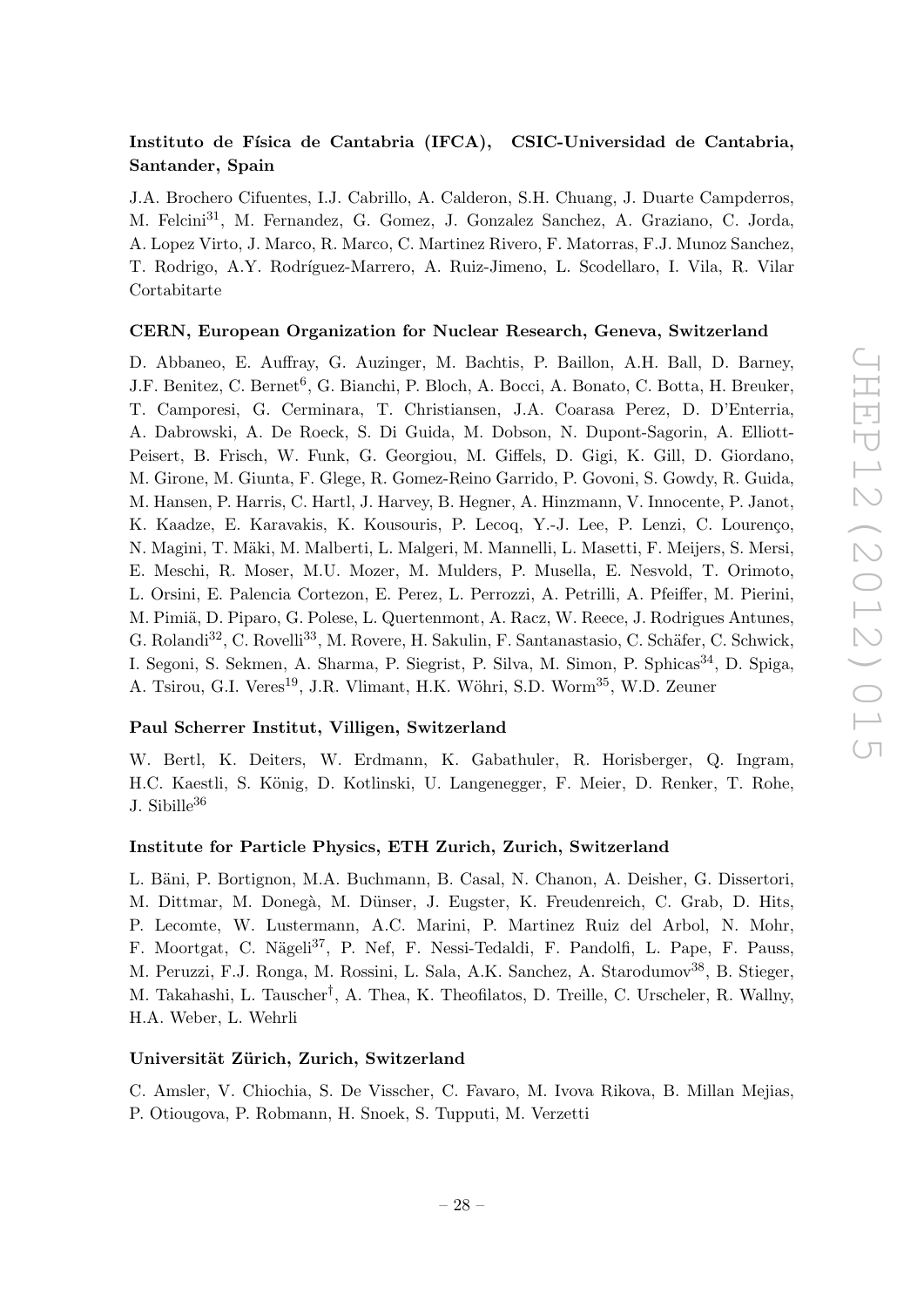# National Central University, Chung-Li, Taiwan

Y.H. Chang, K.H. Chen, C.M. Kuo, S.W. Li, W. Lin, Z.K. Liu, Y.J. Lu, D. Mekterovic, A.P. Singh, R. Volpe, S.S. Yu

#### National Taiwan University (NTU), Taipei, Taiwan

P. Bartalini, P. Chang, Y.H. Chang, Y.W. Chang, Y. Chao, K.F. Chen, C. Dietz, U. Grundler, W.-S. Hou, Y. Hsiung, K.Y. Kao, Y.J. Lei, R.-S. Lu, D. Majumder, E. Petrakou, X. Shi, J.G. Shiu, Y.M. Tzeng, X. Wan, M. Wang

### Chulalongkorn University, Bangkok, Thailand

B. Asavapibhop, N. Srimanobhas

# Cukurova University, Adana, Turkey

A. Adiguzel, M.N. Bakirci<sup>39</sup>, S. Cerci<sup>40</sup>, C. Dozen, I. Dumanoglu, E. Eskut, S. Girgis, G. Gokbulut, E. Gurpinar, I. Hos, E.E. Kangal, T. Karaman, G. Karapinar<sup>41</sup>, A. Kavis Topaksu, G. Onengut, K. Ozdemir, S. Ozturk<sup>42</sup>, A. Polatoz, K. Sogut<sup>43</sup>, D. Sunar Cerci<sup>40</sup>, B. Tali<sup>40</sup>, H. Topakli<sup>39</sup>, L.N. Vergili, M. Vergili

# Middle East Technical University, Physics Department, Ankara, Turkey

I.V. Akin, T. Aliev, B. Bilin, S. Bilmis, M. Deniz, H. Gamsizkan, A.M. Guler, K. Ocalan, A. Ozpineci, M. Serin, R. Sever, U.E. Surat, M. Yalvac, E. Yildirim, M. Zeyrek

# Bogazici University, Istanbul, Turkey

E. Gülmez, B. Isildak<sup>44</sup>, M. Kaya<sup>45</sup>, O. Kaya<sup>45</sup>, S. Ozkorucuklu<sup>46</sup>, N. Sonmez<sup>47</sup>

# Istanbul Technical University, Istanbul, Turkey

K. Cankocak

# National Scientific Center, Kharkov Institute of Physics and Technology, Kharkov, Ukraine

L. Levchuk

# University of Bristol, Bristol, United Kingdom

F. Bostock, J.J. Brooke, E. Clement, D. Cussans, H. Flacher, R. Frazier, J. Goldstein, M. Grimes, G.P. Heath, H.F. Heath, L. Kreczko, S. Metson, D.M. Newbold<sup>35</sup>, K. Nirunpong, A. Poll, S. Senkin, V.J. Smith, T. Williams

# Rutherford Appleton Laboratory, Didcot, United Kingdom

L. Basso<sup>48</sup>, K.W. Bell, A. Belyaev<sup>48</sup>, C. Brew, R.M. Brown, D.J.A. Cockerill, J.A. Coughlan, K. Harder, S. Harper, J. Jackson, B.W. Kennedy, E. Olaiya, D. Petyt, B.C. Radburn-Smith, C.H. Shepherd-Themistocleous, I.R. Tomalin, W.J. Womersley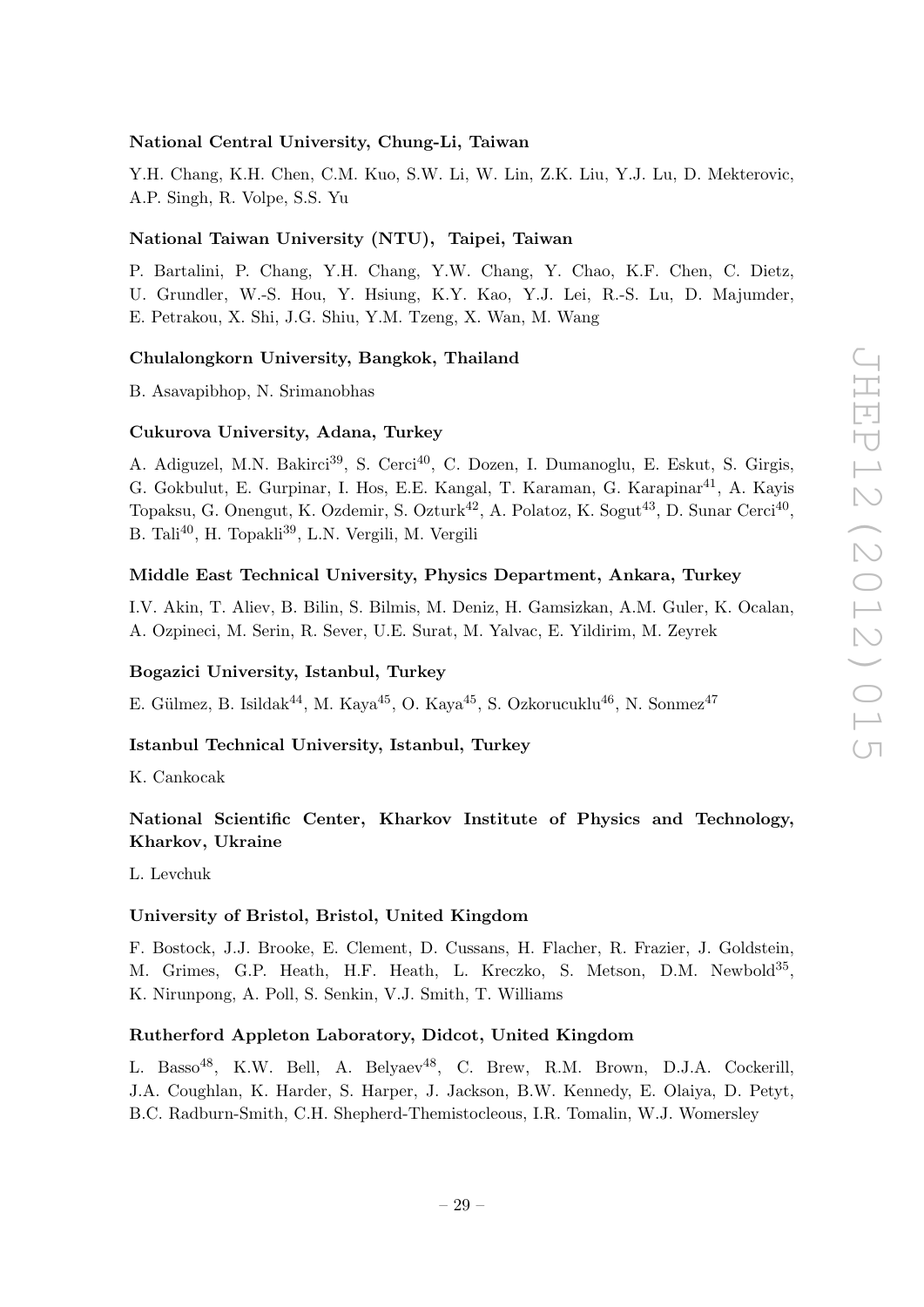### Imperial College, London, United Kingdom

R. Bainbridge, G. Ball, R. Beuselinck, O. Buchmuller, D. Colling, N. Cripps, M. Cutajar, P. Dauncey, G. Davies, M. Della Negra, W. Ferguson, J. Fulcher, D. Futyan, A. Gilbert, A. Guneratne Bryer, G. Hall, Z. Hatherell, J. Hays, G. Iles, M. Jarvis, G. Karapostoli, L. Lyons, A.-M. Magnan, J. Marrouche, B. Mathias, R. Nandi, J. Nash, A. Nikitenko<sup>38</sup>, A. Papageorgiou, J. Pela, M. Pesaresi, K. Petridis, M. Pioppi<sup>49</sup>, D.M. Raymond, S. Rogerson, A. Rose, M.J. Ryan, C. Seez, P. Sharp† , A. Sparrow, M. Stoye, A. Tapper, M. Vazquez Acosta, T. Virdee, S. Wakefield, N. Wardle, T. Whyntie

# Brunel University, Uxbridge, United Kingdom

M. Chadwick, J.E. Cole, P.R. Hobson, A. Khan, P. Kyberd, D. Leggat, D. Leslie, W. Martin, I.D. Reid, P. Symonds, L. Teodorescu, M. Turner

# Baylor University, Waco, U.S.A.

K. Hatakeyama, H. Liu, T. Scarborough

# The University of Alabama, Tuscaloosa, U.S.A.

O. Charaf, C. Henderson, P. Rumerio

#### Boston University, Boston, U.S.A.

A. Avetisyan, T. Bose, C. Fantasia, A. Heister, J. St. John, P. Lawson, D. Lazic, J. Rohlf, D. Sperka, L. Sulak

# Brown University, Providence, U.S.A.

J. Alimena, S. Bhattacharya, D. Cutts, A. Ferapontov, U. Heintz, S. Jabeen, G. Kukartsev, E. Laird, G. Landsberg, M. Luk, M. Narain, D. Nguyen, M. Segala, T. Sinthuprasith, T. Speer, K.V. Tsang

# University of California, Davis, Davis, U.S.A.

R. Breedon, G. Breto, M. Calderon De La Barca Sanchez, S. Chauhan, M. Chertok, J. Conway, R. Conway, P.T. Cox, J. Dolen, R. Erbacher, M. Gardner, R. Houtz, W. Ko, A. Kopecky, R. Lander, O. Mall, T. Miceli, D. Pellett, F. Ricci-tam, B. Rutherford, M. Searle, J. Smith, M. Squires, M. Tripathi, R. Vasquez Sierra

#### University of California, Los Angeles, Los Angeles, U.S.A.

V. Andreev, D. Cline, R. Cousins, J. Duris, S. Erhan, P. Everaerts, C. Farrell, J. Hauser, M. Ignatenko, C. Jarvis, C. Plager, G. Rakness, P. Schlein† , P. Traczyk, V. Valuev, M. Weber

# University of California, Riverside, Riverside, U.S.A.

J. Babb, R. Clare, M.E. Dinardo, J. Ellison, J.W. Gary, F. Giordano, G. Hanson, G.Y. Jeng50, H. Liu, O.R. Long, A. Luthra, H. Nguyen, S. Paramesvaran, J. Sturdy, S. Sumowidagdo, R. Wilken, S. Wimpenny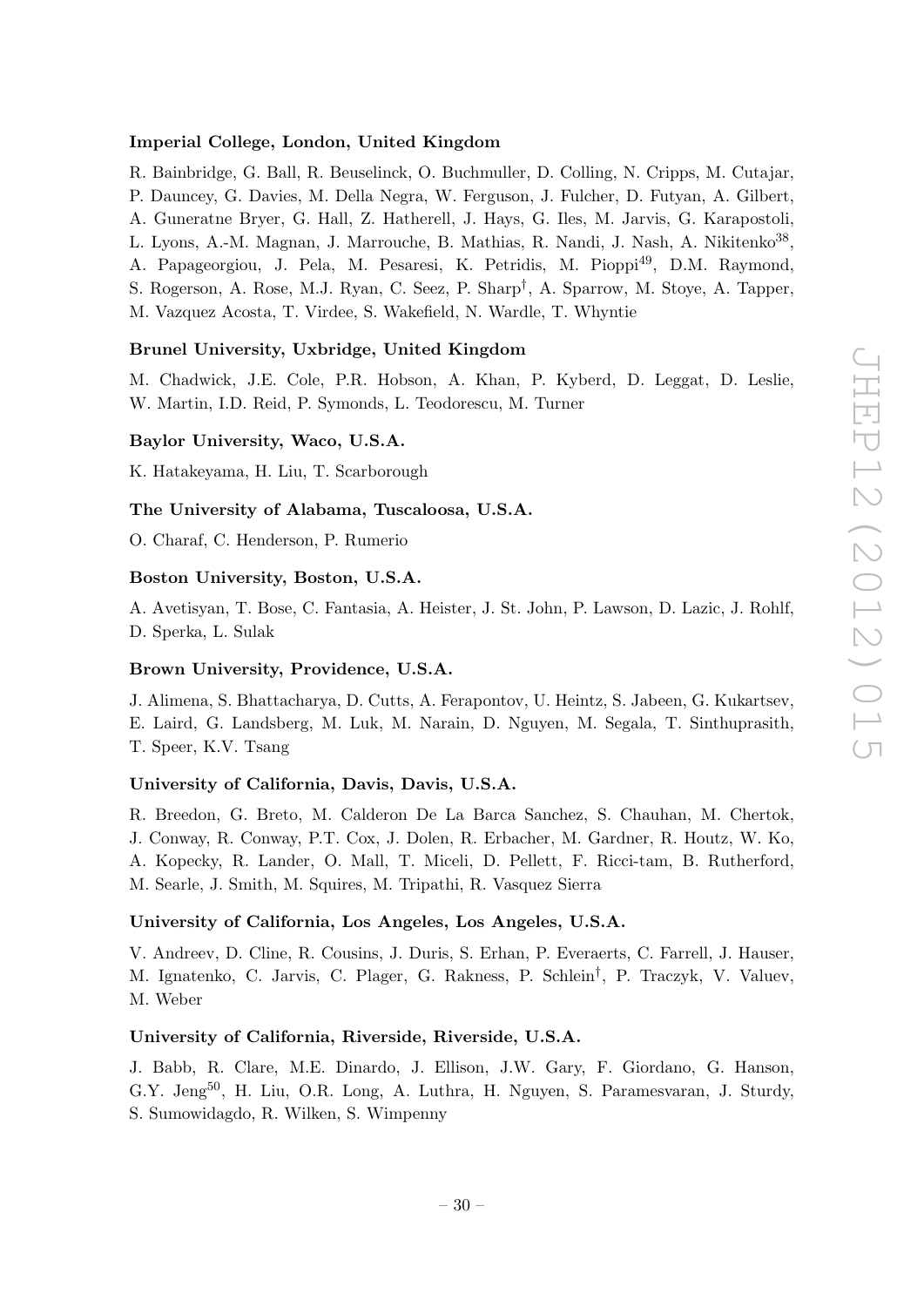# University of California, San Diego, La Jolla, U.S.A.

W. Andrews, J.G. Branson, G.B. Cerati, S. Cittolin, D. Evans, F. Golf, A. Holzner, R. Kelley, M. Lebourgeois, J. Letts, I. Macneill, B. Mangano, S. Padhi, C. Palmer, G. Petrucciani, M. Pieri, M. Sani, V. Sharma, S. Simon, E. Sudano, M. Tadel, Y. Tu, A. Vartak, S. Wasserbaech<sup>51</sup>, F. Würthwein, A. Yagil, J. Yoo

### University of California, Santa Barbara, Santa Barbara, U.S.A.

D. Barge, R. Bellan, C. Campagnari, M. D'Alfonso, T. Danielson, K. Flowers, P. Geffert, J. Incandela, C. Justus, P. Kalavase, S.A. Koay, D. Kovalskyi, V. Krutelyov, S. Lowette, N. Mccoll, V. Pavlunin, F. Rebassoo, J. Ribnik, J. Richman, R. Rossin, D. Stuart, W. To, C. West

#### California Institute of Technology, Pasadena, U.S.A.

A. Apresyan, A. Bornheim, Y. Chen, E. Di Marco, J. Duarte, M. Gataullin, Y. Ma, A. Mott, H.B. Newman, C. Rogan, M. Spiropulu, V. Timciuc, J. Veverka, R. Wilkinson, S. Xie, Y. Yang, R.Y. Zhu

# Carnegie Mellon University, Pittsburgh, U.S.A.

B. Akgun, V. Azzolini, A. Calamba, R. Carroll, T. Ferguson, Y. Iiyama, D.W. Jang, Y.F. Liu, M. Paulini, H. Vogel, I. Vorobiev

#### University of Colorado at Boulder, Boulder, U.S.A.

J.P. Cumalat, B.R. Drell, W.T. Ford, A. Gaz, E. Luiggi Lopez, J.G. Smith, K. Stenson, K.A. Ulmer, S.R. Wagner

# Cornell University, Ithaca, U.S.A.

J. Alexander, A. Chatterjee, N. Eggert, L.K. Gibbons, B. Heltsley, A. Khukhunaishvili, B. Kreis, N. Mirman, G. Nicolas Kaufman, J.R. Patterson, A. Ryd, E. Salvati, W. Sun, W.D. Teo, J. Thom, J. Thompson, J. Tucker, J. Vaughan, Y. Weng, L. Winstrom, P. Wittich

# Fairfield University, Fairfield, U.S.A.

D. Winn

### Fermi National Accelerator Laboratory, Batavia, U.S.A.

S. Abdullin, M. Albrow, J. Anderson, L.A.T. Bauerdick, A. Beretvas, J. Berryhill, P.C. Bhat, I. Bloch, K. Burkett, J.N. Butler, V. Chetluru, H.W.K. Cheung, F. Chlebana, V.D. Elvira, I. Fisk, J. Freeman, Y. Gao, D. Green, O. Gutsche, J. Hanlon, R.M. Harris, J. Hirschauer, B. Hooberman, S. Jindariani, M. Johnson, U. Joshi, B. Kilminster, B. Klima, S. Kunori, S. Kwan, C. Leonidopoulos, J. Linacre, D. Lincoln, R. Lipton, J. Lykken, K. Maeshima, J.M. Marraffino, S. Maruyama, D. Mason, P. McBride, K. Mishra,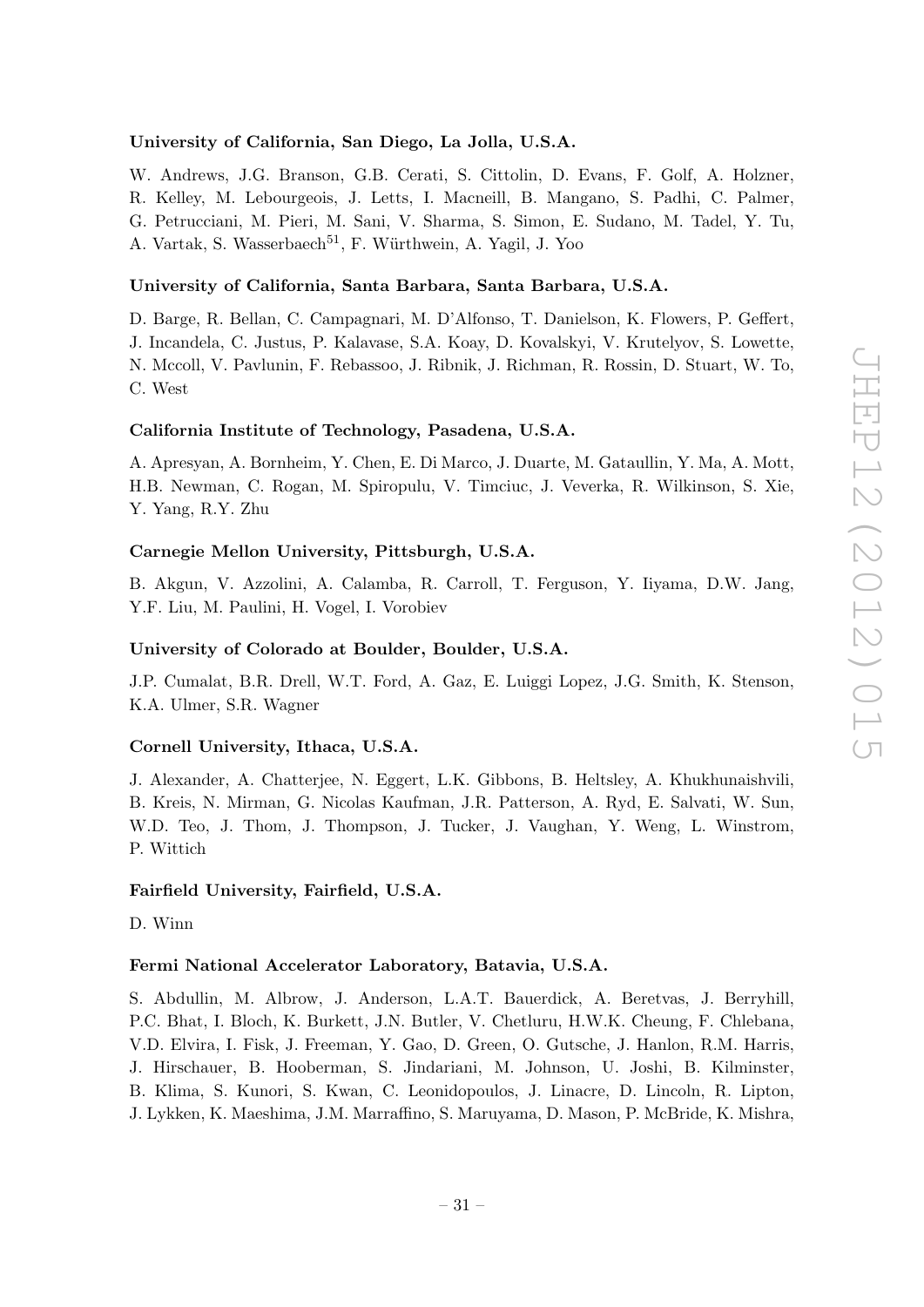S. Mrenna, Y. Musienko<sup>52</sup>, C. Newman-Holmes, V. O'Dell, O. Prokofyev, E. Sexton-Kennedy, S. Sharma, W.J. Spalding, L. Spiegel, L. Taylor, S. Tkaczyk, N.V. Tran, L. Uplegger, E.W. Vaandering, R. Vidal, J. Whitmore, W. Wu, F. Yang, F. Yumiceva, J.C. Yun

# University of Florida, Gainesville, U.S.A.

D. Acosta, P. Avery, D. Bourilkov, M. Chen, T. Cheng, S. Das, M. De Gruttola, G.P. Di Giovanni, D. Dobur, A. Drozdetskiy, R.D. Field, M. Fisher, Y. Fu, I.K. Furic, J. Gartner, J. Hugon, B. Kim, J. Konigsberg, A. Korytov, A. Kropivnitskaya, T. Kypreos, J.F. Low, K. Matchev, P. Milenovic<sup>53</sup>, G. Mitselmakher, L. Muniz, M. Park, R. Remington, A. Rinkevicius, P. Sellers, N. Skhirtladze, M. Snowball, J. Yelton, M. Zakaria

#### Florida International University, Miami, U.S.A.

V. Gaultney, S. Hewamanage, L.M. Lebolo, S. Linn, P. Markowitz, G. Martinez, J.L. Rodriguez

#### Florida State University, Tallahassee, U.S.A.

T. Adams, A. Askew, J. Bochenek, J. Chen, B. Diamond, S.V. Gleyzer, J. Haas, S. Hagopian, V. Hagopian, M. Jenkins, K.F. Johnson, H. Prosper, V. Veeraraghavan, M. Weinberg

#### Florida Institute of Technology, Melbourne, U.S.A.

M.M. Baarmand, B. Dorney, M. Hohlmann, H. Kalakhety, I. Vodopiyanov

# University of Illinois at Chicago (UIC), Chicago, U.S.A.

M.R. Adams, I.M. Anghel, L. Apanasevich, Y. Bai, V.E. Bazterra, R.R. Betts, I. Bucinskaite, J. Callner, R. Cavanaugh, O. Evdokimov, L. Gauthier, C.E. Gerber, D.J. Hofman, S. Khalatyan, F. Lacroix, M. Malek, C. O'Brien, C. Silkworth, D. Strom, P. Turner, N. Varelas

# The University of Iowa, Iowa City, U.S.A.

U. Akgun, E.A. Albayrak, B. Bilki<sup>54</sup>, W. Clarida, F. Duru, S. Griffiths, J.-P. Merlo, H. Mermerkaya55, A. Mestvirishvili, A. Moeller, J. Nachtman, C.R. Newsom, E. Norbeck, Y. Onel, F. Ozok<sup>56</sup>, S. Sen, P. Tan, E. Tiras, J. Wetzel, T. Yetkin, K. Yi

# Johns Hopkins University, Baltimore, U.S.A.

B.A. Barnett, B. Blumenfeld, S. Bolognesi, D. Fehling, G. Giurgiu, A.V. Gritsan, Z.J. Guo, G. Hu, P. Maksimovic, S. Rappoccio, M. Swartz, A. Whitbeck

# The University of Kansas, Lawrence, U.S.A.

P. Baringer, A. Bean, G. Benelli, R.P. Kenny Iii, M. Murray, D. Noonan, S. Sanders, R. Stringer, G. Tinti, J.S. Wood, V. Zhukova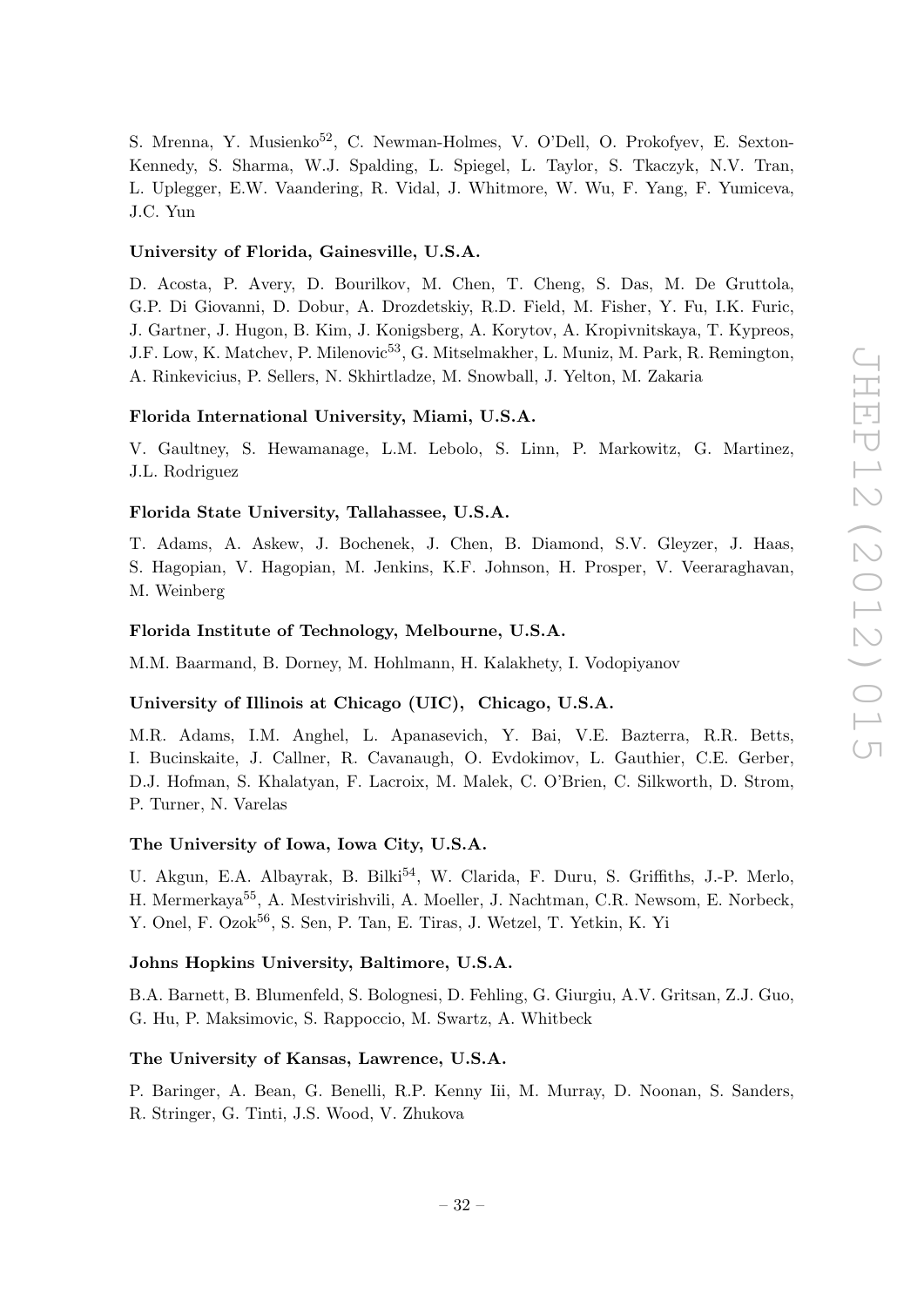# Kansas State University, Manhattan, U.S.A.

A.F. Barfuss, T. Bolton, I. Chakaberia, A. Ivanov, S. Khalil, M. Makouski, Y. Maravin, S. Shrestha, I. Svintradze

#### Lawrence Livermore National Laboratory, Livermore, U.S.A.

J. Gronberg, D. Lange, D. Wright

#### University of Maryland, College Park, U.S.A.

A. Baden, M. Boutemeur, B. Calvert, S.C. Eno, J.A. Gomez, N.J. Hadley, R.G. Kellogg, M. Kirn, T. Kolberg, Y. Lu, M. Marionneau, A.C. Mignerey, K. Pedro, A. Peterman, A. Skuja, J. Temple, M.B. Tonjes, S.C. Tonwar, E. Twedt

#### Massachusetts Institute of Technology, Cambridge, U.S.A.

A. Apyan, G. Bauer, J. Bendavid, W. Busza, E. Butz, I.A. Cali, M. Chan, V. Dutta, G. Gomez Ceballos, M. Goncharov, K.A. Hahn, Y. Kim, M. Klute, K. Krajczar<sup>57</sup>, P.D. Luckey, T. Ma, S. Nahn, C. Paus, D. Ralph, C. Roland, G. Roland, M. Rudolph, G.S.F. Stephans, F. Stöckli, K. Sumorok, K. Sung, D. Velicanu, E.A. Wenger, R. Wolf, B. Wyslouch, M. Yang, Y. Yilmaz, A.S. Yoon, M. Zanetti

# University of Minnesota, Minneapolis, U.S.A.

S.I. Cooper, B. Dahmes, A. De Benedetti, G. Franzoni, A. Gude, S.C. Kao, K. Klapoetke, Y. Kubota, J. Mans, N. Pastika, R. Rusack, M. Sasseville, A. Singovsky, N. Tambe, J. Turkewitz

# University of Mississippi, Oxford, U.S.A.

L.M. Cremaldi, R. Kroeger, L. Perera, R. Rahmat, D.A. Sanders

# University of Nebraska-Lincoln, Lincoln, U.S.A.

E. Avdeeva, K. Bloom, S. Bose, J. Butt, D.R. Claes, A. Dominguez, M. Eads, J. Keller, I. Kravchenko, J. Lazo-Flores, H. Malbouisson, S. Malik, G.R. Snow

#### State University of New York at Buffalo, Buffalo, U.S.A.

U. Baur, A. Godshalk, I. Iashvili, S. Jain, A. Kharchilava, A. Kumar, S.P. Shipkowski, K. Smith

#### Northeastern University, Boston, U.S.A.

G. Alverson, E. Barberis, D. Baumgartel, M. Chasco, J. Haley, D. Nash, D. Trocino, D. Wood, J. Zhang

# Northwestern University, Evanston, U.S.A.

A. Anastassov, A. Kubik, N. Mucia, N. Odell, R.A. Ofierzynski, B. Pollack, A. Pozdnyakov, M. Schmitt, S. Stoynev, M. Velasco, S. Won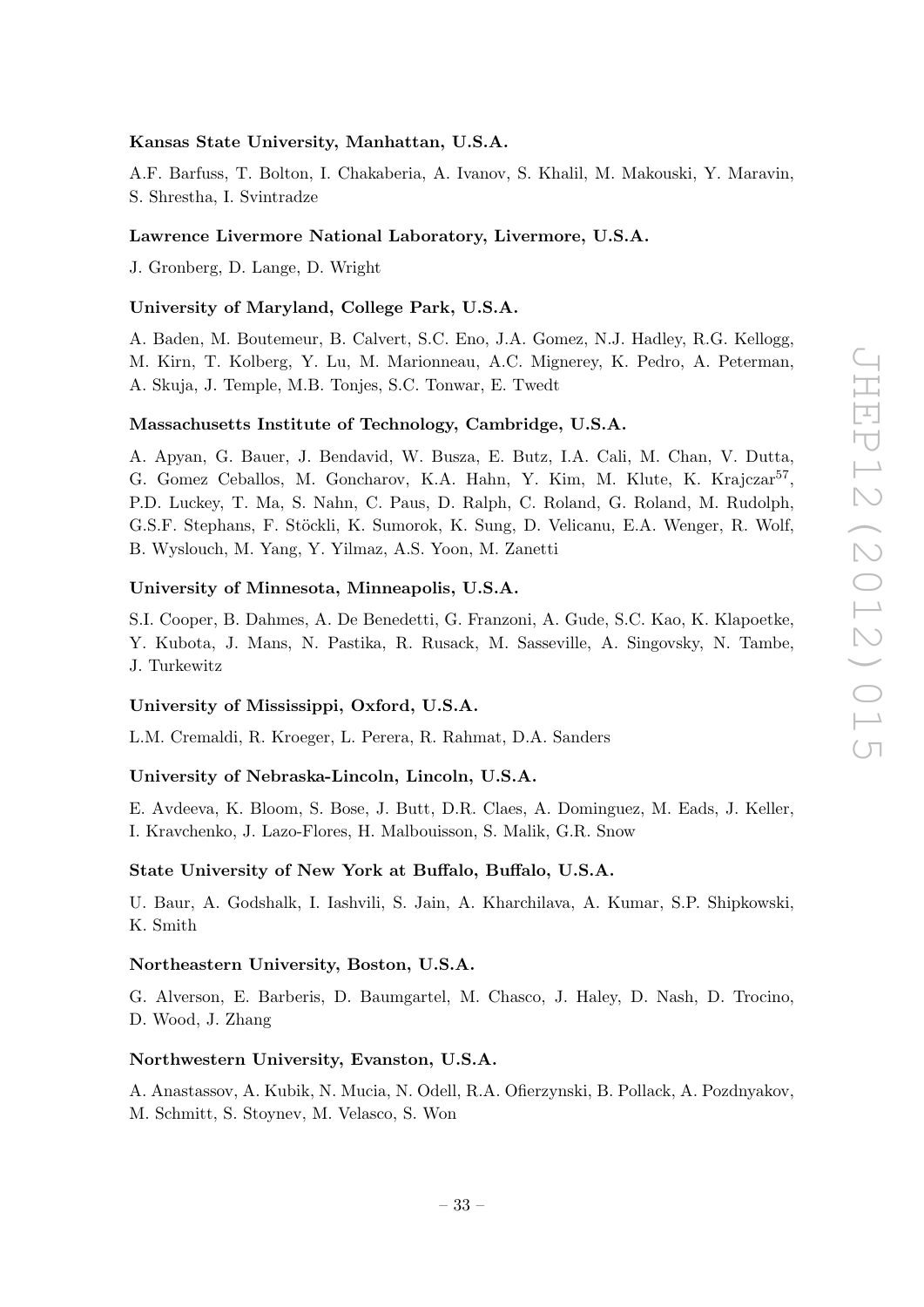# University of Notre Dame, Notre Dame, U.S.A.

L. Antonelli, D. Berry, A. Brinkerhoff, K.M. Chan, M. Hildreth, C. Jessop, D.J. Karmgard, J. Kolb, K. Lannon, W. Luo, S. Lynch, N. Marinelli, D.M. Morse, T. Pearson, M. Planer, R. Ruchti, J. Slaunwhite, N. Valls, M. Wayne, M. Wolf

### The Ohio State University, Columbus, U.S.A.

B. Bylsma, L.S. Durkin, C. Hill, R. Hughes, K. Kotov, T.Y. Ling, D. Puigh, M. Rodenburg, C. Vuosalo, G. Williams, B.L. Winer

#### Princeton University, Princeton, U.S.A.

N. Adam, E. Berry, P. Elmer, D. Gerbaudo, V. Halyo, P. Hebda, J. Hegeman, A. Hunt, P. Jindal, D. Lopes Pegna, P. Lujan, D. Marlow, T. Medvedeva, M. Mooney, J. Olsen, P. Piroué, X. Quan, A. Raval, B. Safdi, H. Saka, D. Stickland, C. Tully, J.S. Werner, A. Zuranski

# University of Puerto Rico, Mayaguez, U.S.A.

E. Brownson, A. Lopez, H. Mendez, J.E. Ramirez Vargas

# Purdue University, West Lafayette, U.S.A.

E. Alagoz, V.E. Barnes, D. Benedetti, G. Bolla, D. Bortoletto, M. De Mattia, A. Everett, Z. Hu, M. Jones, O. Koybasi, M. Kress, A.T. Laasanen, N. Leonardo, V. Maroussov, P. Merkel, D.H. Miller, N. Neumeister, I. Shipsey, D. Silvers, A. Svyatkovskiy, M. Vidal Marono, H.D. Yoo, J. Zablocki, Y. Zheng

### Purdue University Calumet, Hammond, U.S.A.

S. Guragain, N. Parashar

# Rice University, Houston, U.S.A.

A. Adair, C. Boulahouache, K.M. Ecklund, F.J.M. Geurts, W. Li, B.P. Padley, R. Redjimi, J. Roberts, J. Zabel

# University of Rochester, Rochester, U.S.A.

B. Betchart, A. Bodek, Y.S. Chung, R. Covarelli, P. de Barbaro, R. Demina, Y. Eshaq, T. Ferbel, A. Garcia-Bellido, P. Goldenzweig, J. Han, A. Harel, D.C. Miner, D. Vishnevskiy, M. Zielinski

### The Rockefeller University, New York, U.S.A.

A. Bhatti, R. Ciesielski, L. Demortier, K. Goulianos, G. Lungu, S. Malik, C. Mesropian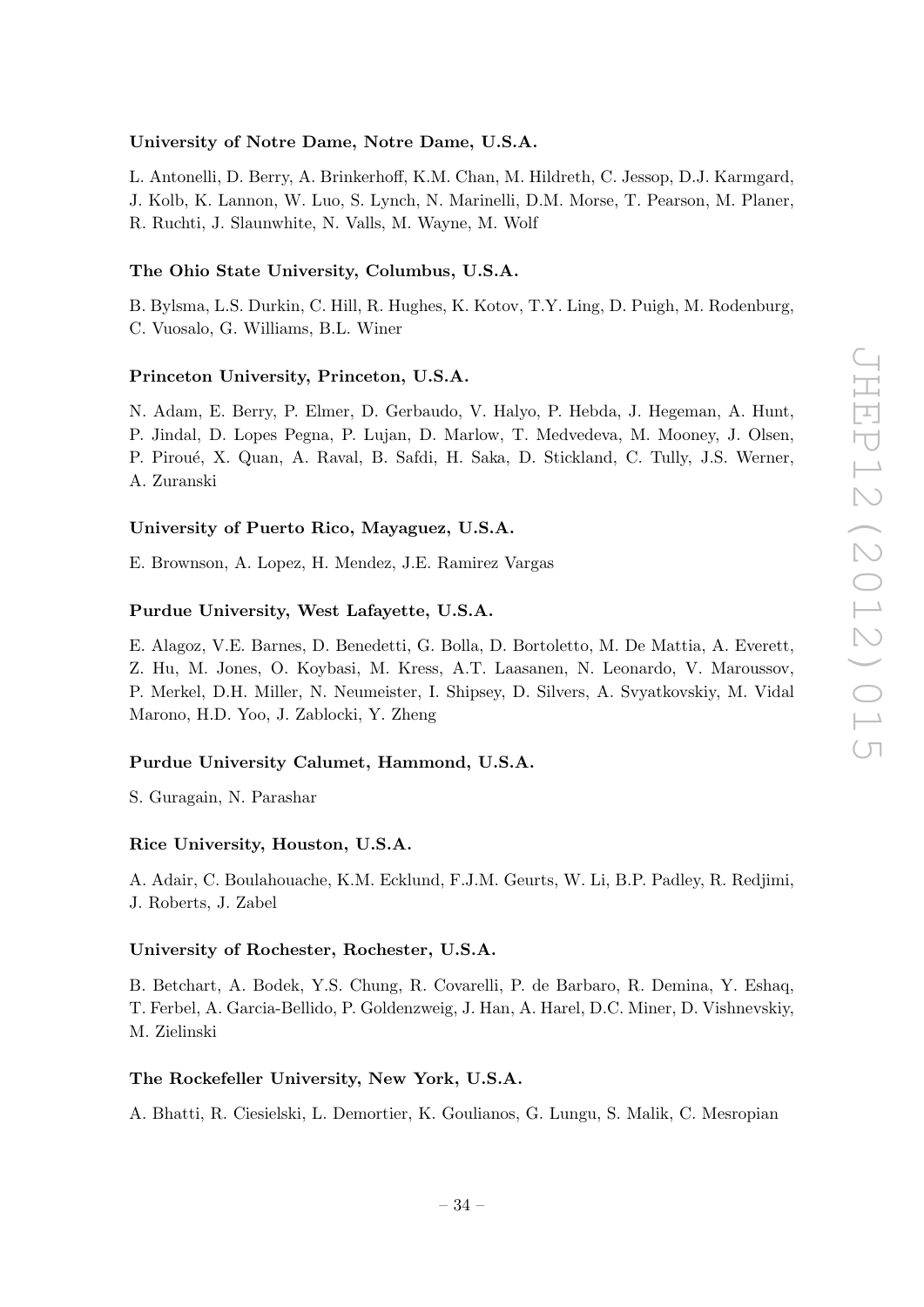# Rutgers, the State University of New Jersey, Piscataway, U.S.A.

S. Arora, A. Barker, J.P. Chou, C. Contreras-Campana, E. Contreras-Campana, D. Duggan, D. Ferencek, Y. Gershtein, R. Gray, E. Halkiadakis, D. Hidas, A. Lath, S. Panwalkar, M. Park, R. Patel, V. Rekovic, J. Robles, K. Rose, S. Salur, S. Schnetzer, C. Seitz, S. Somalwar, R. Stone, S. Thomas

# University of Tennessee, Knoxville, U.S.A.

G. Cerizza, M. Hollingsworth, S. Spanier, Z.C. Yang, A. York

### Texas A&M University, College Station, U.S.A.

R. Eusebi, W. Flanagan, J. Gilmore, T. Kamon<sup>58</sup>, V. Khotilovich, R. Montalvo, I. Osipenkov, Y. Pakhotin, A. Perloff, J. Roe, A. Safonov, T. Sakuma, S. Sengupta, I. Suarez, A. Tatarinov, D. Toback

# Texas Tech University, Lubbock, U.S.A.

N. Akchurin, J. Damgov, C. Dragoiu, P.R. Dudero, C. Jeong, K. Kovitanggoon, S.W. Lee, T. Libeiro, Y. Roh, I. Volobouev

# Vanderbilt University, Nashville, U.S.A.

E. Appelt, A.G. Delannoy, C. Florez, S. Greene, A. Gurrola, W. Johns, C. Johnston, P. Kurt, C. Maguire, A. Melo, M. Sharma, P. Sheldon, B. Snook, S. Tuo, J. Velkovska

### University of Virginia, Charlottesville, U.S.A.

M.W. Arenton, M. Balazs, S. Boutle, B. Cox, B. Francis, J. Goodell, R. Hirosky, A. Ledovskoy, C. Lin, C. Neu, J. Wood, R. Yohay

# Wayne State University, Detroit, U.S.A.

S. Gollapinni, R. Harr, P.E. Karchin, C. Kottachchi Kankanamge Don, P. Lamichhane, A. Sakharov

### University of Wisconsin, Madison, U.S.A.

M. Anderson, D. Belknap, L. Borrello, D. Carlsmith, M. Cepeda, S. Dasu, E. Friis, L. Gray, K.S. Grogg, M. Grothe, R. Hall-Wilton, M. Herndon, A. Hervé, P. Klabbers, J. Klukas, A. Lanaro, C. Lazaridis, J. Leonard, R. Loveless, A. Mohapatra, I. Ojalvo, F. Palmonari, G.A. Pierro, I. Ross, A. Savin, W.H. Smith, J. Swanson